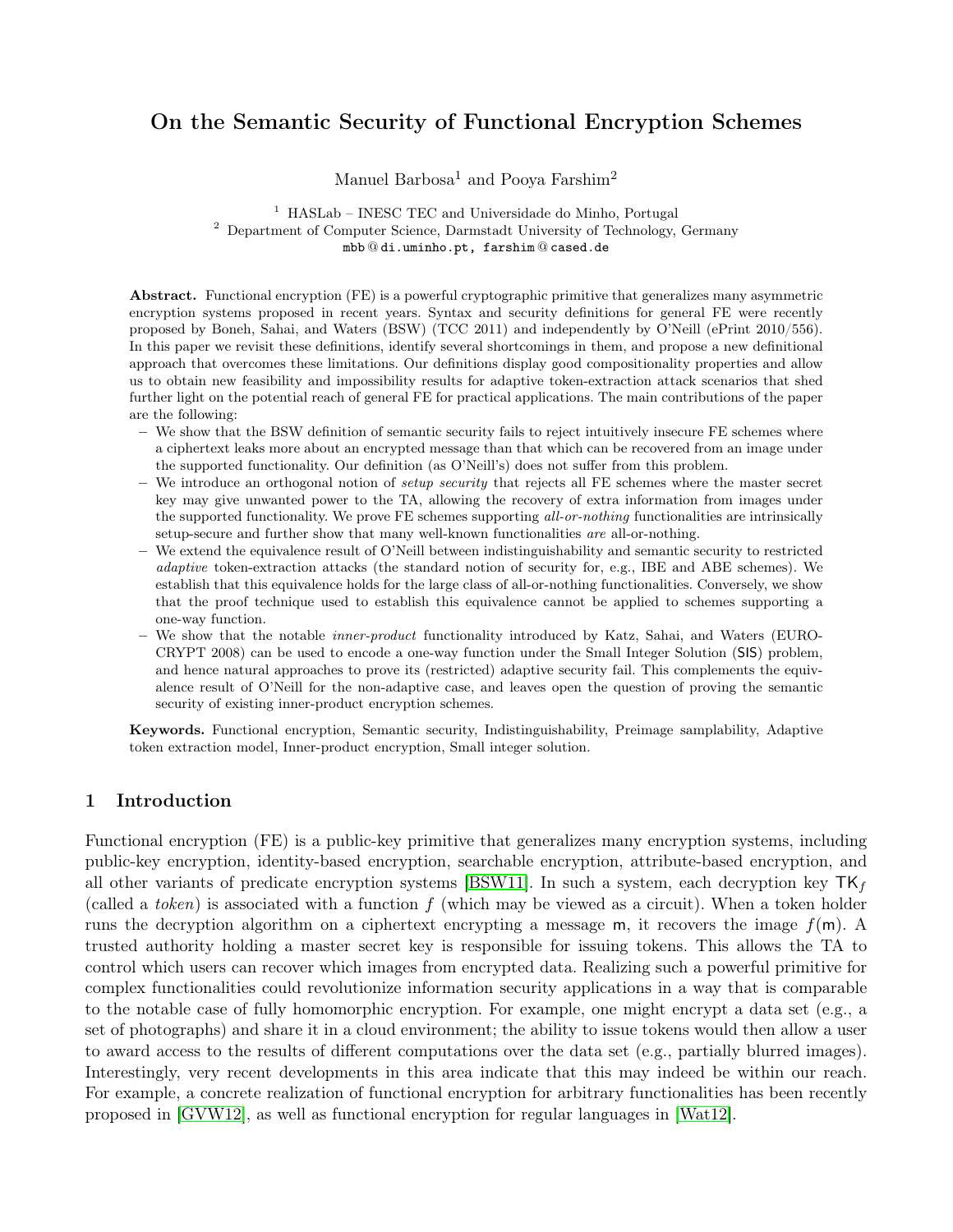<span id="page-1-0"></span>The intuitive security requirement for a functional encryption scheme is that no information should leak from a ciphertext bar that which can be recovered via legitimately obtained decryption tokens. As for other encryption primitives, there are various ways in which this intuition can be formalized. In the case of public-key encryption, for example, the two standard formalizations are semantic security and ciphertext indistinguishability.

Semantic security is a simulation-based definition that measures to what extent real-world attacks on a cryptosystem can be replicated in an ideal world. Roughly speaking, in the real world an adversary is given a ciphertext c encrypting a message m sampled from a distribution  $\mathcal{M}$ ; its goal is to recover some information  $v$  about the encrypted message. In the ideal world, a simulator must replicate the output of the adversary in the real world but now without having access to the ciphertext. (We include a variant by Goldreich [\[Gol04\]](#page-23-3) in Appendix [B.](#page-24-0)) Clearly, if one can show that such a simulator exists, then the ciphertext in the real world must be (computationally) hiding all information about the encrypted message and the encryption scheme can be considered secure.

Although semantic security is an intuitive and desirable security goal, it may be cumbersome to work with due to its simulation-based formalization. Luckily, by the seminal equivalence result of Goldwasser and Micali [\[GM84\]](#page-23-4) indistinguishability-based notions (e.g., IND-CPA) have proved to offer a convenient path to establishing the semantic security of public-key encryption schemes. The same approach was adopted for virtually all other primitives that can be classified as particular cases of functional encryption. Indeed, for all these primitives, the standard notions of security are indistinguishability-based ones and semantic security is not considered explicitly. In hindsight, the implicit assumption in all of this prior work was that, similarly to public-key encryption, an equivalence between indistinguishability and an intuitive security notion akin to semantic security would also hold for these primitives.

Somewhat surprisingly, in independent works, Boneh, Sahai, and Waters [\[BSW11\]](#page-23-0) (BSW from here on) and O'Neill [\[O'N10\]](#page-23-5) have shown that this is not the case for functional encryption schemes supporting complex functionalities. Indeed, both works demonstrated limitations in the indistinguishability-based notion for functional encryption and proposed strictly stronger semantic security notions to overcome these problems. These results highlight the importance of converging to a definition of semantic security for functional encryption that can be adopted as a de facto standard by the community. However, the definitional approaches adopted in both works are significantly different and the relation between the two is not well understood. In particular, it is not clear whether there are fundamental differences between the two so as to determine which one of them should be favored in detriment of the other.

The goal of this paper is to change this state of affairs. We analyze the positive and negative aspects of the definitions laid down by BSW and O'Neill and find that both approaches have strengths that should be preserved, and yet they also have weaknesses that should be reconsidered. We propose a new balanced set of definitions that incorporates the results of this analysis.

Analysis of previous definitions. Boneh, Sahai, and Waters [\[BSW11\]](#page-23-0) provide an elegant generalization of the syntax of FE schemes, aiming to capture concrete primitives such as Identity-Based Encryption (IBE), Attribute-Based Encryption (ABE), and Predicate Encryption (PE) as particular cases. The authors propose a natural indistinguishability-based security definition for this new primitive, but then present a counterexample scheme showing that this notion of security is inadequate for general functionalities: the scheme is intuitively insecure, but can be proven IND-CPA-secure. A notion of semantic security using blackbox simulators is then proposed to address this problem, which is argued to exclude intuitively insecure schemes such as those presented in the aforementioned counterexample. The paper concludes with a series of feasibility results. On the positive side, the authors show that it is possible to construct semantically secure schemes supporting PE in the random-oracle model starting from any indistinguishable FE scheme supporting such functionalities. On the negative side, BSW show that semantically secure schemes do not exist even for simple functionalities such as IBE. This result hinges on the adversary's capability to perform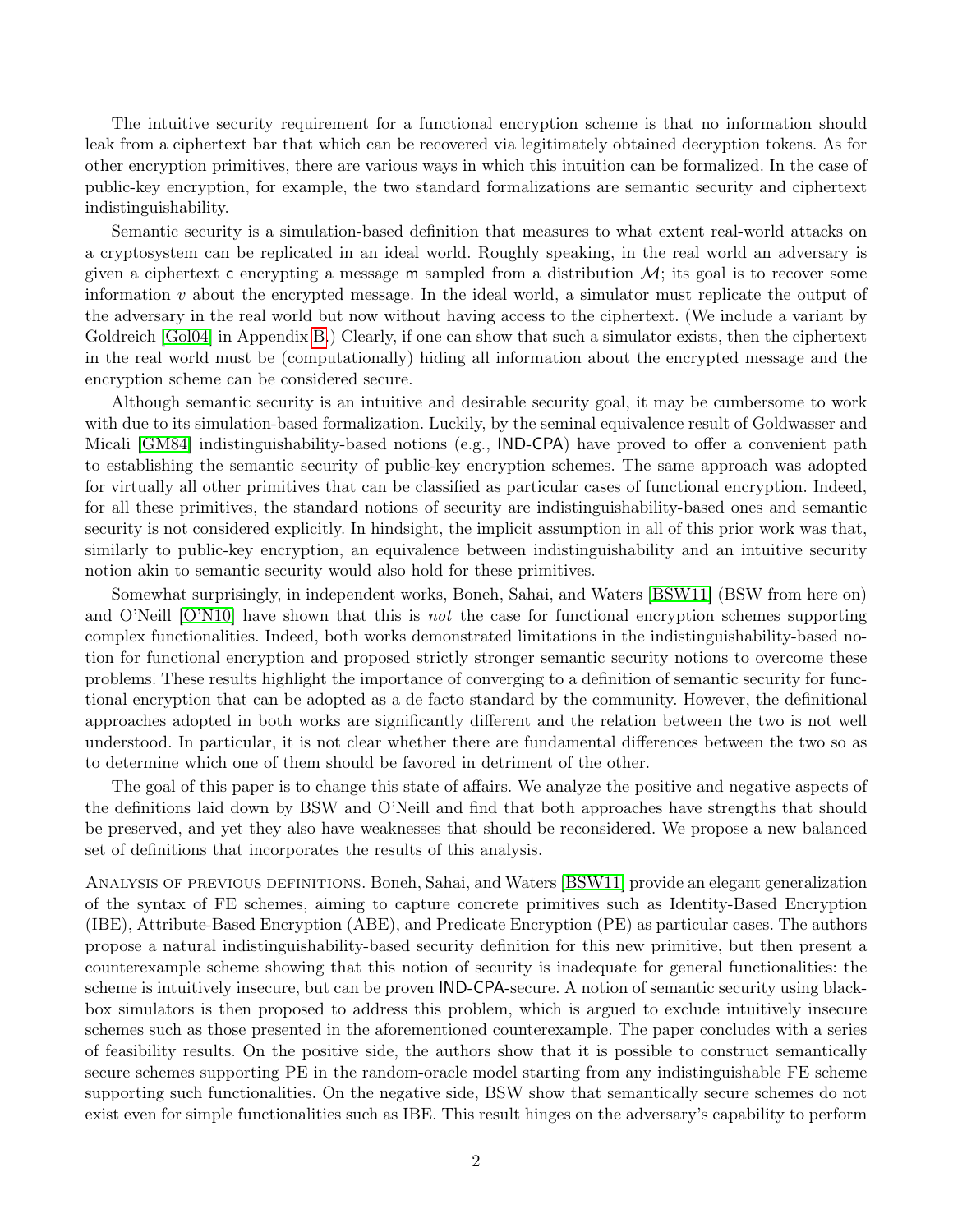<span id="page-2-0"></span>adaptive token-extraction queries that corrupt, a posteriori, the security of the challenge ciphertext; this is a stronger attack model than that which is captured by the standard notions of security for primitives such as IBE, ABE, or PE.

Perhaps surprisingly, in this work we show that the BSW definition is too weak in the sense that it also fails to exclude some intuitively insecure schemes. The problem resides in the fact that the ideal-world simulator is allowed to control the generation of the global parameters for the functional encryption scheme. We show that this renders the simulator unreasonably more powerful than the real-world adversary, allowing the simulator to retain trapdoor information that permits recovering information from images  $f(m)$ , which otherwise would be hidden and cannot be recovered in the real world. Based on this observation, we present a counterexample scheme supporting a trapdoor one-way permutation (TDP) that is clearly intuitively insecure, yet can be proven BSW semantically secure.

Independently of Boneh et al., O'Neill [\[O'N10\]](#page-23-5) proposed an alternative definitional approach to functional encryption schemes for general functionalities. The author presents alternative syntax, correctness, and indistinguishability-based security notions that are conceptually close to those in [\[BSW11\]](#page-23-0), but proposes a significantly different semantic security definition. The paper then discusses the feasibility of achieving semantic security, by first presenting a separation to the indistinguishability notion, and then introducing a simple property for supported functionalities, called *preimage samplability*, under which the two notions are equivalent for non-adaptive token-extraction attacks. The fact that functionalities such as IBE and innerproduct encryption [\[KSW08\]](#page-23-6) are shown to be preimage samplable provide positive results for semantically secure FE schemes supporting such functionalities.

Analyzing the semantic security model proposed by O'Neill we find that it does not suffer from the same problem we identified for the BSW definition. Indeed, the ideal-world simulator in O'Neill's definition must work with honestly sampled global parameters, which means that it is unable to "cheat" by keeping extra trapdoor information. Nevertheless, we present other counterexamples for which the intuitive notion of security is not at all clear, but which can be proven secure under O'Neill's model. As an example, consider a functional encryption scheme supporting a TDP that reveals the corresponding trapdoor along with the decryption token. Should such a scheme be considered intuitively insecure? The distinction here is that information is leaked via tokens, rather than by the ciphertext, which means that it is hard to say such a scheme should be rejected by a semantic security definition. On the other hand, one can argue that a security definition for functional encryption should reject schemes that fail to preserve the security properties of the supported functionalities. Finally, as the author acknowledges [\[O'N10\]](#page-23-5), O'Neill's notion of semantic security does not suitably deal with adaptive token-extraction attacks.

Main contributions. We now detail our main contributions.

Syntax. We start in Section [2](#page-4-0) by tailoring the syntax and correctness definitions of functional encryption so as to capture the standard definitions for primitives such as IBE, ABE, PE, etc., as particular cases. This was not strictly the case with previous approaches. In particular, we identify a notion of full correctness, which maps to the notions adopted in [\[O'N10](#page-23-5)[,BSW11\]](#page-23-0), and imposes that the decryption operation explicitly returns a failure symbol when the functionality is undefined for a particular input value.

Indistinguishability. We modify the notion of intentional leakage [\[BSW11\]](#page-23-0) to the slightly different concept of potential leakage in Section [3.](#page-6-0) This allows us to dissociate syntactic aspects (e.g., we do not need to include a special empty token in the syntax of the primitive) from the security aspects of an FE scheme. Potential leakage captures the general restrictions that must be in place to ensure that various security models exclude attacks on functional encryption schemes based on information that the scheme is not designed to conceal, e.g., the length of messages or the identity of the receivers. Through this notion we are able to define indistinguishability-based security as a natural generalization of the equivalent notions for standard primitives, and automatically get feasibility results that do not require transforming the original schemes (which strictly speaking was not the case in previous works).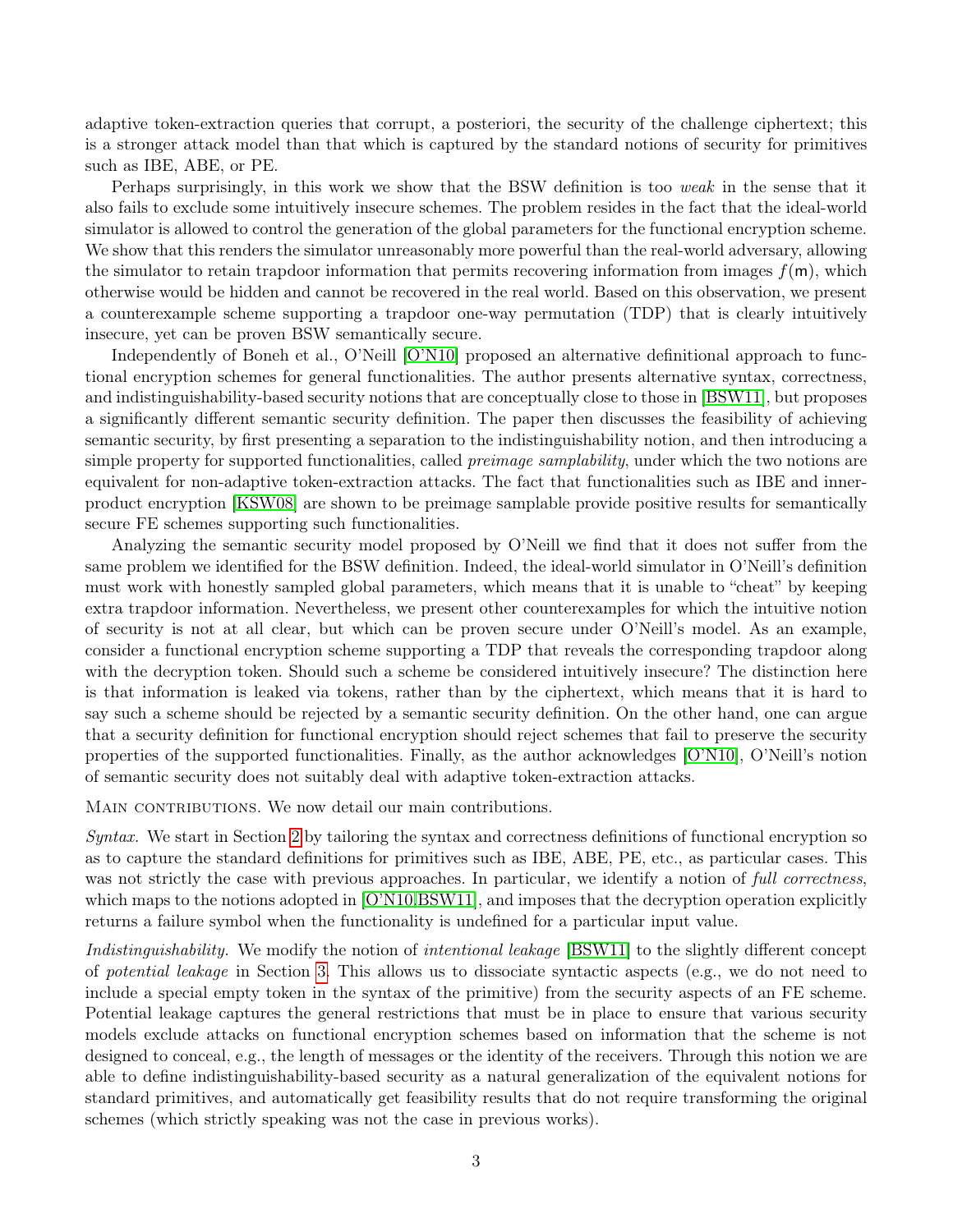<span id="page-3-0"></span>Semantic security. Having identified a number of limitations of the semantic security models proposed by BSW and O'Neill (Section [4\)](#page-8-0), in Section [5](#page-11-0) we propose a notion of semantic security that incorporates features from the definitions by BSW, and also by O'Neill. Again, our goal is to faithfully generalize the definitions of semantic security for primitives like PKE [\[Gol04\]](#page-23-3) and IBE [\[ACG](#page-23-7)+06]. We observe that full adaptive token extraction models are not typically considered in such schemes, and so we propose a *restricted* adaptive token-extraction attack model. The restriction we impose intuitively prevents an attacker from obtaining decryption tokens that would allow it to trivially corrupt an encrypted ciphertext a posteriori, in the style of non-committing encryption [\[Nie02\]](#page-23-8). Put another way, our semantic security definition permits specifying the message distributions from which encrypted messages may be drawn, along with matching restrictions on the tokens that can be issued by the TA a posteriori, in order to provide FE security guarantees in a more flexible usage scenario. Using this strategy we circumvent impossibility results for unrestricted token extractions [\[BSW11\]](#page-23-0). Finally, we show that our semantic security definition displays a desirable composition property: security against single-message attacks implies security against multimessage attacks, even under restricted adaptive token-extraction attacks, thereby allowing us to present our results in the simpler single-message scenario.

Setup security. Our definition of semantic security preserves the resilience of O'Neill's definition in rejecting schemes that leak information to the adversary via the ciphertext. However, like all previous definitions, it does not provide any safeguards against leakage via decryption tokens or the master secret key. We therefore go on to introduce a new notion of *setup security* which enforces that tokens (or more strongly the setup procedure of the system) do not release any privileged information that might enable token holders or the trusted authority to obtain information which would otherwise be hidden by images values (Section [6\)](#page-15-0). We show that setup security excludes all intuitively insecure schemes that we consider in the paper, while being inclusive enough to enable positive results for existing FE schemes. More precisely, we show that functionalities admitting a *conditional preimage sampling* procedure have an intrinsically secure setup procedure. We show PKE and IBE schemes, and more generally FE schemes supporting allor-nothing functionalities, where an image either entirely reveals the encrypted message or nothing at all, are conditionally preimage samplable.

Adaptive equivalence. In Section [7](#page-19-0) we present some positive feasibility results for our proposed notion of semantic security. There we extend O'Neill's results for non-adaptive token-extraction attacks and propose a variant of preimage samplability (PS) that enables us to obtain an equivalence between IND-CPA-secure and semantically secure functional encryption under restricted adaptive token extraction. Moreover, our requirement is weaker than that of O'Neill if we are only interested in the non-adaptive token extraction scenario. Finally, we show that conditional preimage samplability (as defined to establish setup security) also implies our stronger notion of preimage samplability. We immediately get that indistinguishabilitybased security is equivalent to semantic security under restricted adaptive token-extraction attacks for all-or-nothing functionalities. This gives a wide range of positive results for (multi-message) semantically secure functional encryption that extends previous known results.

Inner products. We conclude the paper in Section [8](#page-21-0) by presenting negative results for inner-product encryption (IPE). These results bring a twist to our extension of O'Neill's work: it is not the case that all the equivalences between semantic security and indistinguishability established by O'Neill for non-adaptive token extractions carry over to our restricted adaptive scenario. Concretely, we show that although inner-product encryption is proven by O'Neill to satisfy the preimage sampling property [\[O'N10\]](#page-23-5), this functionality is provably not preimage samplable under the more restrictive PS notion that we introduce. Technically we show that, for certain parameterizations of the inner-product functionality, a successful preimage sampler can be used to break the Small Integer Solution (SIS) problem. This leaves open the question of proving the semantic security of existing inner-product encryption schemes under restricted adaptive token-extraction attacks.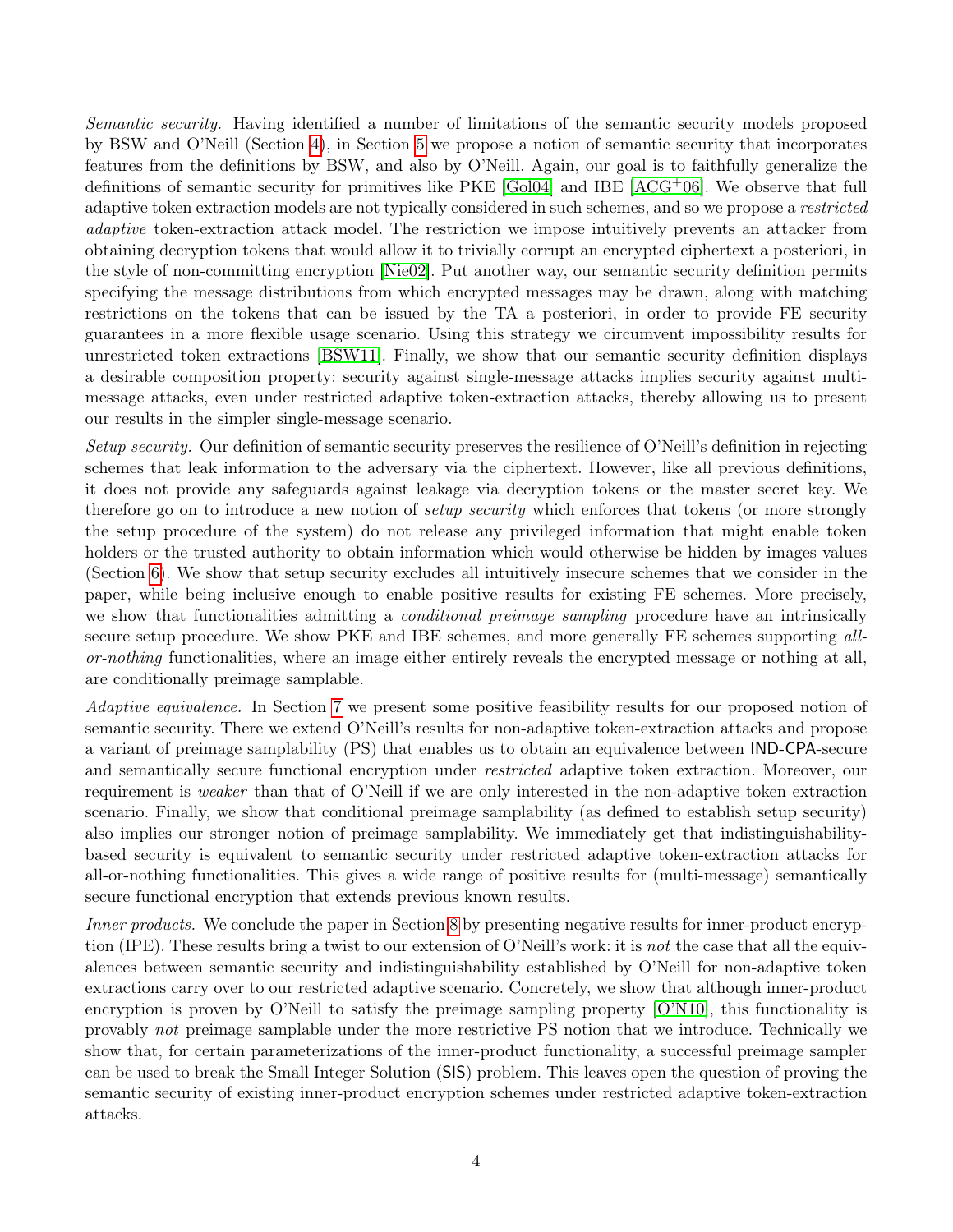## <span id="page-4-1"></span><span id="page-4-0"></span>2 Syntax and Correctness

We start by fixing the notion that we will be using throughout the paper. We write  $x \leftarrow y$  for assigning value y to variable x. We write  $x \leftarrow s X$  for sampling x from set X uniformly at random. If A is a probabilistic algorithm we write  $y \leftarrow s \mathcal{A}(x_1, \ldots, x_n)$  for the action of running A on inputs  $x_1, \ldots, x_n$  with random coins chosen uniformly at random, and assigning the result to y. We use ":" for appending to a list. For a random variable X, we denote by  $[X]$  the support of X, i.e., the set of all values that X takes with nonzero probability. PPT as usual stands for probabilistic polynomial-time. All algorithms are PPT unless stated otherwise. We say  $\nu(\lambda)$  is negligible if  $|\nu(\lambda)| \in \lambda^{-\omega(1)}$ . We use bold font, e.g., **m**, to denote a vector, and slightly abuse notation when applying a function to each element of a vector, writing  $f(\mathbf{m})$  when we mean  $(f(m_1),\ldots,f(m_n))$ , for  $\mathbf{m}=(m_1,\ldots,m_n)$ . We use  $[X]_i$  for the *i*th component of X, and  $[X]_i^j$  $\frac{j}{i}$  for the *i*th through jth components. We denote the  $\ell_2$  norm of a vector x by  $\|\mathbf{x}\|_2$ .

## 2.1 Functional encryption

Syntax. We now define the syntax for a functional encryption (FE) scheme, where the function space may, in general, *depend* on the public parameters of the system; see the discussion below. Such a scheme is specified by four PPT algorithms as follows.

- 1. Setup( $1^{\lambda}$ ): This is the setup algorithm. On input a security parameter  $1^{\lambda}$ , it outputs a master secret key Msk and a master public key Mpk. Implicitly included in Mpk are a function/circuit space description FunSp and a message space MsgSp. The function space FunSp consists of descriptions of circuits  $f$ :  $MsgSp \to MsgSp \cup {\{\perp\}}$ .
- 2. TKGen( $f$ , Msk): This is the token-generation algorithm. On input a function  $f$  and a master secret key Msk, it outputs a token  $TK$  for f.
- 3. Enc(m, Mpk): This is the encryption algorithm. On input a message m and the master public key Mpk, it outputs a ciphertext c.
- 4. Dec(c,  $TK$ ): This is the deterministic decryption algorithm. On input a ciphertext c and a token TK, it outputs a message  $m \in \text{MsgSp}$  or the special failure symbol  $\perp$ .

CORRECTNESS. The special symbol  $\perp$  in the co-domain of functions accounts for functions that may be undefined on parts of their domain, or for which we do not expect the cryptosystem to behave correctly. Accordingly, we call an FE scheme *correct* if, for all  $\lambda \in \mathbb{N}$ , all  $(Mpk, Msk) \in [Setup(1^{\lambda})],$  all  $m \in \text{MsgSp}(\text{Mpk})$ , all  $c \in [\text{Enc}(m, \text{Mpk})]$ , all  $f \in \text{FunSp}(\text{Mpk})$ , and all TK  $\in [\text{TKGen}(f, \text{Msk})]$ , we have that  $f(m) \neq \perp \implies \text{Dec}(c, TK) = f(m)$ . We call an FE scheme fully correct when the  $f(m) \neq \perp$  restriction is removed. In other words, the decryption algorithm must also return  $\perp$  whenever  $f(m) = \perp$ . The definition of correctness can be weakened in several ways. For instance one can relax the correctness condition so it holds only with an overwhelming probability over the choices of random coins for various algorithms. One may consider a game-based notion of correctness where a computationally bounded adversaries, with(out) access to the master secret key, aims to violate the system's functionality by outputting a malicious m and/or function f. All of our results carry over to these scenarios, and we do not consider them for the sake of simplicity.

FUNCTION SPACES. We say an FE scheme FE supports  $f$  if for any set of random coins used in the setup procedure we have that  $f \in \text{FunSp. We say an FE scheme has a *fixed* function space if for each value of$ the security parameter, the set of functions that the scheme supports is fixed and independent of the coins of the setup procedure.

Comparison with the previous definitions. There are two differences to the definition in [\[O'N10\]](#page-23-5). First, O'Neill stipulates that the function space is indexed by the security parameter, yet it is fixed and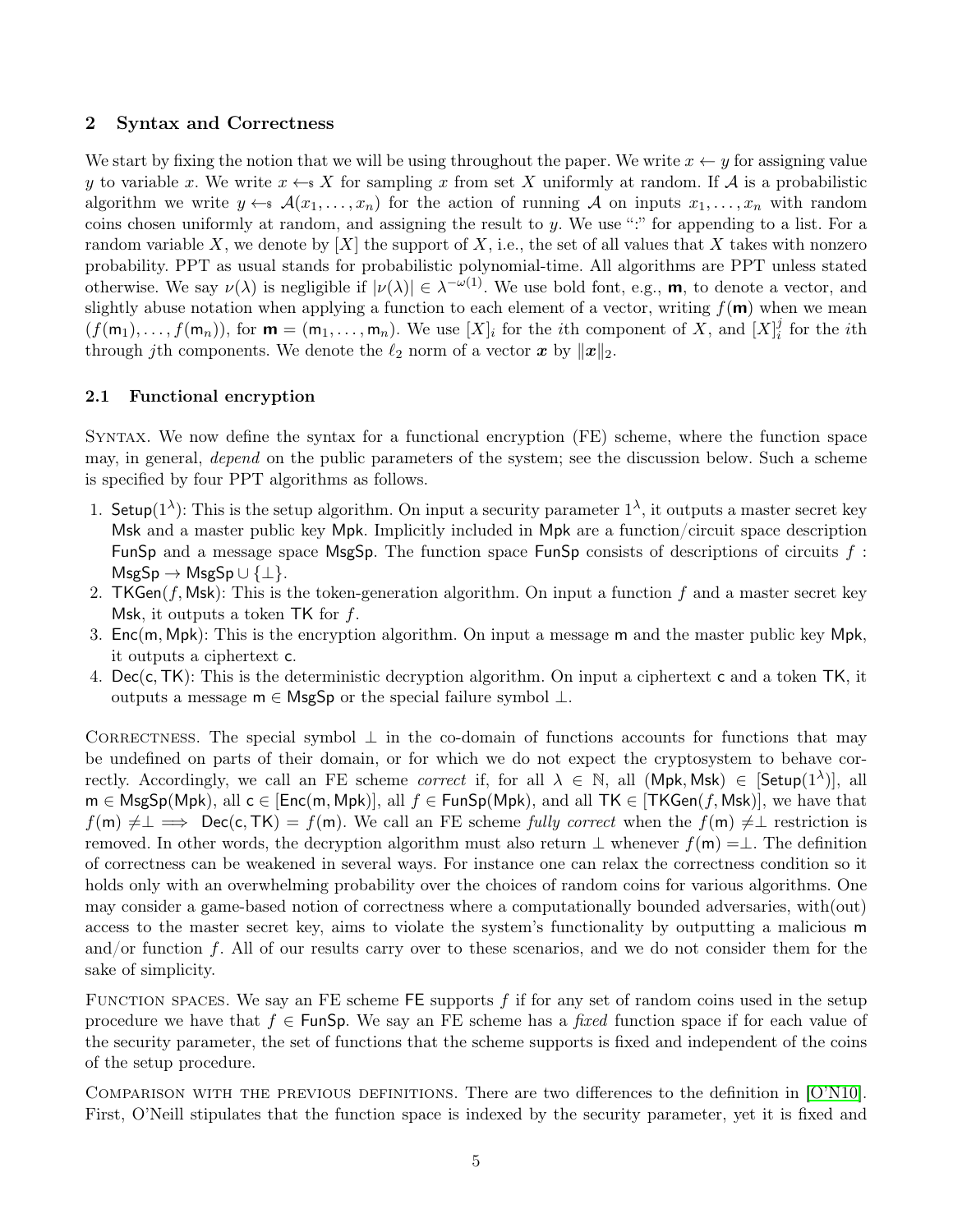<span id="page-5-1"></span>independent of the setup algorithm. However, for a number of primitives such as inner-product encryption and attribute-based encryption, the function space may depend on the parameters generated by the setup algorithm. Second, we do not require correctness to hold when the function evaluates to ⊥. As we will see, this weaker correctness notion allows us to see standard PKE, IBE, and other schemes as particular cases of functional encryption. Strictly speaking, this was not possible with the definition in [\[O'N10\]](#page-23-5). A correct FE scheme according to [\[O'N10\]](#page-23-5) can be written as a fully correct scheme in our syntax, and vice versa.

One presentational difference between the definition in [\[BSW11\]](#page-23-0) and that of ours is that we treat functions explicitly whereas BSW define a general functionality  $F(K, \cdot)$  indexed by keys K. This difference is inconsequential as the description of a function can be interpreted as a key. In both definitions various spaces can depend on the public parameters.<sup>[3](#page-5-0)</sup> Furthermore, we do not rely on a special empty key to model leakage of side information such as plaintext length. We will deal with this issue when defining the security of an FE scheme later on. Finally, our definition of correctness differs from BSW in the same way as it differs from that of O'Neill's.

#### 2.2 Instantiations

We now show that a number of standard cryptographic primitives can be seen as special cases of the functional encryption syntax and correctness conditions as defined above. Other primitives such as attributedbased encryption, predicate encryption, and inner-product encryption can be captured in a similar way.

PUBLIC-KEY ENCRYPTION. Given a correct PKE scheme, we can recast it as a correct FE scheme supporting the (fixed) function space consisting of the identity function  $\mathsf{id}(\mathsf{m}) := \mathsf{m}$  only. Conversely, given a correct FE scheme supporting the identity function, we can recast it as a correct PKE scheme. The identity function is fully defined and hence correctness and full correctness coincide.

IDENTITY-BASED ENCRYPTION. Given a correct IBE scheme supporting identities  $ID \in IDSp(Mpk)$ , we may recast it as a correct FE scheme supporting the functions

$$
f_{ID^*}(m, ID) := \begin{cases} (m, ID) & \text{if } ID^* = ID \, ; \\ \bot & \text{otherwise}, \end{cases}
$$

for ID<sup>\*</sup> in the identify space IDSp(Mpk). The converse transformation also holds.

WEAKLY ROBUST IBE. Note that the above correspondence assumes correctness on both sides. For full correctness, we obtain a primitive that closely resembles a weakly robust IBE scheme [\[ABN10\]](#page-23-9). In such an IBE scheme, it is infeasible to find a message and two distinct identities such that a random encryption of the message under one identity decrypts successfully to a non-⊥ value under the second identity with non-negligible probability. Indeed, a fully correct FE scheme as above gives a weakly robust IBE scheme. Conversely, a weakly robust IBE gives rise to an FE scheme for which full correctness for the above functionality holds with overwhelming probability.

Hidden-vector encryption. Boneh and Waters [\[BW07\]](#page-23-10) proposed a hidden-vector encryption (HVE) system. In such a system, the message space comprises pairs  $(m, x)$ , where x is a vector of n elements in  $\{0,1\}$  and the function space is indexed by a vector y of n elements in  $\{*\}\cup\{0,1\}$ , where we refer to  $\star$  as the wildcard character. More precisely, the function space is given by

$$
f_{\boldsymbol{y}}(\mathsf{m}, {\boldsymbol{x}}) := \begin{cases} \mathsf{m} & \text{if } \mathsf{Match}({\boldsymbol{x}},{\boldsymbol{y}}); \\ \bot & \text{otherwise}, \end{cases}
$$

<span id="page-5-0"></span><sup>&</sup>lt;sup>3</sup> This is somewhat implicit in [\[BSW11\]](#page-23-0) and as we shall see it has implications towards the security of a scheme.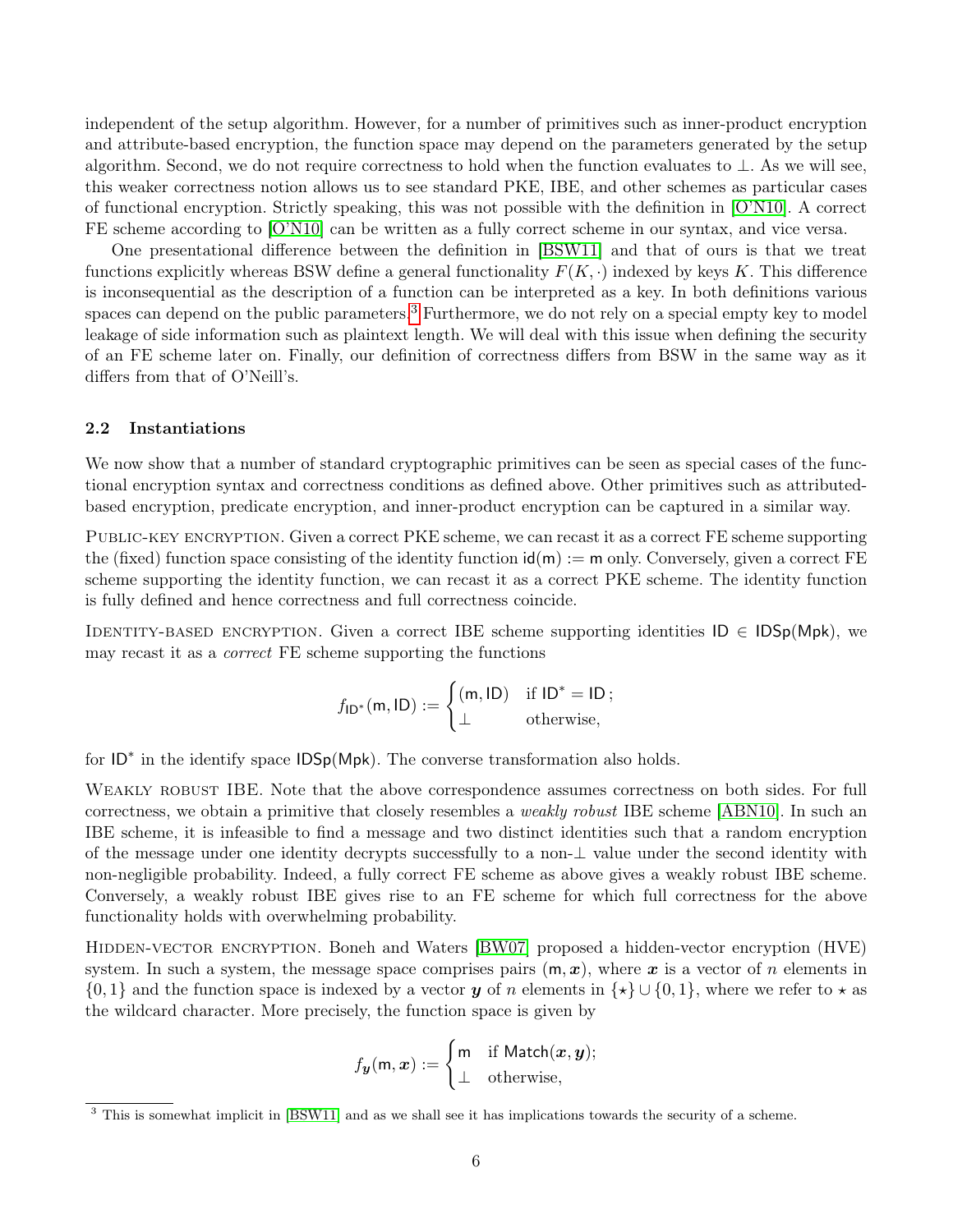<span id="page-6-3"></span>where  $\mathsf{Match}(\bm{x},\bm{y})$  represents predicate  $\bm{y}_i = \star \; \lor \; \bm{x}_i = \bm{y}_i,$  for all  $1 \leq i \leq n.$  Similarly to above, with the caveat that the standard HVE definitions impose full correctness, any HVE scheme gives a fully correct FE scheme supporting the above function space under our syntactic definitional approach, and vice-versa.

#### <span id="page-6-0"></span>3 Indistinguishability

To formalize various security definitions, we will be using a language similar to the code-based game playing [\[BR06\]](#page-23-11). We omit the **Initialize** and **Finalize** procedures, and define an explicit interaction between a game Game and an adversary A. We use  $A^{O}$  as a short hand for an adversary A that has access to all the oracles defined in a game. In each game we restrict attention to legitimate adversaries, a condition that is defined specifically for each game.

We define an indistinguishability-based notion of security that is tailored to capture different gradings of security for the same functionality. Indeed, the game is parameterized by a PPT relation R that defines the admissible set of challenge queries. This relation generalizes the restriction of choosing challenge messages with the same length in public-key encryption. By requiring  $R(m_0, m_1)$  to hold in the challenge query, one acknowledges that challenge queries that violate this restriction may lead to a (trivial) break. This approach decouples security concerns from the correctness of the scheme. We refer to the relation R as the potential leakage relation.

**Definition 1** (IND-CPA Security). Let game IND-CPA<sub>FE,R,A</sub> be as defined in Figure [1.](#page-6-1) The IND-CPA security of an FE scheme relative to potential leakage relation R, requires the advantage of any adversary  $\mathcal{A} = (\mathcal{A}_1, \mathcal{A}_2)$  to be negligible, when this is defined as

$$
\mathbf{Adv}_{\mathsf{FE},\mathsf{R},\mathcal{A}}^{\mathsf{ind-cpa}}(\lambda) := 2 \cdot \Pr\left[\mathsf{IND}\text{-}\mathsf{CPA}_{\mathsf{FE},\mathsf{R},\mathcal{A}}(\lambda) \Rightarrow \mathsf{T}\right] - 1.
$$

| <b>Game IND-CPA</b> <sub>FE.R.A</sub> ( $\lambda$ ):     | oracle $LR(m_0, m_1)$ :                          | oracle $\textbf{Token}(f)$ :    |  |
|----------------------------------------------------------|--------------------------------------------------|---------------------------------|--|
| $b \leftarrow \{0,1\};$ TKList $\leftarrow [$            | $c \leftarrow s \mathsf{Enc}(m_b, \mathsf{Mpk})$ | $TK \leftarrow s$ TKGen(f, Msk) |  |
| $(Msk, Mpk) \leftarrow$ Setup $(1^{\lambda})$            | Return c                                         | $TKList \leftarrow f : TKList$  |  |
| $b' \leftarrow s \mathcal{A}^{\mathbf{O}}(\mathsf{Mpk})$ |                                                  | Return TK                       |  |
| Return $(b' = b)$                                        |                                                  |                                 |  |

<span id="page-6-1"></span>Fig. 1. Game defining the IND-CPA security of an FE scheme. An adversary is legitimate if: 1) it calls LR once and with a pair  $(m_0, m_1)$  such that R $(m_0, m_1)$  holds; 2) for all  $f \in \mathsf{TKList}$  have  $f(m_0) = f(m_1)$ ; and 3) in the token non-adaptive model, it does not call Token after calling LR.

POTENTIAL LEAKAGE. We now discuss how the potential leakage relation should be defined for the example instantiations we presented in the previous section, so that the resulting notion of security exactly matches the standard notions of security for those cryptographic primitives. A list is given in Table [1.](#page-6-2)

| <b>PKE</b>   | $R(m_0, m_1) :=  m_0  =  m_1 $                                    |
|--------------|-------------------------------------------------------------------|
|              |                                                                   |
| IBE.         | $R((m_0, ID_0), (m_1, ID_1)) :=  m_0  =  m_1  \wedge ID_0 = ID_1$ |
| Anon. IBE    | $R((m_0, ID_0), (m_1, ID_1)) :=  m_0  =  m_1 $                    |
| <b>HVE</b>   | $R((m_0, x_0), (m_1, x_1)) :=  m_0  =  m_1 $                      |
| $FE$ [O'N10] | $R(m_0, m_1) :=  m_0  =  m_1 $                                    |
| FE [BSW11]   | $R(m_0, m_1) := \epsilon(m_0) = \epsilon(m_1)$                    |

<span id="page-6-2"></span>Table 1. Examples of the potential leakage relation.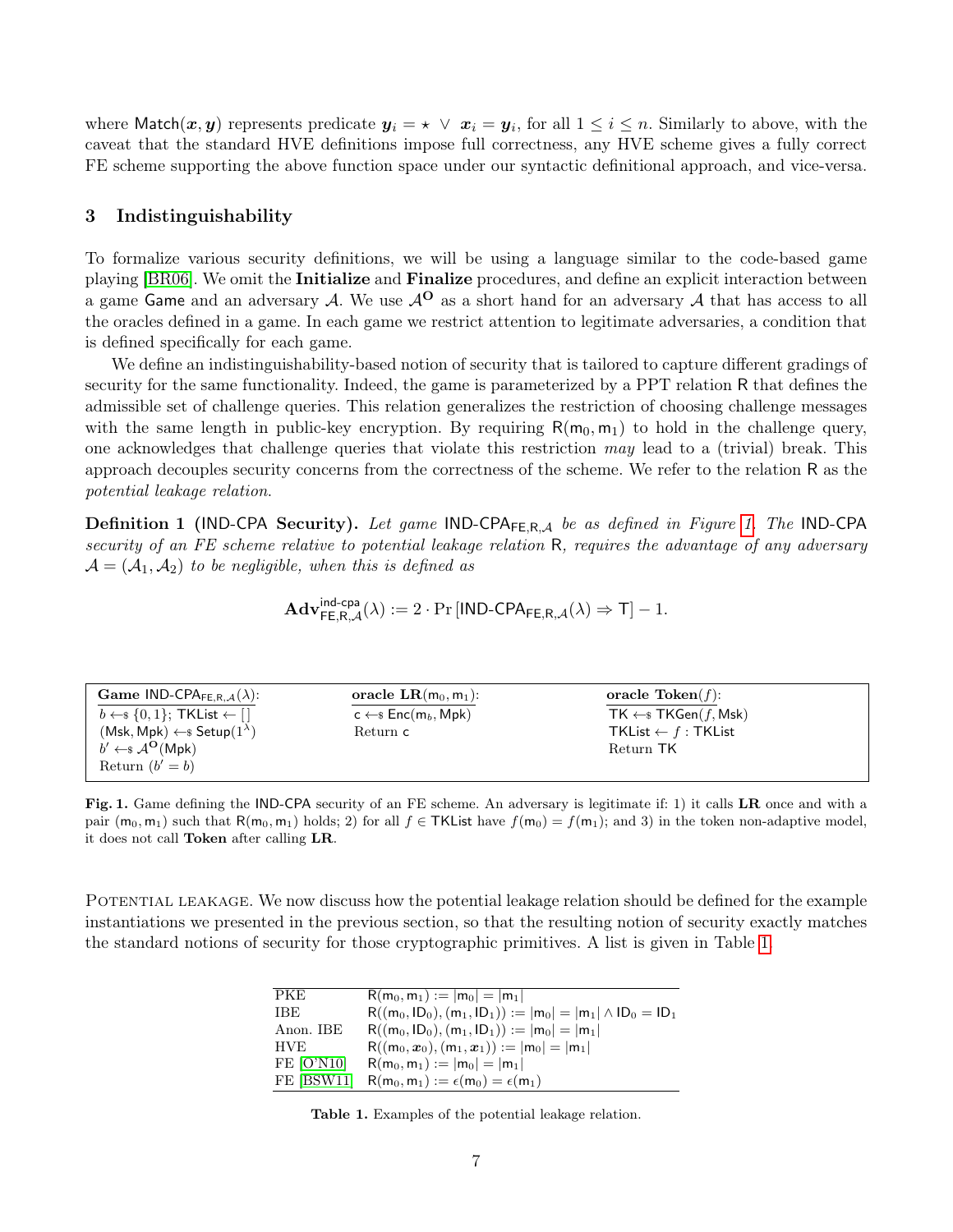<span id="page-7-1"></span>Note the distinction between the different IBE flavors. In IBE, identities may be leaked and hence we must exclude challenge queries where two different identities are provided. This restriction is removed in anonymous IBE. The indistinguishability notion of security for weakly robust IBE (unlike the correctness requirement) is identical to that for IBE schemes.

SECURITY. Not only can we relate the syntax of functional encryption schemes to that of existing primitives but, under the appropriate potential leakage relations in the table above, we can also reduce IND-CPA security of an FE scheme to an existing primitive and vice versa. Our choices therefore lead to a notion of functional encryption scheme that is indeed a generalization of existing cryptographic primitives.

RELATION WITH O'NEILL'S DEFINITION. In [\[O'N10\]](#page-23-5) the implicit potential leakage relation is fixed to be the equality of the message lengths, i.e.,  $R(m_0, m_1) := (m_0| = |m_1|)$ . Although this is a natural choice, the resulting security definition fails to generalize those for IBE schemes (be it anonymous or non-anonymous). Indeed, non-anonymous IBE schemes cannot be captured under this definition as the functions take the identity as an input. For anonymous IBE schemes, the restriction artificially imposes that the sum total of lengths of the messages and identities queried to the left-or-right oracle to be equal. Our choice for the potential leakage relation deals with these issues in a cleaner way and is closer in sprit to the approach taken in [\[BSW11\]](#page-23-0). It is straightforward to see that a feasibility result under O'Neill's definitional choices leads to a feasibility result in our setting with a fixed function space, full correctness, and with respect to the length equality relation. The converse also holds.

RELATION WITH BSW. Boneh, Sahai, and Waters [\[BSW11\]](#page-23-0) define a special empty key (function)  $\epsilon$  that is aimed at capturing information about encrypted messages that might be publicly recoverable from ciphertexts (typically including the message length). Formally, the authors assume that the token for this empty key is itself empty and, by the correctness requirement for the scheme, it follows that any party can run the decryption algorithm on a ciphertext to recover this so-called intentionally leaked information. However, this requirement implies that the standard syntax definitions for PKE, IBE, and other primitives do not naturally generalize to functional encryption and deviates from our goal. In BSW, for example, it is stated that an IBE should attach the message length and target identity to the ciphertext to strictly meet this requirement. This in turn forces us to reason about the implications of such transformations, e.g., for the scheme's security.<sup>[4](#page-7-0)</sup> Our understanding is that the definitional choice corresponding to the empty key is mostly motivated to allow for an elegant definition of indistinguishability-based security. We, however, believe that our approach via relation R separates security issues from syntactic and correctness issues, while still maintaining the flexibility of the BSW definition. More formally, if the potential leakage relation is defined to be  $R(m_0, m_1) := (\epsilon(m_0) = \epsilon(m_1))$ , queries that allow adversaries to exploit the empty token are excluded.

Given the discussion above, we can translate between feasibility result for the BSW definition of function encryption and our definition. Any scheme that is secure under the BSW definition yields a fully correct and secure scheme under our definition, when one introduces the appropriate syntactic changes and adopts a potential leakage relation that excludes challenge queries that could allow adversaries to explore the empty token. A conversion in the other direction implies transforming the scheme so that it explicitly leaks information through the empty token (e.g., attaching extra information to the ciphertexts, or adding a special token to the public parameters that leaks this information). The resulting scheme should not only be fully correct under our definition but also leak information that induces challenge query restrictions in the BSW model that match the original potential leakage relation. In this case, a security result in our model, yields a BSW-secure scheme.

<span id="page-7-0"></span><sup>&</sup>lt;sup>4</sup> For example, for CCA security to be preserved, the decryption algorithm must also be changed with additional checks.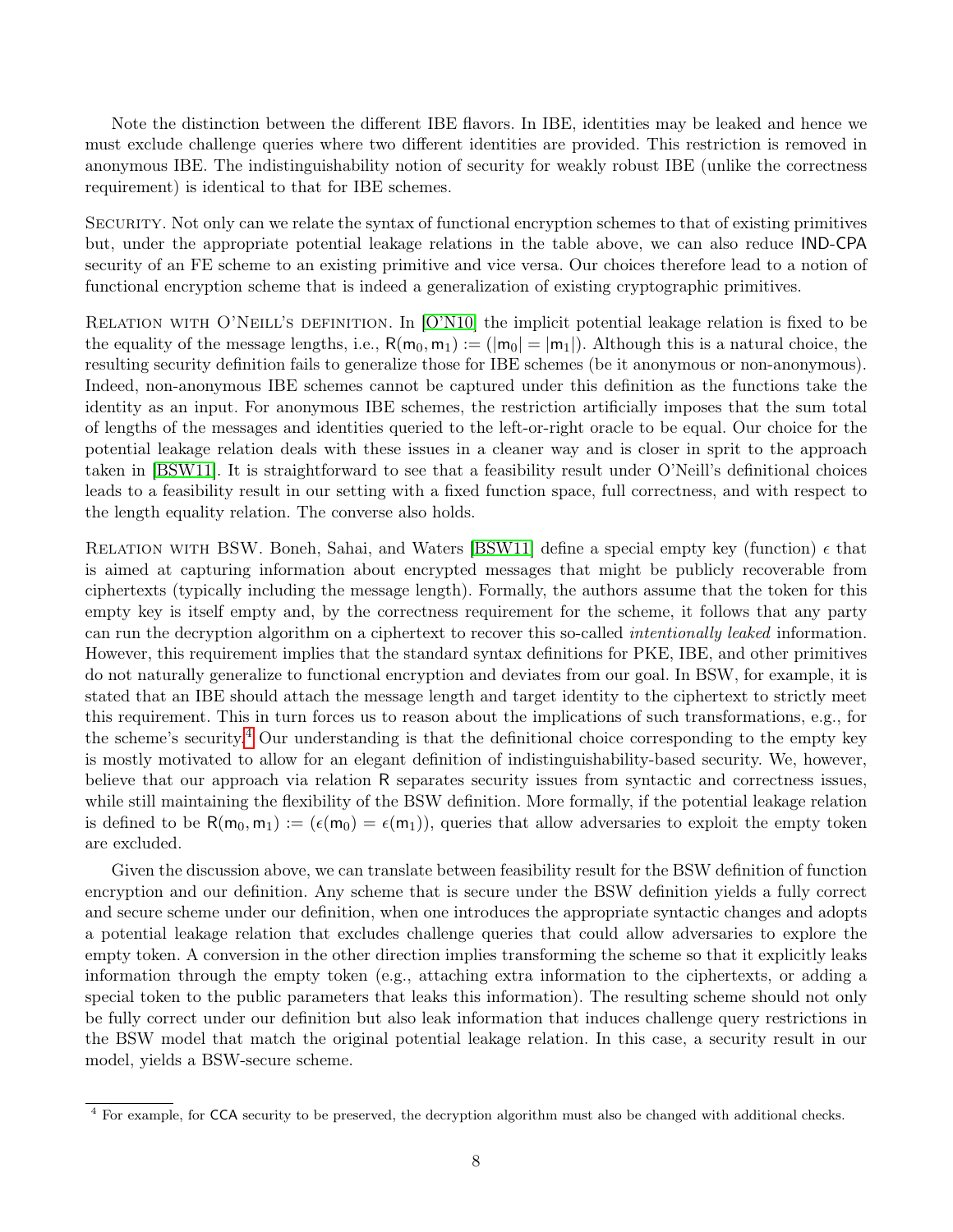#### <span id="page-8-3"></span><span id="page-8-0"></span>4 Limitations of the Models by BSW and O'Neill

It is well known that the standard notions of indistinguishability and semantic security for public-key encryption are equivalent [\[Gol04\]](#page-23-3). Indeed, the initial motivation for indistinguishability was to allow for a simpler strategy to establish that an encryption scheme achieves semantic security. However, a closer look at the indistinguishability notion of security for FE schemes reveals that a similar strategy is not valid for general functionalities. The problem is as follows [\[BSW11\]](#page-23-0). For some functionalities the restriction on the **LR** oracle imposing that  $f(m_0) = f(m_1)$  can prevent the adversary from simultaneously extracting the token for f and launching a meaningful chosen-plaintext attack. To see this, consider any function f for which it is infeasible to find collisions. For example, if the function is injective, it is clear that any adversary that extracts the token for this function will be prevented from calling the challenge oracle on anything other than  $m_0 = m_1$ . However, in this case, the adversary will have no chance of winning the IND-CPA game.

#### <span id="page-8-2"></span>4.1 The BSW model

Boneh et al. go on to turn this observation into a concrete functional encryption scheme supporting a one-way permutation that is intuitively insecure, but can be easily shown to satisfy the IND-CPA security definition. Roughly speaking, in this scheme one encrypts m under a standard PKE scheme. The token for the one-way permutation function f is the secret key for the PKE. Upon decryption, one first recovers  $m$ and then computes  $f(m)$ . The scheme is clearly correct. However, since  $f(m)$  hides m computationally, the functional encryption scheme is not guaranteeing that the decryptor learns no more about the encrypted message than that which is leaked by  $f(m)$ . On the other hand, one can easily show that this FE scheme is IND-CPA-secure if the underlying PKE is itself IND-CPA-secure: if an adversary extracts the token for  $f$ , which is a permutation, then it is bound to calling the challenge oracle on  $m_0 = m_1$ ; if it does not extract the token, then a simple reduction shows that it is attacking the PKE scheme.

Given the inadequacy of indistinguishability, Boneh et al. gave a semantic security model for FE schemes in the spirit of the semantic security definition given for PKE schemes [\[Gol04\]](#page-23-3). We recall this definition here.

Definition 2 (BSW Semantic Security). The semantic security of an FE scheme requires that there exists a (black-box) simulator  $S = (S_1, S_2, S_3)$  such that for any adversary  $\mathcal{A} = (\mathcal{A}_1, \mathcal{A}_2)$  and all distinguishers D the advantage

$$
\mathbf{Adv}^{\mathsf{ss-cpa}}_{\mathsf{FE},\mathcal{A},\mathcal{S},\mathcal{D}}(\lambda) := \Pr\left[\mathsf{SS}\text{-}\mathsf{Real}_{\mathsf{FE},\mathcal{A},\mathcal{D}}(\lambda) \Rightarrow \mathsf{T}\right] - \Pr\left[\mathsf{SS}\text{-}\mathsf{Ideal}_{\mathsf{FE},\mathcal{A},\mathcal{S},\mathcal{D}}(\lambda) \Rightarrow \mathsf{T}\right]\,,
$$

is negligible, where games SS-Real<sub>FE,A,D</sub> and SS-Ideal<sub>FE,A,S,D</sub> are shown in Figure [2.](#page-8-1) Here,  $\epsilon$  denotes the intentional leakage function corresponding to the empty token.

| <b>Game SS-Real</b> FE, $A, D(\lambda)$ :                                    | oracle $\textbf{Token}(f)$ :                     | <b>Game SS-Ideal</b> FE, $A, S, D(\lambda)$ :                                                                               | oracle Token $(f)$ :                         |
|------------------------------------------------------------------------------|--------------------------------------------------|-----------------------------------------------------------------------------------------------------------------------------|----------------------------------------------|
| $TKList \leftarrow$ [                                                        | $TK \leftarrow$ TKGen $(f, Msk)$                 | List $\leftarrow \lceil \rceil$                                                                                             | $(TK,\tau) \leftarrow \mathcal{S}_2(f,\tau)$ |
| $(Msk, Mpk) \leftarrow s$ Setup $(1^{\lambda})$                              | $\mathsf{TKList} \leftarrow f : \mathsf{TKList}$ | $(Mpk, \tau) \leftarrow s S_1(1^{\lambda})$                                                                                 | Return TK                                    |
| $(m, st) \leftarrow \mathcal{A}_1^{\text{Token}}(Mpk)$                       | Return TK                                        | $(m, st) \leftarrow \mathcal{A}_1^{\textbf{Token}}(Mpk)$                                                                    |                                              |
| $\mathbf{c} \leftarrow \mathbf{s}$ Enc(m, Mpk)                               |                                                  |                                                                                                                             |                                              |
| $v \leftarrow \mathcal{A}_2^{\text{Token}}(\text{Mpk}, \text{c}, \text{st})$ |                                                  | $v \leftarrow \mathcal{S}_3^{\text{Eval}, \mathcal{A}_2^{\circ}(\text{Mpk}, \cdot, \text{st})}(\epsilon(\mathbf{m}), \tau)$ | oracle $\text{Eval}(f)$ :                    |
| trace $\leftarrow$ (Mpk, m, st, v, TKList)                                   |                                                  | trace $\leftarrow$ (Mpk, m, st, v, List)                                                                                    | List $\leftarrow f$ : List                   |
| Return $\mathcal{D}$ (trace)                                                 |                                                  | Return $\mathcal{D}$ (trace)                                                                                                | Return $f(\mathbf{m})$                       |

<span id="page-8-1"></span>Fig. 2. Games defining the BSW semantic security of an FE scheme [\[BSW11\]](#page-23-0). In the ideal game, notation  $S_3^{\mathcal{A}^{\circ}_{2}(\mathsf{Mpk},\cdot,\mathsf{st})}$  denotes that  $S_3$  has black-box access to  $A_2$ , to which it must pass a ciphertext, and for which it must simulate a Token oracle.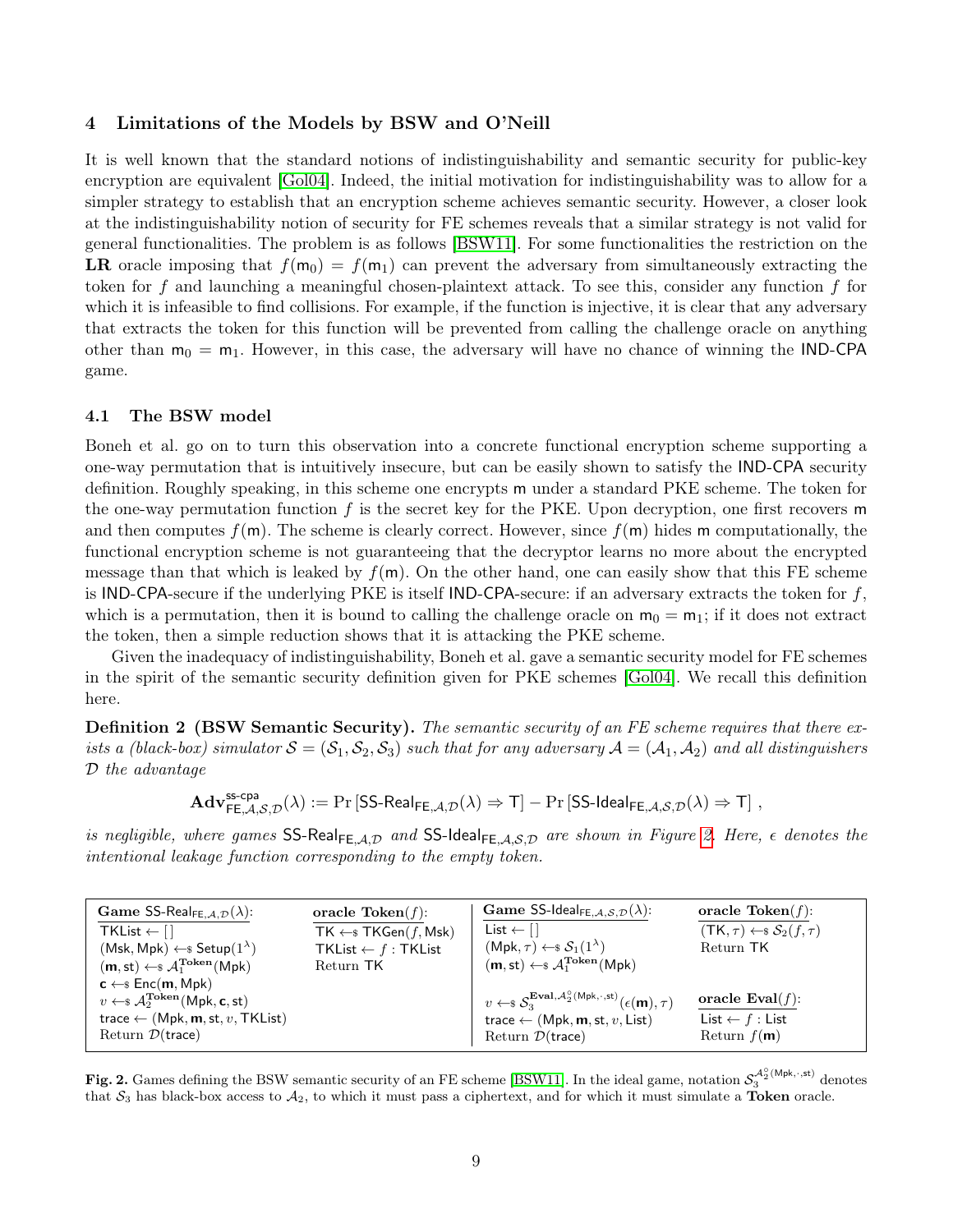<span id="page-9-1"></span>We defer a discussion of the technical details of the definition to a subsequent section when we present an alternative. Nevertheless, we highlight at this moment the intuition behind the definition, as this is central to our main result in this section:

(BSW Intuition) The information leaked by a ciphertext and a set of decryption tokens is no more than that leaked by an equivalent set of images to a party who controls the generation of system parameters.

Boneh et al. show that the above counterexample scheme for a one-way permutation  $f$  is not semantically secure, thereby providing evidence that semantic security is the correct notion of security for functional encryption. However, this raises the question if the semantic security model of BSW itself is adequate. We answer this question in the negative by using a similar argument to that given above for the inadequacy of indistinguishability: we demonstrate an intuitively insecure scheme that can be proven secure under the BSW model. Our result hinges on the fact that the ideal-world experiment allows the simulator to control the generation of system parameters and hence the description of the function space. This gives it an advantage over the real-world adversary, as it may be able keep trapdoor information that allows it to recover extra information from the images obtained from the **Eval** oracle.

THE COUNTEREXAMPLE. We restrict ourselves to the non-adaptive token extraction model so as not to fall within the range of impossibility results established in [\[BSW11\]](#page-23-0). (This only strengthens our argument.) In other words, we disallow  $\mathcal{A}_2$  from querying the **Token** oracle. We note that our argument also goes through for the weaker definition of semantic security that is used in [\[BSW11,](#page-23-0) Definition 5] to present a (stronger) impossibility result when adaptive token-extraction queries are disallowed.

Consider a functional encryption scheme constructed from a public-key encryption scheme PKE and a one-way trapdoor permutation TDP as defined in Figure [3.](#page-9-0) The scheme provides the expected functionality by encrypting an input message under a standard PKE, and simply evaluating the TDP upon decryption. The token corresponding to the TDP is simply the PKE secret key. The trapdoor for the TDP is not kept as part of the secret parameters, and to make the point clearer one should think of it as being "destroyed" upon generation. Consider also that the intentional leakage for this scheme is defined as  $|m|$ . The scheme is clearly correct.

| alg. Setup $(1^{\lambda})$ :                                                             | alg. $Enc(m, Mpk)$ :            | alg. $TKGen(f, Msk)$ :                   |
|------------------------------------------------------------------------------------------|---------------------------------|------------------------------------------|
| $(f, f^{-1}) \leftarrow \$ \text{TOP.Gen}(1^{\lambda})$                                  | $pk \leftarrow Mpk$             | sk $\leftarrow$ Msk                      |
| $(\mathsf{pk}, \mathsf{sk}) \leftarrow \mathsf{s} \mathsf{PK}.\mathsf{Gen}(1^{\lambda})$ | $c \leftarrow s$ PK. Enc(m, pk) | Return sk                                |
| $M$ sk $\leftarrow$ sk                                                                   | Return $(c,  m )$               | alg. Dec((c, $ m $ ), TK <sub>f</sub> ): |
| $FunSp := \{f\}$                                                                         |                                 | sk $\leftarrow$ TK $_{f}$                |
| $Mpk \leftarrow (pk, FunSp)$                                                             |                                 | $m \leftarrow PK.Dec(c, sk)$             |
| Return (Msk, Mpk)                                                                        |                                 | Return $f(m)$                            |

<span id="page-9-0"></span>Fig. 3. An intuitively insecure but BSW-secure FE scheme from a PKE scheme and a family of TDPs.

Following the same reasoning as in the previous counterexample, this scheme leaks too much information to a decryptor holding a token for  $f$ : it will learn  $m$ , whereas only the image under the TDP should be leaked. Now consider the following BSW simulator  $(S_1, S_2, S_3)$ :

- $-$  S<sub>1</sub> executes Setup(1<sup> $\lambda$ </sup>), but now it keeps the trapdoor for the TDP in its state. It returns Mpk and  $\tau = (Mpk, Msk, td).$
- $S_2$  answers the token-extraction queries, using Msk stored in its state, and updates the state to record the token-extraction queries placed by the adversary. Note that since only one functionality is supported, it is either the case that the adversary makes no token-extraction queries, or it extracts the token for  $f$ .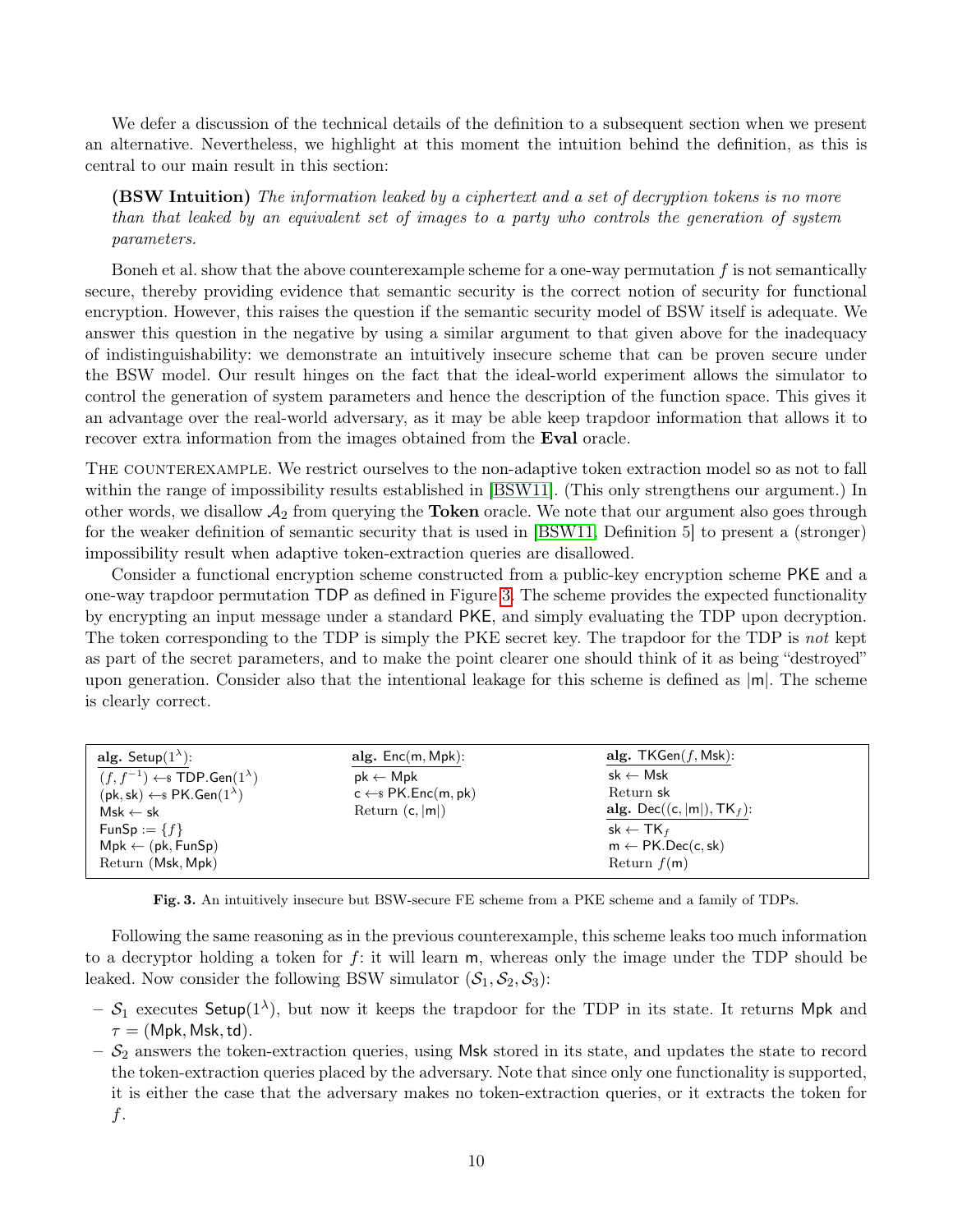<span id="page-10-2"></span> $-\mathcal{S}_3$  first checks if the adversary extracted the token for f. If not: 1) it generates a random message vector of appropriate size; 2) it constructs a ciphertext  $\mathbf c$  encrypting the message vector under Mpk; and 3) it calls the adversary oracle on c, and outputs whatever  $\mathcal{A}_2$  returns. Otherwise: 1) it calls Eval to obtain  $f(\mathbf{m})$ ; 2) it uses the trapdoor in its state to recover  $\mathbf{m}$  (note that the result is guaranteed to coincide with the original encrypted message given that the TDP is injective); 3) it constructs a ciphertext c encrypting that message vector under Mpk; and 4) it calls the adversary oracle on c and outputs whatever  $A_2$  returns.

It is easy to show that simulator S always succeeds in simulating  $\mathcal{A}$ 's output, as long as the underlying PKE is IND-CPA-secure. If the adversary extracts the token for  $f$ , then the simulator is able reconstruct a perfect simulation of the ciphertext in the real game. On the other hand, if the adversary does not extract the token, then any adversary/distinguisher pair that detect the change in the ciphertext distribution can be used to break the IND-CPA security of the underlying PKE scheme.

REMARK. The counterexample above is not based on the definition of the function space itself, but rather on the fact that an entity who controls parameter generation can keep trapdoor information on it. To make this point clearer, in Appendix [A](#page-23-12) we present another version of this counterexample where we show that the problem remains even for functional encryption schemes where the function space is fixed and independent of the global parameters: we take a BSW semantically secure functional encryption scheme supporting all circuits in a family of trapdoor permutations, and then convert it into a scheme that is still semantically secure, but intuitively insecure. This means that, somewhat counter-intuitively, the BSW definition can also be inadequate for FE schemes with a fixed function space.

## <span id="page-10-1"></span>4.2 O'Neill's model and its potential shortcomings

We recall the semantic security model of O'Neill. As acknowledged by the author, the definition in [\[O'N10\]](#page-23-5) fails to adequately capture adaptive token-extraction attacks, and hence we restrict attention to the nonadaptive scenario.

**Definition 3 (O'Neill's Semantic Security).** Let games SS-Real<sub>FE,A</sub> and SS-Ideal<sub>FE,A,S</sub> be as shown in Figure [4.](#page-10-0) The semantic security of an FE scheme requires that for any adversary  $\mathcal{A} = (\mathcal{A}_1, \mathcal{A}_2, \mathcal{A}_3)$ , there exists a simulator  $S$  such that the advantage function below is negligible.

$$
\mathbf{Adv}^{\mathsf{ss-cpa}}_{\mathsf{FE},\mathcal{A},\mathcal{S}}(\lambda) := \Pr\left[\mathsf{SS}\text{-}\mathsf{Real}_{\mathsf{FE},\mathcal{A}}(\lambda) \Rightarrow \mathsf{T}\right] - \Pr\left[\mathsf{SS}\text{-}\mathsf{Ideal}_{\mathsf{FE},\mathcal{A},\mathcal{S}}(\lambda) \Rightarrow \mathsf{T}\right]
$$

| <b>Game SS-Real</b> FE, $\mathcal{A}(\lambda)$ :    | oracle Token $(f)$ :               | <b>Game SS-Ideal</b> FE, $A, S(\lambda)$ :                                               | oracle Token $(f)$ :                 |
|-----------------------------------------------------|------------------------------------|------------------------------------------------------------------------------------------|--------------------------------------|
| $TKList \leftarrow []$                              | $TK \leftarrow$ TKGen $(f, Msk)$   | $TKList \leftarrow [\cdot]; List \leftarrow [\cdot]$                                     | $TK \leftarrow$ TKGen $(f, Msk)$     |
| $(Msk, Mpk) \leftarrow s$ Setup $(1^{\lambda})$     | $TKList \leftarrow (f, TK):TKList$ | $(Msk, Mpk) \leftarrow$ Setup $(1^{\lambda})$                                            | $TKList \leftarrow (f, TK) : TKList$ |
| st $\leftarrow$ $\mathcal{A}_1^{\text{Token}}(Mpk)$ | Return TK                          | st $\leftarrow$ $\mathcal{A}_1^{\text{Token}}(Mpk)$                                      | Return TK                            |
| $(m, t) \leftarrow \mathcal{A}_2(Mpk, st)$          |                                    | $(m, t) \leftarrow \mathcal{A}_2(Mpk, st)$                                               |                                      |
| $c \leftarrow s \mathsf{Enc}(m, \mathsf{Mpk})$      |                                    | List $\leftarrow [f(m) : (f, \cdot) \in \mathsf{TKList}]$                                |                                      |
| $t' \leftarrow \mathcal{A}_3(c, st)$                |                                    | $t' \leftarrow$ $\mathcal{S}(\mathsf{Mpk}, \mathsf{List}, \mathsf{TKList}, \mathsf{st})$ |                                      |
| Return $(t=t')$                                     |                                    | Return $(t=t')$                                                                          |                                      |

<span id="page-10-0"></span>Fig. 4. Games defining O'Neill's semantic security for an FE scheme in the non-adaptive token-extraction model [\[O'N10\]](#page-23-5).

Once again we defer a discussion of the technical aspects of the definition to the next section, where we discuss the differences to our own definition. However, it is important at this point to highlight the intuition behind O'Neill's definition: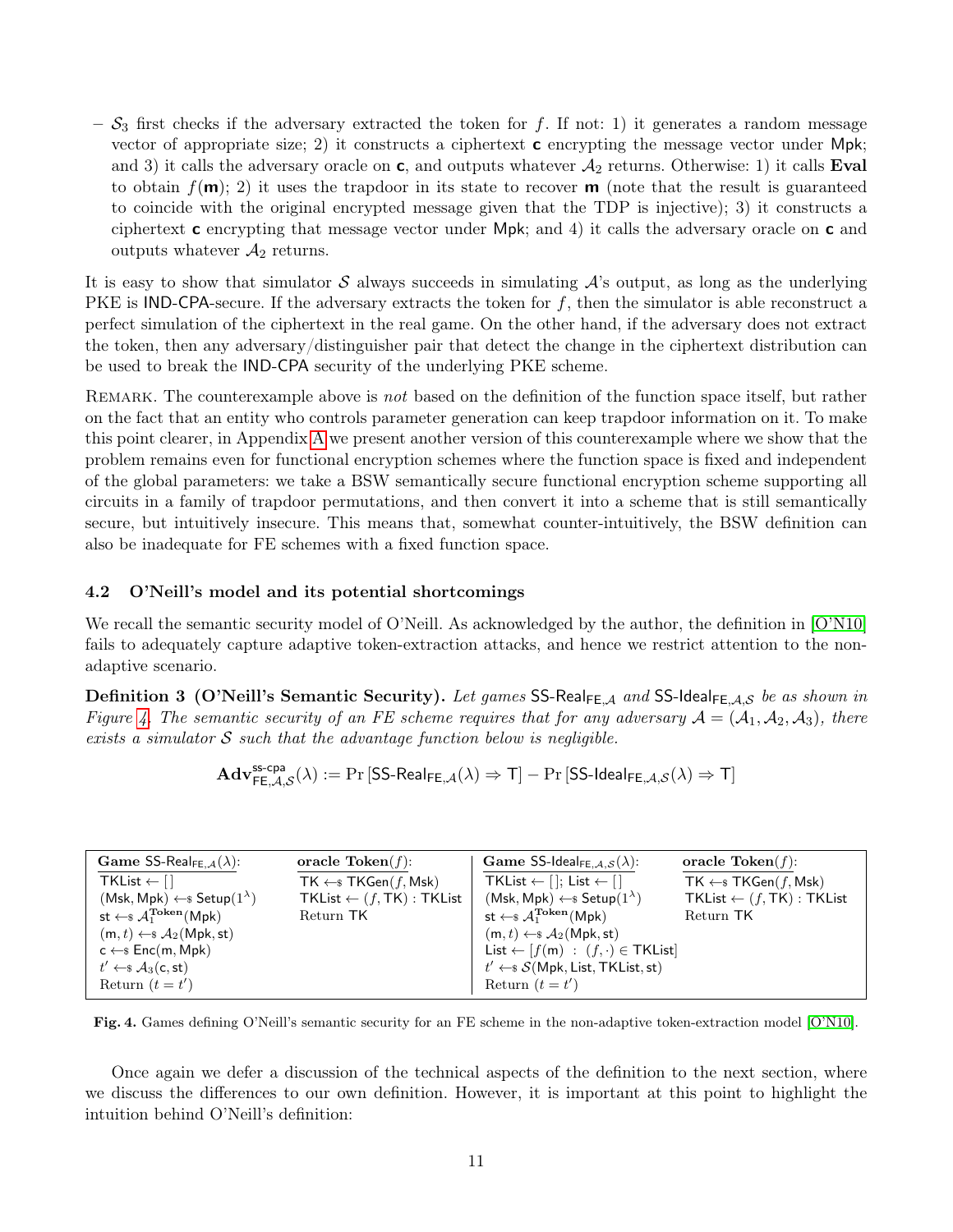(O'Neill's Intuition) The information leaked by a ciphertext and a set of decryption tokens is no more than that leaked by an equivalent set of images and tokens.

There is a fundamental difference between this definition and that of BSW: the simulator is no longer in control of the generation of systems parameters. In return, a token-extraction oracle is provided in the ideal game. This means that the same strategy we presented above to argue for the inadequacy of the BSW definition does not apply directly to the definition by O'Neill. Nevertheless, other potential problems remain that we discuss next.

POTENTIALLY INSECURE SCHEME 1. We modify the BSW counterexample scheme as follows. The setup procedure is similar to before, except that the trapdoor for the randomly chosen permutation  $f$  is no longer destroyed but kept in the master secret key of the system. The token-generation algorithm is modified so that the token for the TDP contains the trapdoor (as well as the secret key for the PKE scheme). The encryption and decryption routines are as before. This scheme can be proven secure under O'Neill's definition: although the simulator can no longer generate the trapdoor information itself, this piece of information will become available once the adversary extracts the token for  $f$ . It is unclear if this scheme is intuitively insecure as the ciphertext does not leak any information beyond that leaked by images and tokens.

Potentially insecure scheme 2. Consider the following trivial construction of an FE scheme supporting its own encryption circuit. Take a PKE scheme and set the message space of the FE scheme to be  $(m, r)$ pairs. Take a PKE keys (sk, pk) and set the master secret key to be sk and the master public key to be pk. To functionally encrypt m re-encrypts under pk the ciphertext c resulting from  $Enc(m, pk; r)$ . The decryption token is simply sk and decryption recovers and outputs c. This construction is clearly correct and it can be shown to be semantically secure under the previous semantic security definitions. It is also unclear whether it should be classified as insecure. On the one hand, it is hard to argue that it is intuitively insecure. This is because the function is evaluated on the sender's side *and* encrypted under a secure encryption scheme. Furthermore, the decryptor is the legitimate holder of the decryption key, and hence from its perspective there is no security property associated with the evaluated function. However, one can also consider things from the perspective of the encryptor, e.g., she might expect that token holders recover nothing but a ciphertext, but this is clearly not the case.

# <span id="page-11-0"></span>5 The New Semantic Security Model

In this section we propose new a definition of semantic security that avoids the above problems while simultaneously achieving several other goals of interest. Our definition is designed to be strong enough to exclude the clearly intuitively insecure counterexample we presented for the BSW definition and capture adaptive token extractions, without being infeasible to achieve due to its excessive strength. Furthermore, the definition should be compatible with the standard approaches to define the semantic security of PKE and IBE schemes. To this end, we directly start by giving the details of the definition, and justify our choices momentarily.

**Definition 4 (Semantic Security).** Let games SS-Real<sub>FE,R,A,D</sub> and SS-Ideal<sub>FE,R,S,D</sub> be as shown in Figure [5.](#page-12-0) The semantic security of an FE scheme relative to potential leakage relation R requires that for any PPT adversary  $A = (A_1, A_2)$ , there exists a legitimate PPT simulator  $S = (S_1, S_2)$  such that for all PPT distinguishers D the following advantage function is negligible.

$$
\mathbf{Adv}_{\mathsf{FE},\mathsf{R},\mathcal{A},\mathcal{S},\mathcal{D}}^{\mathsf{ss-cpa}}(\lambda) := \Pr\left[\mathsf{SS}\text{-}\mathsf{Real}_{\mathsf{FE},\mathsf{R},\mathcal{A},\mathcal{D}}(\lambda) \Rightarrow \mathsf{T}\right] - \Pr\left[\mathsf{SS}\text{-}\mathsf{Ideal}_{\mathsf{FE},\mathsf{R},\mathcal{S},\mathcal{D}}(\lambda) \Rightarrow \mathsf{T}\right]
$$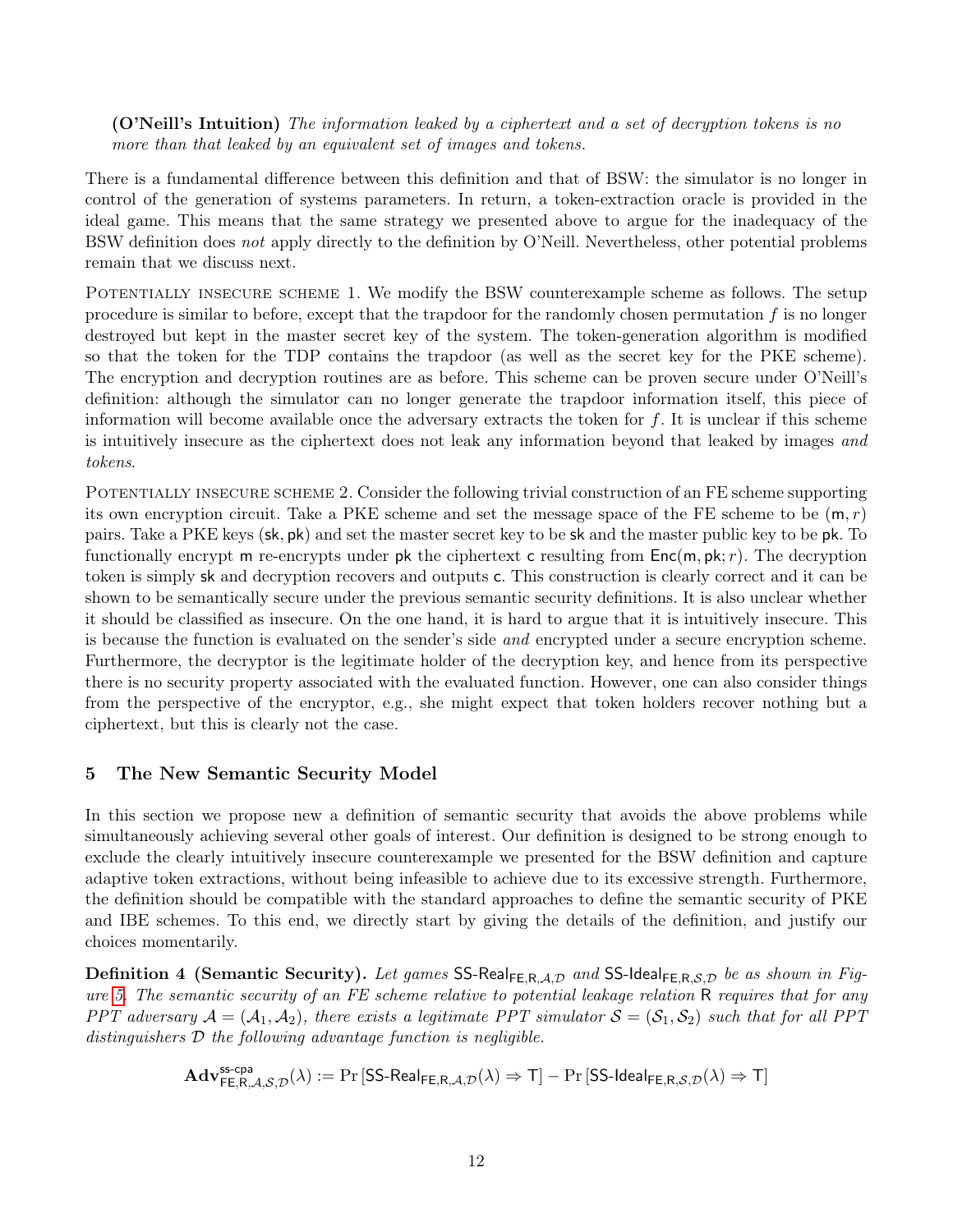| <b>Game SS-Real</b> FE, $R, A, D(\lambda)$ :                                                    | oracle Token $(f)$ :               | <b>Game SS-Ideal</b> FE, $R, S, D(\lambda)$ :                                        | oracle $\text{Eval}(f)$ :          |
|-------------------------------------------------------------------------------------------------|------------------------------------|--------------------------------------------------------------------------------------|------------------------------------|
| FuncList $\leftarrow$ []                                                                        | $TK \leftarrow$ TKGen $(f, Msk)$   | FuncList $\leftarrow$ []; m $\leftarrow \perp$                                       | $TK \leftarrow$ TKGen $(f, Msk)$   |
| $(Msk, Mpk) \leftarrow s$ Setup $(1^{\lambda})$                                                 | FuncList $\leftarrow f$ : FuncList | $(Msk, Mpk) \leftarrow s$ Setup $(1^{\lambda})$                                      | FuncList $\leftarrow f$ : FuncList |
| $(\mathcal{M}, \mathsf{st}) \leftarrow \mathsf{s} \mathcal{A}_1^{\mathbf{Token}}(\mathsf{Mpk})$ | Return TK                          | $(\mathcal{M}, \mathsf{st}) \leftarrow \mathsf{s} S_1^{\mathbf{Eval}}(\mathsf{Mpk})$ | Return $(TK, f(m))$                |
| $(m, h, t) \leftarrow \mathcal{A}$                                                              |                                    | $(m, h, t) \leftarrow \mathcal{M}$                                                   |                                    |
| $c \leftarrow s \mathsf{Enc}(m, \mathsf{Mpk})$                                                  |                                    | ImgList $\leftarrow [f(m) : f \in \text{FuncList}]$                                  |                                    |
| $v \leftarrow \mathcal{A}_2^{\text{Token}}(\mathsf{c}, h, \mathsf{st})$                         |                                    | $v \leftarrow \mathcal{S}_2^{\text{Eval}}(\text{ImgList}, h, \text{st})$             |                                    |
| trace $\leftarrow$ (Mpk, M, t, FuncList)                                                        |                                    | trace $\leftarrow$ (Mpk, M, t, FuncList)                                             |                                    |
| Return $\mathcal{D}$ (trace, v)                                                                 |                                    | Return $\mathcal{D}$ (trace, v)                                                      |                                    |

<span id="page-12-0"></span>Fig. 5. Games defining the semantic security of an FE scheme under restricted adaptive token-extraction attacks. An adversary is legitimate if: 1)  $R(m_0, m_1)$  holds for every pair of messages in  $[\mathcal{M}]_1$ ; 2) for all second-stage **Token** queries f, we have that  $f(m_0) = f(m_1)$  for all  $m_0, m_1 \in [\mathcal{M}]_1$ ; and 3) in the token non-adaptive model,  $\mathcal{A}_2$  and  $\mathcal{S}_2$  do not call Token and Eval respectively.

The intuition behind the definition is as in the previous definitional approaches: an adversary should learn no more about an encrypted message than that which is explicitly revealed by the functions associated to the decryption tokens that it obtains. To this end, we require the existence of a simulator that does not have access to the ciphertext, but only to the images of the encrypted message under the same set of functions. This simulator is bound to producing an output that essentially looks like that produced by the adversary in the real world, which implies the ciphertext indeed reveals no extra information. More in detail, the simulator must emulate  $\mathcal{A}_1$ 's output and produce an output v that matches the information recovered by  $\mathcal{A}_2$  from the ciphertext. However, the simulator is denied access to the ciphertext, and is bound to obtaining a set of images that matches those recovered by the real-world adversary via its **Token** oracle (this last restriction is imposed by including FuncList in trace). Like in the indistinguishability model, the potential leakage relation can be used to exclude trivial attacks whereby the real-world adversary would obtain information trivially leaked by the ciphertext (whereas this would not be available in the ideal world). Finally, we observe that the token-extraction queries performed by the adversary in the second stage are restricted to functions that are constant over the support of the message distribution. This allows us to generalize the feasibility results that are well known for particular instances of functional encryption, namely IBE schemes. For this reason, we call this model semantic security under *restricted adaptive token*extraction attacks.

We now justify various definitional choices that we have made in the semantic security definition above.

Free simulators. In contrast to the previous definitional approaches, the simulators have a more general form in our definitions (modulo the generation of parameters; see below). More precisely, compared to O'Neill's definition, we have replaced adversary  $A_1$  with a simulator. This was done for the sake of clarity of the definition, and also brings the definition closer to the standard approach to defining semantic security for public-key encryption. The BSW model assumes a black-box simulator of special form.

Parameters and oracles. We do not allow the simulator to control the generation of global parameters. We provide the simulator with the master public key and give it access to decryption tokens, and hence our definitional choice here is closer to that of O'Neill. Our choice here is motivated by the principle that the simulator should not be more powerful than the adversary. This restriction, for example, forbids the simulator from tweaking the function space of the scheme, and hence the BSW counterexample that we discussed above can no longer be shown semantically secure (any simulator that succeeds with non-negligible probability in outputting  $v = m$  will contradict the security of the TDP). A token-extraction oracle should be provided to the simulator to compensate for the fact it no longer has access to the master secret key. Note also that in order to bind the simulator to work with the provided master public key, we must include it in the trace.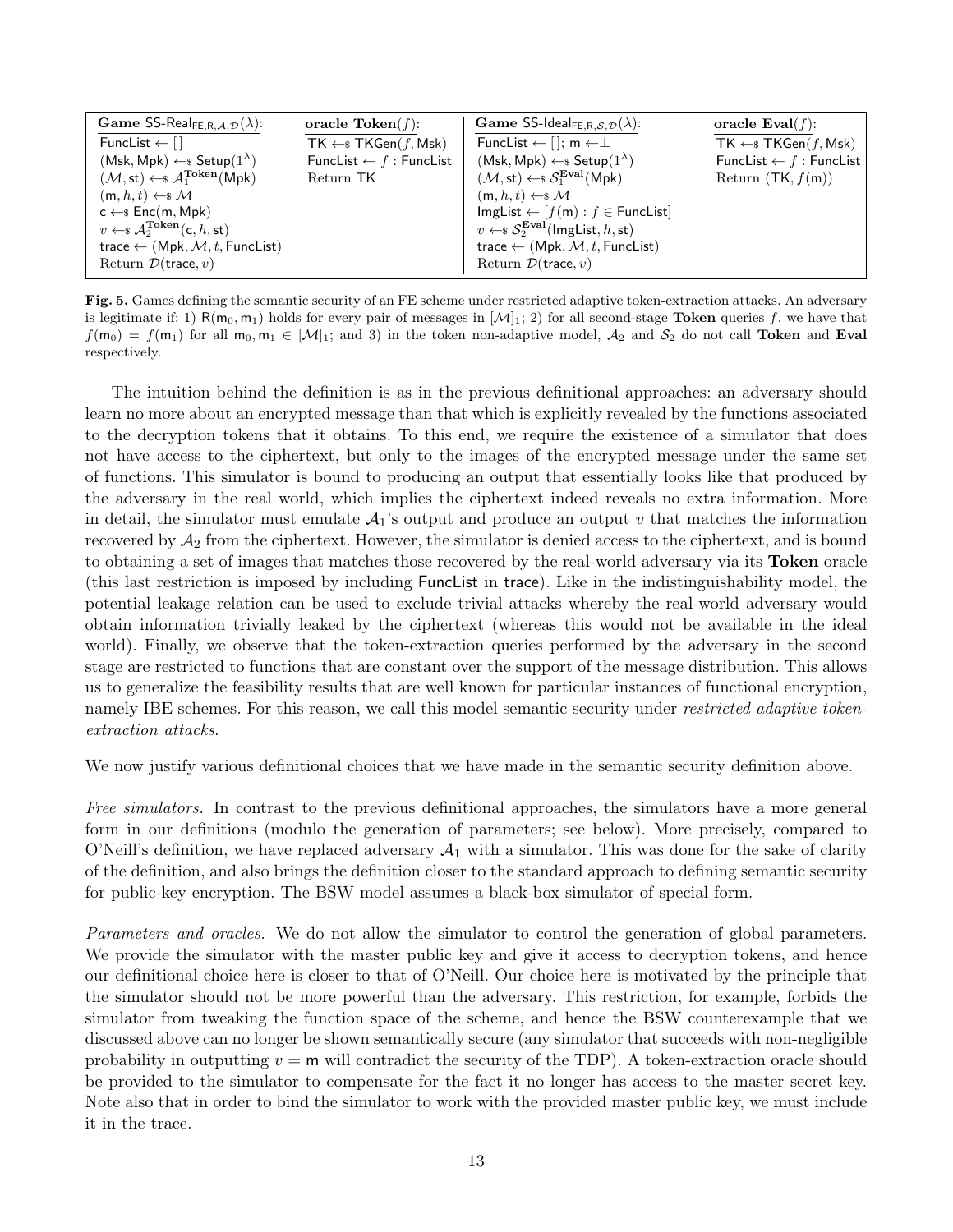<span id="page-13-0"></span>Distinguishers. In our definition, the outcomes of both the real-world and ideal-world experiments are obtained by passing the guessed information v and a full trace of the execution to a distinguisher  $\mathcal{D}$ . The trace includes the master public key, the list of extracted functions, the message distribution, and auxiliary information t about the challenge message that we call a *hint*. By requiring that the traces are indistinguishable and including FuncList in the trace, we meaningfully capture the restrictions on secondstage queries placed by the simulator, which was an acknowledged problem in [\[O'N10\]](#page-23-5). On the other hand, adversary  $A_3$  in O'Neill's definition is trying to guess an value t that is chosen by  $A_2$  along with the challenge message. Consequently, the  $t = t'$  test at the end of the game can be seen as a canonical distinguisher, getting hint information t, consistently with our approach. For this reason, this choice strengthens our definition with respect to O'Neill's and is similar to the approach in [\[BSW11\]](#page-23-0). Indeed, the hint t plays a similar role to the state of the adversary in the BSW definition: it is provided to the distinguisher but hidden from the black-box simulator. Finally, this feature is fundamental to ensure that our definition composes from single-message to multi-message scenarios, even under restricted adaptive token-extraction attacks (see below for a formal statement of this result). This justifies that our presentation of the definition for the single-message scenario is without loss of generality.

*Message distribution.* In the BSW definition  $A_1$  directly outputs the message vector, whereas in our definition the adversary outputs a message distribution. There are two reasons for this. First, in our definition the simulator obtains leakage about the challenge message via the message distribution that ensures a balance with the leakage information available to the adversary via the challenge ciphertext (this balance is established via the restriction imposed by the potential leakage relation on the support of the message distribution output by a legitimate adversary). The same effect is achieved in BSW by explicitly providing the intentional leakage to the adversary, which implies the incorporation of the empty token into the syntax of functional encryption. Second, by introducing this change, we are able to establish equivalence to the indistinguishability notion for a larger class of schemes, even under restricted adaptive token-extraction attacks.

The message distribution in our definition does not output only a message, but also history information h that is given both to the adversary and the simulator, and an additional hint  $t$  that is provided only to the distinguisher. As we mentioned above, this is fundamental to obtain a composition theorem. Furthermore, it can be also related to the BSW model as follows. The BSW adversary can keep privileged information in its state, akin to a powerful history function  $h(m, \text{Coins}(\mathcal{M}))$  that can take the coins used in sampling the message itself [\[BDPR98\]](#page-23-13). This corresponds to the history information  $h$  in our definition.

Our definition differs from O'Neill's in a similar way: we have replaced adversary  $\mathcal{A}_2$  with a message distribution. We note that O'Neill's definition seems closer to our choice, as the description and the inputs of  $\mathcal{A}_2$  can be seen as hardwired into M. Conversely, we may view the state information as the description of a message distribution that  $\mathcal{A}_2$  runs. Furthermore, as mentioned above,  $\mathcal{A}_2$  outputs a value t that is fed to a canonical distinguisher that simply checks  $t = t'$ . However, a critical extension in comparison to O'Neill's model is that we provide history information  $h$  to both the adversary and the simulator.

Adaptive token queries. It is shown in [\[BSW11\]](#page-23-0) that unrestricted token-extraction queries in the second stage lead to instantiability problems akin to those encountered in non-committing encryption [\[Nie02\]](#page-23-8). We therefore tailor our definition to exclude second-stage token-extraction queries under which such problems may arise. Intuitively, we rule out scenarios in which the trusted authority issues tokens that might allow an adversary to trivially corrupt, a posteriori, the security of past encryptions. We will see that for many FE scenarios this yields a natural definition of semantic security in the sense that it is equivalent to the indistinguishability-based notion for large classes of circuits, even under restricted adaptive token attacks. We emphasize that this attack model generalizes those adopted for standard primitives, including IBE, and ABE schemes  $[Go104, ACG<sup>+</sup>06]$ . As in the previous definitional approaches, we include the extracted functions in the trace so that the simulator is forced to make similar queries in the ideal game.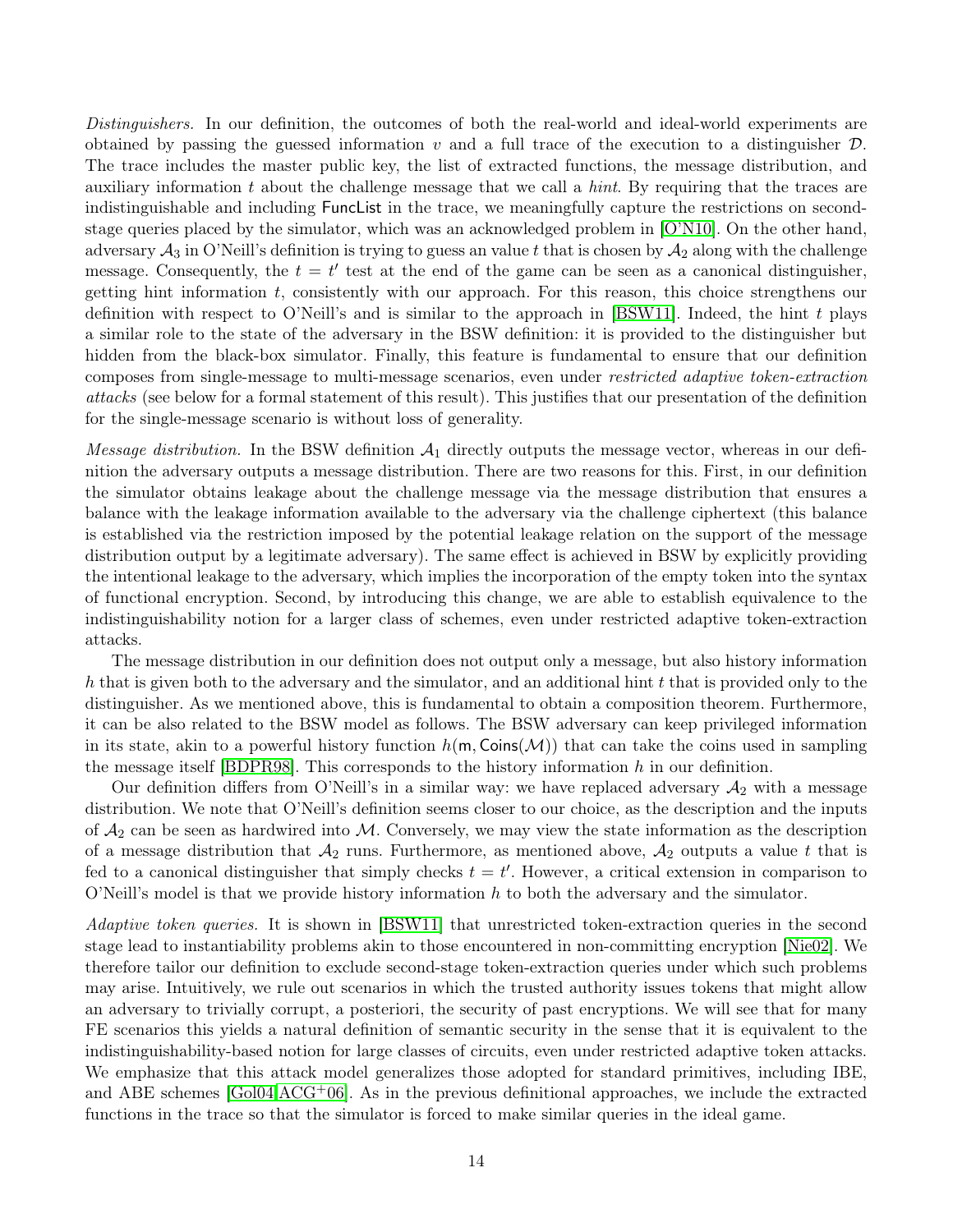<span id="page-14-1"></span>We summarize the features of our new definition: 1) free simulators, 2) honest parameter generation (as in O'Neill), 3) use of general distinguishers (closer to BSW), 4) message generation via a message distribution (closer to O'Neill), 5) history information (closer to BSW), and 6) hint for the distinguisher (present in both O'Neill and BSW).

Composition. Observe that the IND-CPA definition can be shown to compose from single to multiple LR queries (i.e., from a single-message to a multi-message attack scenario) using a standard hybrid argument [\[BDPR98\]](#page-23-13). One of the crucial features that our semantic security definition enjoys is that it also composes. Below we show that a multi-message variant of our definition where the message distribution outputs a vector of messages (see Appendix [D](#page-25-0) for the details) is equivalent to the single-message version above.

<span id="page-14-0"></span>**Theorem 1 (Composition).** Let FE be a functional encryption scheme that is semantically secure under the (single-message) definition in Figure [5.](#page-12-0) Suppose that there is a polynomial poly such that for any singlemessage adversary A, there is a semantic security simulator  $S[A]$  such that

 $\text{Time}_{\mathcal{S}[\mathcal{A}]}(\lambda) \leq \text{Time}_{\mathcal{A}}(\lambda) + \text{Time}_{\mathcal{M}}(\lambda) + \text{poly}(\lambda) \quad and \quad \text{Time}_{\mathcal{S}[\mathcal{M}]}(\lambda) \leq \text{Time}_{\mathcal{M}}(\lambda) + \text{poly}(\lambda) \,,$ 

where M is the distribution output by A and  $S[M]$  is the simulated message distribution. Then for every real-world multi-message PPT adversary  $A'$ , there exist a real-world single-message PPT adversary  $A$  and a multi-message PPT simulator  $S'$  such that for any distinguisher  $D'$ , there exists a distinguisher  $D$  for which

$$
\mathbf{Adv}_{\mathsf{FE}, \mathsf{R}, \mathcal{A}', \mathcal{S}', \mathcal{D}'}^{\mathsf{m}\text{-ss-cpa}}(\lambda) \leq \mathbf{Q}(\lambda) \cdot \mathbf{Adv}_{\mathsf{FE}, \mathsf{R}, \mathcal{A}, \mathcal{S}, \mathcal{D}}^{\mathsf{ss-cpa}}(\lambda)\,,
$$

where S is the simulator implied by the single-message semantic security and  $Q(\lambda)$  is an upper bound on the number of messages that the message distribution algorithms outputs.

Proof (Overview). We give an overview of the proof here and leave the details to Appendix [D.](#page-25-0) The proof for the non-adaptive case is essentially a simulation-based hybrid argument. Consider the attack models where in the *i*th hybrid, for  $i = 0, \ldots, q$ , the adversary has access to  $(q - i)$  ciphertexts and *i* image lists. In each step we change a ciphertext to the corresponding image list. We show that for any adversary in the *i*th hybrid model, there is an adversary in the  $(i + 1)$ st hybrid that does equally well. To see this, note that the adversary in the *i*th hybrid can be viewed as a *single-message* real-world adversary that also receives some extra auxiliary information consisting of ciphertexts and image lists. By the semantic security guarantees of the scheme we may replace this adversary by an equally good one that only gets the image list for the replaced ciphertext. This concludes the proof as the  $q$ th hybrid corresponds to the ideal-world multi-message semantic security game. Note that the running time of the final simulator in the ideal game, which recursively depends on the previous simulators, stays polynomial if the condition given in the theorem is satisfied.

In the case of restricted adaptive token-extraction attacks, the argument is slightly more intricate, since part of the auxiliary information received by the adversary in the ith hybrid cannot be generated in the first stage of the adversary that we construct against single-message security (this is because some of the images will only be defined on second-stage token-extraction queries). However, under restricted adaptive token-extraction queries, it is possible to simulate the extra images on the fly directly from the description of the message distribution and the extracted token.  $\Box$ 

REMARK. The restriction on the running time of the single-message simulator can, for black-box simulators, be intuitively interpreted as an imposition that the simulator runs the adversary at most once. We will return to this later in the paper, when we construct black-box simulators for a large class of FE schemes.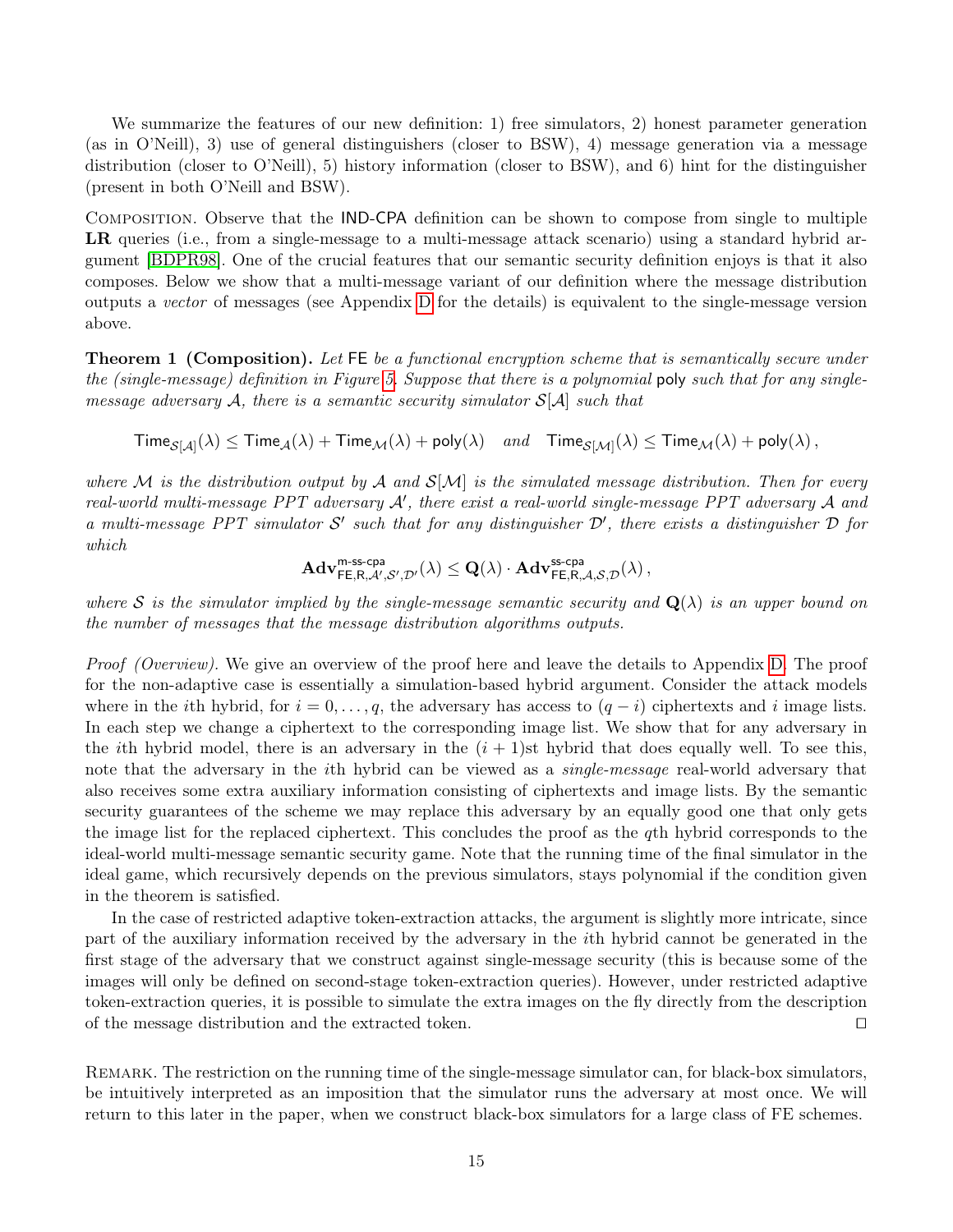<span id="page-15-1"></span>Composition of BSW and O'Neill. We do not know if the BSW and O'Neill's models compose. In the case of O'Neill's definition, it seems that the model lacks the necessary features to allow a proof technique similar to that used for Theorem [1.](#page-14-0) More in detail, O'Neill's definition does not allow modeling of messagedependent history information, and this is often necessary for composition of simulation-based security models [\[DDN00,](#page-23-14)[Gol04\]](#page-23-3).

#### <span id="page-15-0"></span>6 Setup Security

In the previous section we defined a security model that (among other things) excludes the clearly intuitively insecure TDP-based counterexample from Section [4.1](#page-8-2) that was problematic for the BSW semantic security model. In this respect, our security model has the same advantages as those of O'Neill. Unfortunately, similarly to O'Neill's model, our definition fails to exclude the counterexamples from Section [4.2](#page-10-1) (because the simulator also has access to decryption tokens). This raises the question of whether our model can be strengthened further so these schemes are also ruled out. One direct approach to achieve this would be to further restrict the simulator by denying it access to tokens (as well as the master secret key) in the ideal world. We present this model in Appendix [C](#page-25-1) and show that it is infeasible to achieve (essentially because a correct simulation of tokens would imply breaking the functional encryption scheme one is trying to prove semantically secure). We therefore take a different approach.

The first observation we make is that our definition accepts these counterexamples because indeed they do not leak information through the ciphertext. In fact, leakage is enabled by the combined information provided by images and decryption tokens (or more generally the master secret key). Intuitively, once a trapdoor for a TDP is provided to a token holder, the TDP circuit essentially becomes an efficiently invertible encoding function from messages onto images, offering no (intuitive) security whatsoever. From the point of view of the semantic security definition, where the aim is to exclude schemes where ciphertexts leak more information than that which is leaked by images, these counterexample schemes should therefore be considered secure.

However, it is still a reasonable security goal to expect that tokens do not help a token holder to extract information from images that would otherwise be hidden by the functionality. We therefore consider the stronger setting where the master secret key is required not to compromise the security properties of the supported functionalities. Informally, this means that even the trusted authority holding the master secret key should not be able to hold any "trapdoor" information on the functionalities supported by the functional encryption scheme.

A NEW NOTION OF SECURITY. Our approach to formalizing this security notion, which we call setup security, is as follows. We consider an attack scenario where an adversary is given the master secret key Msk and adaptively interacts with an evaluation oracle for the functionality in order to construct a trace that contains the master public key, a list of functions, a message distribution, a list of images, and a function func that models leaked information. This trace establishes the adversary's claim as to his ability to extract information from the images, which is specified by the leakage function. The FE scheme will then be setup-secure if a simulator given only the trace and the same set of images provided to the adversary, i.e., without having access to the master secret key, can extract essentially the same information.

Definition 5 (Setup Security). The setup security of an FE scheme relative to potential leakage relation R requires that for any adversary  $\mathcal{A} = (\mathcal{A}_1, \mathcal{A}_2)$ , there exists a simulator S such that the advantage function

$$
\mathbf{Adv}_{\mathsf{FE},\mathsf{R},\mathcal{A},\mathcal{S}}^{\mathsf{setsec}}(\lambda) := 2 \cdot \Pr\left[\mathsf{SetSec}_{\mathsf{FE},\mathsf{R},\mathcal{A},\mathcal{S}}(\lambda) \Rightarrow \mathsf{T}\right] - 1
$$

is negligible, where game  $\mathsf{SetSec}_{\mathsf{FE},R,A}$  is shown in Figure [6.](#page-16-0)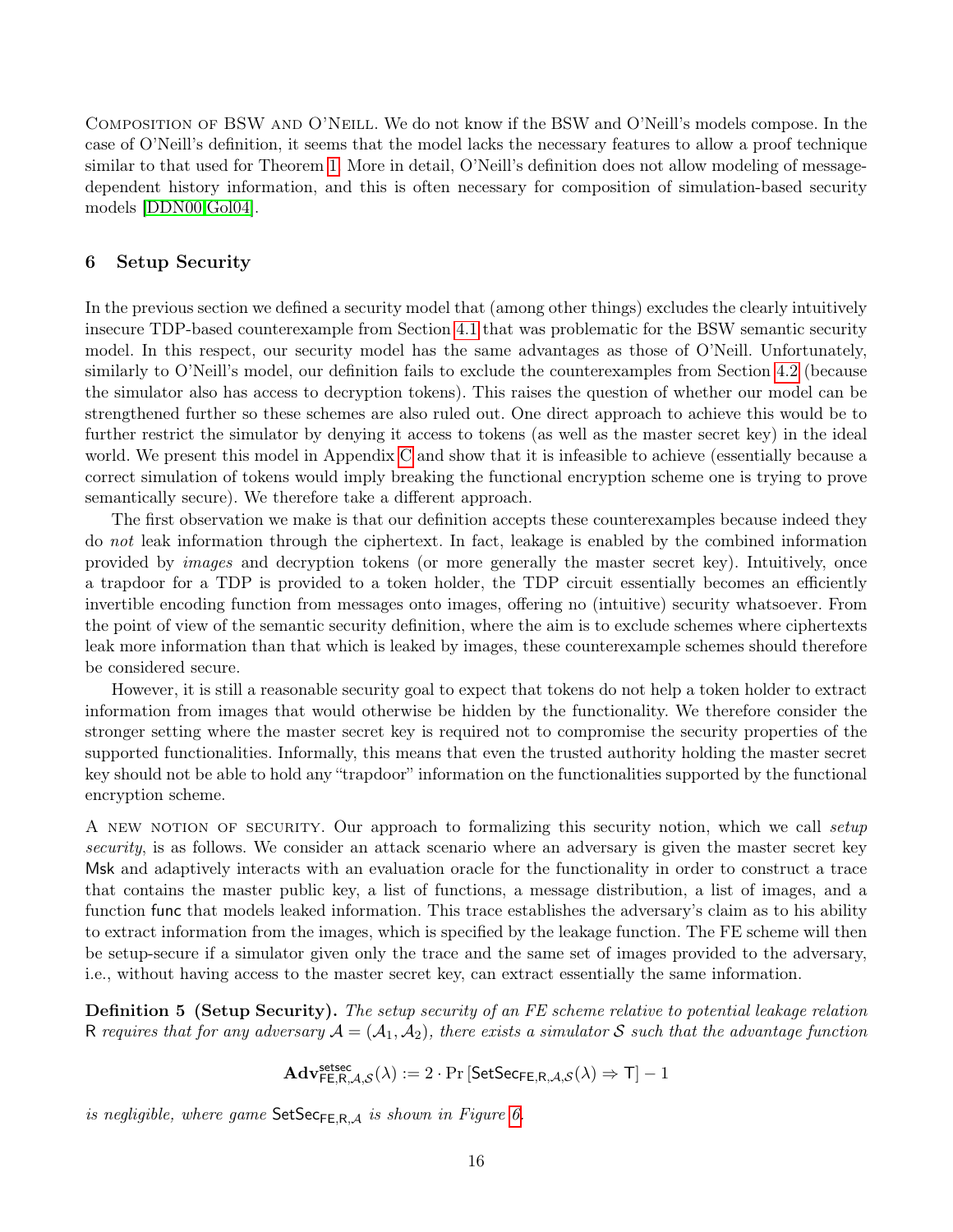| oracle $\text{Eval}(f)$ :          |
|------------------------------------|
| FuncList $\leftarrow f$ : FuncList |
| Return $f(m)$                      |
|                                    |
|                                    |
|                                    |
|                                    |
|                                    |
|                                    |
|                                    |
|                                    |

<span id="page-16-0"></span>Fig. 6. Game defining the setup security of an FE scheme. An adversary is legitimate if  $R(m_0, m_1)$  holds for every pair of messages in  $[\mathcal{M}]$ .

It is easy to see that all the potentially insecure TDP-based counterexamples that we have introduced are excluded under this definition. Indeed, let  $A_1$  be the adversary that outputs the uniform message distribution and places a single query to the **Eval** oracle containing the trapdoor permutation. Algorithm  $A_2$  is defined to invert the image using the trapdoor contained in the master secret key. The leakage function func is set to be the identity function. Then, any simulator for this adversary would lead to a successful inverter for the TDP. The counterexample involving double encryption is treated similarly.

Setup security via conditional preimage sampling. We show that the above definition (unlike "strong" semantic security; see Appendix [C\)](#page-25-1) allows natural classes of functionalities to be proven secure. To this end, we introduce a notion of conditional preimage samplability. Roughly speaking, this asserts that given a message distribution M and a list of functions  $[f_i]_{i=1}^n$ , it is possible to efficiently sample from M when this is conditioned on a set of images  $[f_i(m)]_{i=1}^n$  for some  $m \in [\mathcal{M}]$ . The actual definition is slightly more complex, as we need to deal with possible adversarial adaptiveness (hence the inclusion of the Eval oracle) as well as define indistinguishability of conditional distributions in a meaningful way (this is achieved via the third stage of the adversary  $\mathcal{A}_3$ .

**Definition 6 (Conditional Preimage Samplability).** We say a functional encryption scheme supports a conditionally preimage samplable (CPS) functionality relative to potential leakage relation R if, for any PPT adversary  $A := (\mathcal{A}_1, \mathcal{A}_2, \mathcal{A}_3)$ , there exists a PPT sampler Samp such that the advantage

$$
\mathbf{Adv}_{\mathsf{FE},\mathsf{R},\mathcal{A},\mathsf{Samp}}^{\mathsf{cps}}(\lambda) := 2 \cdot \Pr\left[\mathsf{CPS}_{\mathsf{FE},\mathsf{R},\mathcal{A},\mathsf{Samp}}(\lambda) \Rightarrow \mathsf{T}\right] - 1
$$

is negligible, where game  $CPS_{F. R.A.S.}$  is shown in Figure [7.](#page-16-1)

| oracle $\text{Eval}(f)$ :          |
|------------------------------------|
| FuncList $\leftarrow f$ : FuncList |
| Return $f(m_1)$                    |
|                                    |
|                                    |
|                                    |
|                                    |
|                                    |
|                                    |
|                                    |
|                                    |
|                                    |

<span id="page-16-1"></span>Fig. 7. Game defining the conditional preimage samplability of an FE scheme. An adversary is legitimate if  $R(m_0, m_1)$  holds for every pair of messages in  $[\mathcal{M}]$ . A sampler is legitimate if it outputs  $m_0 \in [\mathcal{M}]$ .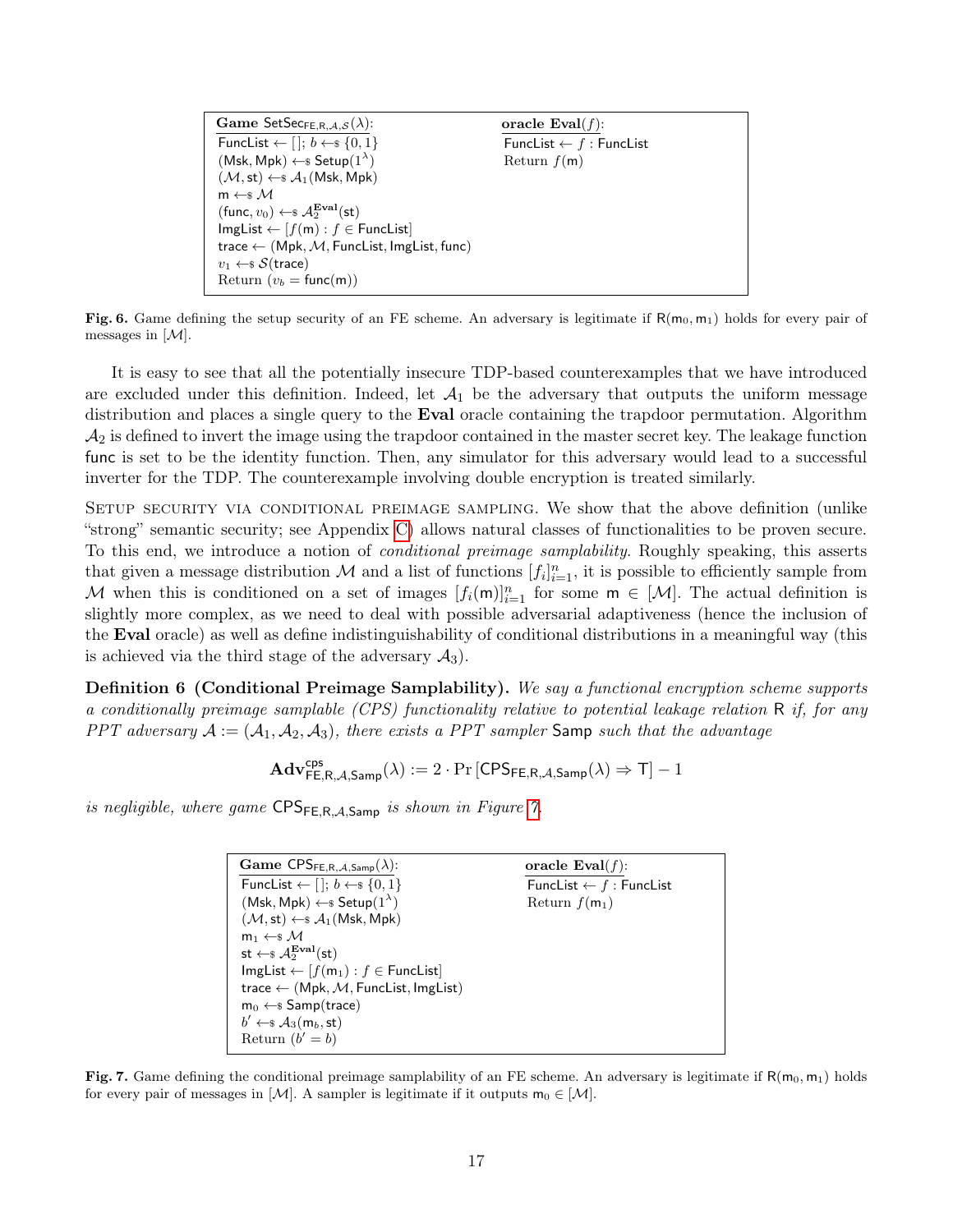<span id="page-17-2"></span><span id="page-17-0"></span>The following theorem shows that conditional preimage samplability is a sufficient condition for setup security.

**Theorem 2 (CPS**  $\Rightarrow$  Secure Setup). Any functional encryption supporting a CPS functionality relative to potential leakage relation R is setup-secure with respect to R.

*Proof.* The proof is straightforward. We build a setup security simulator S using the CPS sampler Samp as follows: run Samp on trace to get  $m_0$  and then output func( $m_0$ ). We show that this simulator is successful whenever Samp is. Suppose that there exists a setup security adversary  $(\mathcal{A}_1, \mathcal{A}_2)$  that succeeds against S. We first observe that any setup security adversary can be converted into the first two stages  $(\mathcal{A}'_1, \mathcal{A}'_2)$  of a CPS adversary: just use  $\mathcal{A}'_1 = \mathcal{A}_1$  without change and let  $\mathcal{A}'_2$  run  $\mathcal{A}_2$  and output st := (func,  $v_0$ ). We construct the third stage of a CPS attacker as follows: algorithm  $\mathcal{A}'_3$  simply recovers (func, v) from the input state and outputs 1 if  $func(m_b) = v$  and 0 otherwise. It is clear that the CPS adversary  $(\mathcal{A}'_1, \mathcal{A}'_2, \mathcal{A}'_3)$ will have the same advantage as the setup security adversary  $(A_1, A_2)$ . However, we know that there can be no CPS adversary that succeeds against Samp, which means that  $(\mathcal{A}_1, \mathcal{A}_2)$  cannot be successful. This concludes the proof.  $\Box$ 

REMARK. We note that weaker versions of both the definitions of setup security and conditional preimage samplability could be considered where the adversary does not get to choose the list of extracted functions adaptively. This could be achieved by denying  $A_2$  access to **Eval** and giving this to  $A_1$  instead ( $A_2$  would simply get a corresponding list of images). We did not consider this because we can achieve the stronger versions of the definitions presented above. Looking ahead, we note that such a non-adaptive version of collision samplability would still imply the notion of restricted preimage samplability that we will introduce in the next section.

CONCRETE SETUP-SECURE SCHEMES. We now look at concrete functionalities and show that setup security is already achieved by many existing functional encryption schemes. We begin by defining a broad class of functionalities where an image either entirely reveals the encrypted message, or nothing at all.

Definition 7 (All-or-Nothing Functionality). We say a functional encryption scheme supports an allor-nothing (ANOT) functionality if for all  $\lambda \in \mathbb{N}$ , all (Mpk, Msk)  $\in$  [Setup(1<sup> $\lambda$ </sup>)], all  $f \in$  FunSp, and all  $m \in \mathsf{MsgSp}$  we have that  $f(m) \in \{m, \perp\}.$ 

As an example, consider predicate encryption systems [\[BSW11\]](#page-23-0) where the message space is partitioned into pairs  $m = (x, idx)$ . Here, x is a hidden payload and  $idx$  is extra information that determines which tokens can be used to recover x from a ciphertext encrypting m. More precisely, each secret key is associated with a predicate P, and the payload can be recovered whenever  $P(idx) = T$ . Formally,

<span id="page-17-1"></span>
$$
f_P(\mathsf{x}, \mathsf{idx}) := \begin{cases} (\mathsf{x}, \mathsf{idx}) & \text{if } P(\mathsf{idx}) = \mathsf{T} \\ \perp & \text{otherwise.} \end{cases}
$$

Observe that we include idx in the output of the functionality when the predicate evaluates to T, thereby rendering the functionality all-or-nothing. It is easy to see that PKE and IBE schemes are examples of ANOT functional encryption schemes. For PKE schemes this is obvious, since the functionality is the identity function and the index space is empty. For IBE schemes, observe that whenever the output of the functionality is not ⊥, the identity (i.e., the index) is also implicitly leaked by the functionality, thereby revealing the full message. Furthermore, this also includes variants of inner-product encryption, hidden vector encryption, etc., where a successful decryption operation explicitly reveals the encrypted index.

Our first positive result for setup security is given by the following theorem.

**Theorem 3 (ANOT**  $\Rightarrow$  CPS). Any ANOT functionality is conditionally preimage samplable in expected polynomial time (for any potential leakage relation).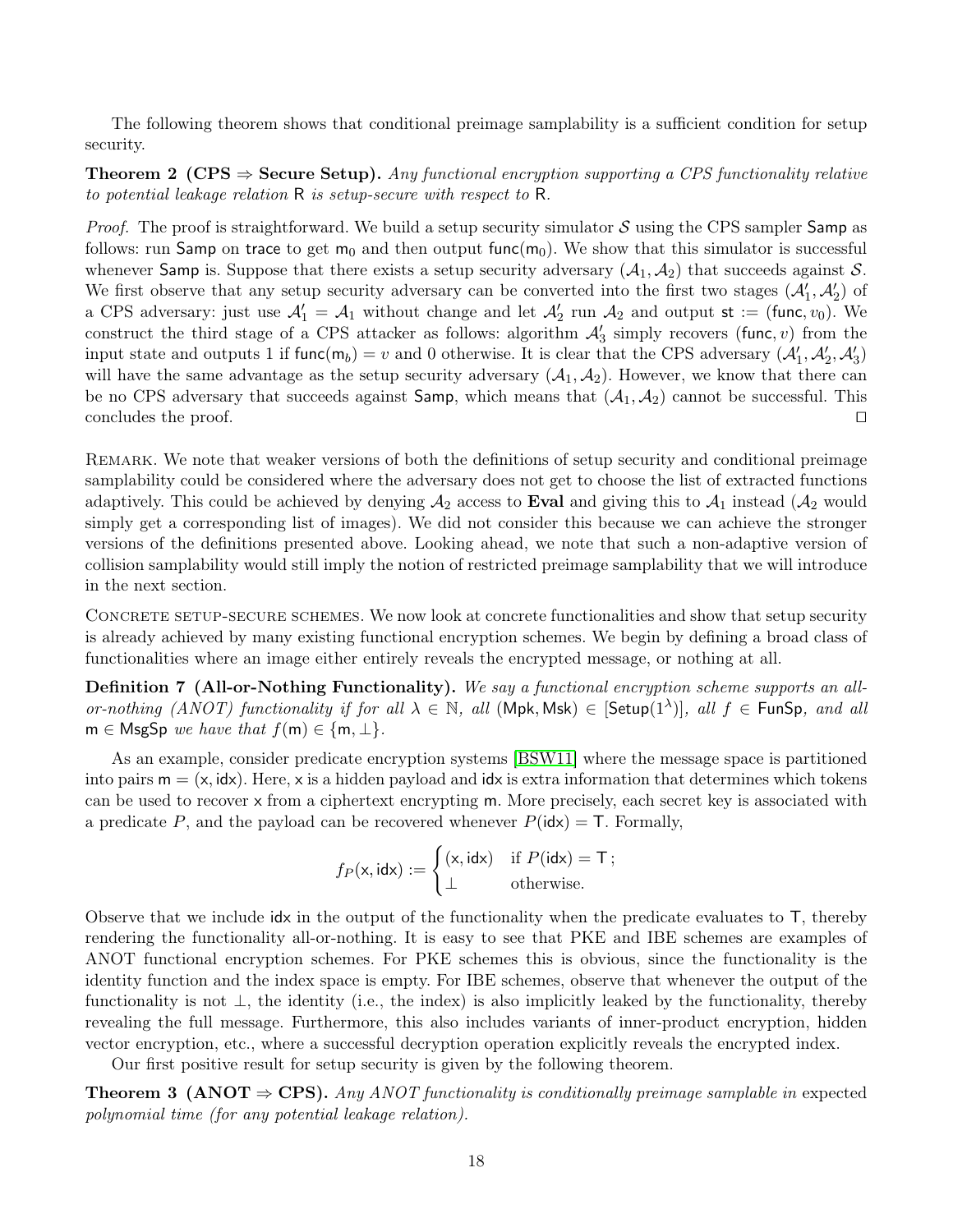<span id="page-18-2"></span>The intuition behind the proof of this theorem is as follows. Since the functionality is all-or-nothing, there are two possible trace outcomes. In the first, the adversary queries a function which acts as the identity map on the message sampled from  $M$ . In this case the sampler can simply return the message. Second, it could be the case that all the image values are ⊥. In this case the sampler will sample a message from M and checks if it maps to  $\perp$  under all functions given to it in the trace. If this is the case, it outputs the message, else it retries. The number of retries, conditioned on a given trace, will depend on the probability that the image list is all ⊥. However, the overall expected number of retries can be shown to be 1. We note that this is a form of rejection sampling, which guarantees that the output of the sampler is correctly distributed. The details of the proof may be found in Appendix [G,](#page-29-0) where we also discuss why this sampler cannot be converted into a *strict* PPT black-box sampler by truncating the execution time.

<span id="page-18-1"></span>Combining Theorems [2](#page-17-0) and [3](#page-17-1) we obtain the following corollary.

Corollary 1. Any functional encryption scheme supporting an ANOT functionality has a secure setup procedure with respect to expected polynomial-time simulators and arbitrary potential leakage relations.

PUBLIC-INDEX PREDICATE ENCRYPTION. We now show that there exists a large class of FE schemes for which we can construct a strict PPT conditional preimage sampler. Intuitively, such schemes leak more information about encrypted messages which, when provided to the sampler, allows this stronger result to go through (in our framework, this is captured by the potential leakage relation, which ensures that there is a balance between the leakage trivially accessible to adversaries and that available to simulators and samplers).

Definition 8 (Jointly All-or-Nothing Functionality). We say a functional encryption scheme supports a jointly all-or-nothing (JNOT) functionality relative to potential leakage relation R if, for all  $\lambda \in \mathbb{N}$ , all (Msk, Mpk)  $\in$  [Setup(1<sup> $\lambda$ </sup>)], all subsets  $\mathcal{F} \subseteq$  FunSp, all message distributions M where  $R(m_0, m_1) = T$  for all  $m_0, m_1 \in [\mathcal{M}]$ , we have that the following holds

$$
\forall m \in [\mathcal{M}], \exists f \in \mathcal{F}, f(m) = m \quad \vee \quad \forall m \in [\mathcal{M}], \forall f \in \mathcal{F}, f(m) = \perp.
$$

Roughly speaking, in this definition the all-or-nothing property is no longer formulated over a single message, but over a class of admissible message distributions defined by the potential leakage relation. Concretely, R constrains the support of the message distribution  $\mathcal M$  in such a way that, for any subset of functions  $\mathcal F$  extracted from the function space, the list of images will be guaranteed to, either totally reveal m, or to information theoretically preserve the entropy of the message distribution. In other words, conditioning M on the information that  $f(m) = \perp$  for all  $f \in \mathcal{F}$  yields M itself.<sup>[5](#page-18-0)</sup>

We now show that this definition is satisfied by a large class of all-or-nothing functionalities, corresponding to predicate encryption systems with *public index*, as introduced in [\[BSW11\]](#page-23-0). For such schemes, no claim about hiding idx is made. This means that their security is analyzed with respect to the special potential leakage relation

$$
R^*((x_0,\mathsf{idx}_0), (x_1,\mathsf{idx}_1)) := (|x_0| = |x_1| \ \wedge \ \mathsf{idx}_0 = \mathsf{idx}_1) \ .
$$

The fact that message distributions are now restricted by  $R^*$  allow us to obtain the following result.

**Theorem 4.** All predicate encryption systems are JNOT with respect to  $\mathbb{R}^*$  as defined above.

*Proof.* Message distributions are defined over pairs  $(x, \text{idx})$ . Further, for any message distribution M, the restriction imposed by the potential leakage relation R guarantees that the same index idx<sup>∗</sup> is present in all

<span id="page-18-0"></span><sup>&</sup>lt;sup>5</sup> Note that this is not the case for general all-or-nothing schemes, since an image list that does not reveal m may leak information that excludes part of the support of  $M$  as potential preimages.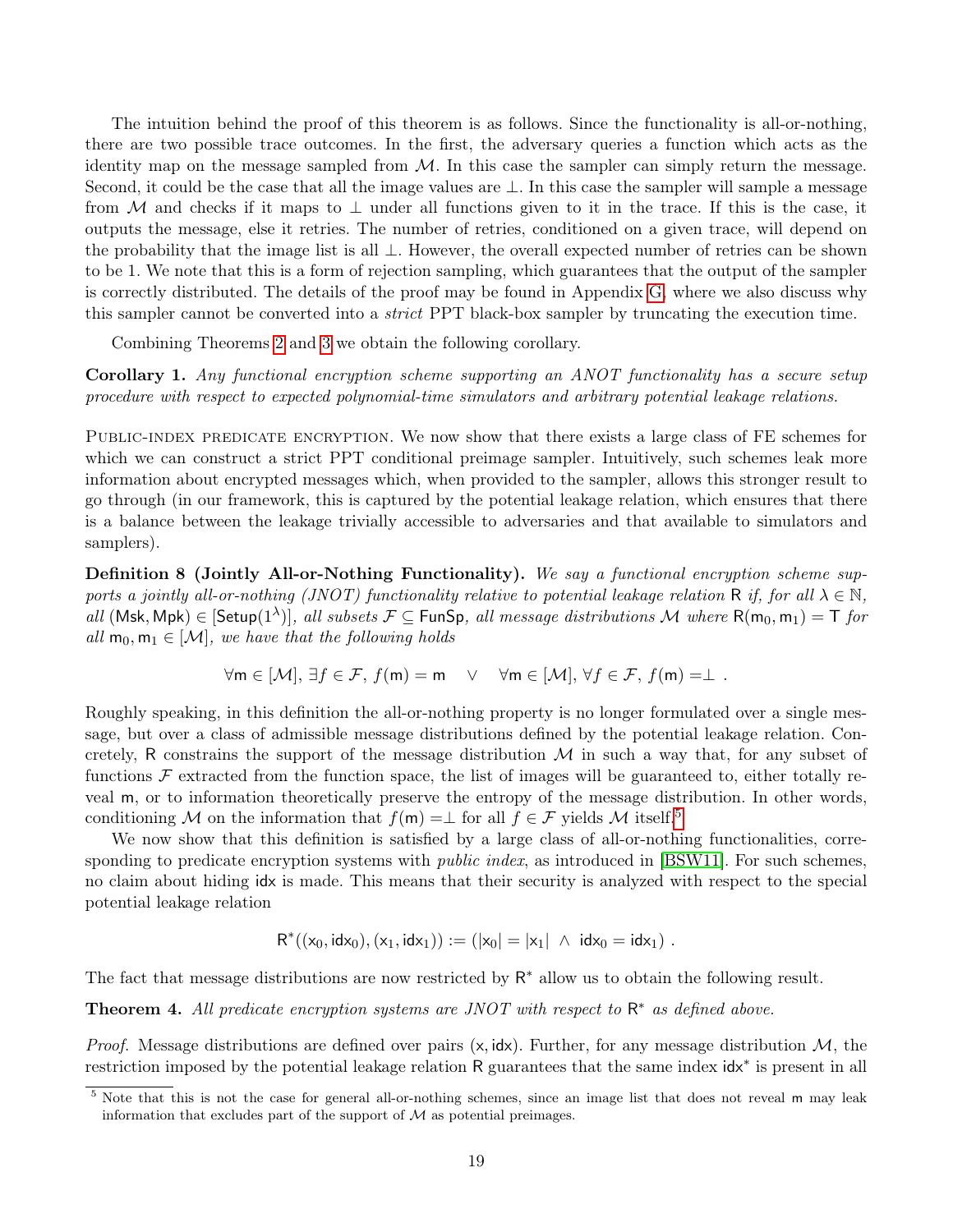<span id="page-19-1"></span>pairs in its support. Now take any subset of functions  $\mathcal F$  from the function space (i.e., a set of predicates in the appropriate class). Clearly, if for some element in the support of M, all elements in F evaluate to  $\perp$ , this means that they are all rejecting idx<sup>∗</sup> . Consequently, this will also be the case for all other elements in [M]. Conversely, if one of the predicates accepts  $idx^*$ , then the corresponding function will return  $(x, idx^*)$ for all such elements in  $[M]$ .

<span id="page-19-2"></span>The previous result includes primitives such as PKE, (non-anonymous) IBE, non-attribute-hiding ABE, and inner-product encryption that reveals the index in the ciphertext. We now prove the final result of this section.

**Theorem 5 (JNOT**  $\Rightarrow$  **CPS).** Take an FE scheme supporting a JNOT functionality with respect to potential leakage relation R. Then this scheme is conditionally preimage samplable (in strict polynomial time) with respect to R.

The intuition behind the proof of this theorem is exactly the same as in Theorem [3](#page-17-1) (we also include it in Appendix [G\)](#page-29-0). The difference to all-or-nothing functionalities is that the JNOT property guarantees that, either the sampler gets the challenge message in the image list, or sampling a single message from the message distribution will yield a valid result. We obtain the following corollary.

Corollary 2. All (public-index) predicate encryption systems are setup-secure with respect to potential leakage relation  $\mathsf{R}^*$ .

# <span id="page-19-0"></span>7 Preimage Samplability

Despite the shortcomings of the indistinguishability model highlighted in [\[O'N10,](#page-23-5)[BSW11\]](#page-23-0), O'Neill shows that, for certain classes of functionalities, indistinguishability-based security is no less adequate than his proposed notion of semantic security. Indeed, it is shown in  $[O'N10]$  that if an FE scheme is *preimage sam*-plable (see Appendix [E\)](#page-27-0) then, in the non-adaptive token-extraction attack scenario, indistinguishability and semantic security are equivalent. Furthermore, functionalities such as those for identity-based encryption and inner-product encryption are shown to be preimage samplable.

In light of the new syntactical and definitional approach introduced above, we propose a modified definition of preimage samplability and show that a similar result holds. Our definition, however, permits extending the equivalence result to the *multi-message and restricted adaptive* token extraction model, and hence generalizes known results for, e.g., IBE schemes, in this area. This is an important extension, as (restricted) adaptive extraction of secret keys is the standard attack model for all predicate encryption systems.

**Definition 9** ((Un)Restricted Preimage Samplability). We call an FE (un)restricted preimage samplable for the potential leakage relation R if, for any algorithm A there exists a sampling algorithm  $S$ amp such that the advantage function

 $\mathbf{Adv}_{\mathsf{FE},\mathsf{R},\mathcal{A},\mathsf{Samp}}^{\mathsf{mode\text{-}ps}}(\lambda) := \Pr\left[\mathsf{PS}_{\mathsf{FE},\mathsf{R},\mathcal{A},\mathsf{Samp},\mathsf{mode}}(\lambda) \Rightarrow \mathsf{F}\right]$ 

is negligible, where mode  $\in$  {res, unres} and game PS<sub>FE,R,A,Samp,mode</sub> is defined in Figure [8.](#page-20-0)

Comparison with O'Neill PS definition. Our definition differs from that in [\[O'N10\]](#page-23-5) in several aspects. First, the adversary now has access to (Msk, Mpk) rather than  $1^{\lambda}$  only. Access to Mpk is consistent with our syntax of FE schemes, which permits generation of function space together with the master public key. Access to Msk in needed when arguing that the actions of some IND-CPA adversary contradict preimage samplability. More precisely, the adversary may use information dependent on the Msk (i.e., decryption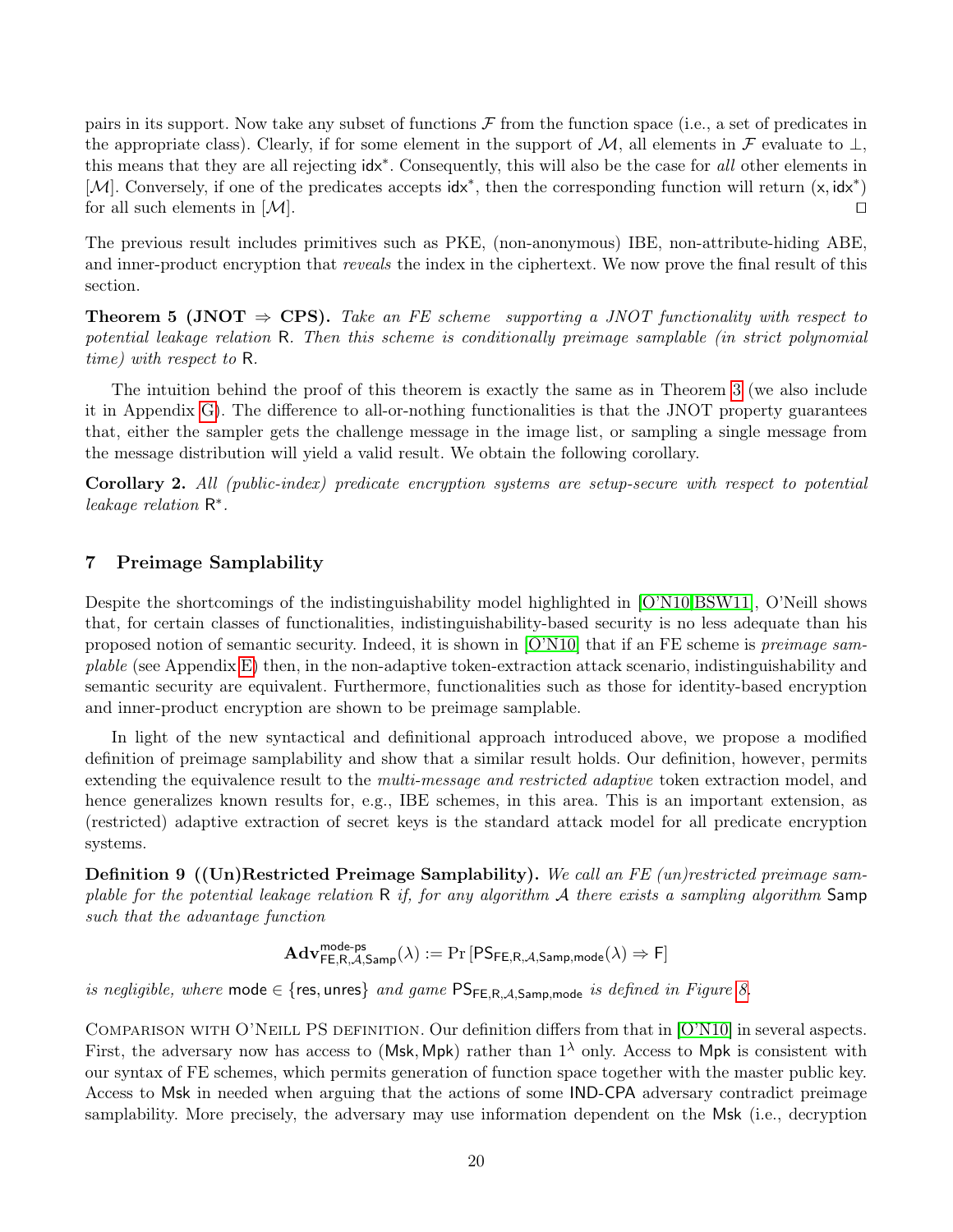$\mathbf{Game}\ \mathsf{PS}_{\mathsf{FE}, \mathsf{R}, \mathcal{A}, \mathsf{Samp}, \mathsf{mode}}(\lambda)$ :  $(Msk, Mpk) \leftarrow s$  Setup $(1^{\lambda})$  $(\mathcal{M}, [f_j]_{j=1}^n) \leftarrow \$   $\mathcal{A}(\mathsf{Msk}, \mathsf{Mpk})$  $m_0 \leftarrow \in \mathcal{M}$  $m_1 \leftarrow s$  Samp $(\mathcal{M}, [(f_j, f_j(m_0))]_{j=1}^n, \mathsf{Mpk})$ If  $(\exists j : f_j(\mathsf{m}_0) \neq f_j(\mathsf{m}_1))$  Return F If  $\neg R(m_0, m_1)$  Return F If (mode = res  $\wedge$  m<sub>1</sub>  $\notin$  [*M*]) Return **F** Return T

<span id="page-20-1"></span><span id="page-20-0"></span>**Fig. 8.** Game defining (un)restricted preimage samplability. A is legitimate if  $R(m_0, m_1)$  holds for all  $m_0, m_1 \in [\mathcal{M}]$ .

tokens) to come up with a non-samplable message. This issue seems to have been overlooked in [\[O'N10\]](#page-23-5). Second, the definition is parameterized by a potential leakage relation R. This ensures that the sampler obtains as much information about the challenge message as a real-world semantic security adversary. Technically, this allows the equivalence proof to go through (for the non-adaptive case) for a larger class of functional encryption schemes than those covered by O'Neill. For example, our results cover those schemes that can be captured using our syntactic conventions, but not under those in [\[O'N10\]](#page-23-5). (A simple example of this is standard (non-anonymous) IBE.) Finally, the adversary now outputs a message distribution rather than a single message. The unrestricted sampler, similar to O'Neill's, is only bound to producing a message that collides with  $m_0$  on all functions. The (stronger) restricted sampler is bound to return an  $m_1$  that is in the support of  $M$ . As we shall see, this is necessary to enable extending the equivalence result to the restricted adaptive token extraction setting. For the unrestricted case this condition is dropped, and we end up with a definition which is implied by (and hence *weaker* than) O'Neill PS definition (the  $\mathcal{M}$  and  $\mathcal{A}$  can be merged). Consequently, all positive feasibility results in [\[O'N10\]](#page-23-5) carry over to our setting.

The following theorem, proven in Appendix [F,](#page-28-0) establishes equivalence between our two notions of FE security for restricted preimage samplable schemes and restricted adaptive token extraction scenarios.

Theorem 6 (Equivalence under PS). Fix potential leakage relation R. For every IND-CPA adversary A against scheme FE, there exist a (single-message) SS-Real adversary  $\beta$  and a distinguisher  $\mathcal D$  such that for any simulator S

<span id="page-20-2"></span>
$$
\mathbf{Adv}_{\mathsf{FE},\mathsf{R},\mathcal{A}}^{\mathsf{ind-cpa}}(\lambda) \leq 2\cdot \mathbf{Adv}_{\mathsf{FE},\mathsf{R},\mathcal{B},\mathcal{S},\mathcal{D}}^{\mathsf{ss-cpa}}(\lambda)\,.
$$

Furthermore, for every single-message SS-Real adversary A, there is a PS adversary C with sampler Samp, and a SS-Ideal simulator S such that for every distinguisher D there is an IND-CPA adversary B with

$$
\mathbf{Adv}_{\mathsf{FE}, \mathsf{R}, \mathcal{A}, \mathcal{S}, \mathcal{D}}^{\mathsf{ss-cpa}}(\lambda) \leq \mathbf{Adv}_{\mathsf{FE}, \mathsf{R}, \mathcal{B}}^{\mathsf{ind-cpa}}(\lambda) + \mathbf{Adv}_{\mathsf{FE}, \mathsf{R}, \mathcal{C}, \mathsf{Samp}}^{\mathsf{res-ps}}(\lambda)\,.
$$

The running time of S in the ideal world is that of running A in the real world plus the running time of Samp.

We observe that the guarantee on the running time of the simulator allows us to obtain semantic security in the multi-message scenario from single-message indistinguishability via Theorem [1,](#page-14-0) provided that the running time of the sampler is independent of the running time of the adversary. We will see that this is indeed the case in our feasibility results below.

REMARK. The above result can be extended to a setting where samplers, adversaries and simulators may execute in expected polynomial time. More precisely, for expected PPT preimage samplers, one can prove that IND-CPA security with respect to expected PPT adversaries is equivalent to semantic security when both the real-world adversary and the ideal-world simulator may run in expected polynomial time.

Feasibility. We conclude this section with a discussion of the feasibility results we obtain with the new definition of preimage samplability. On the negative side, it is easy to see that no FE scheme supporting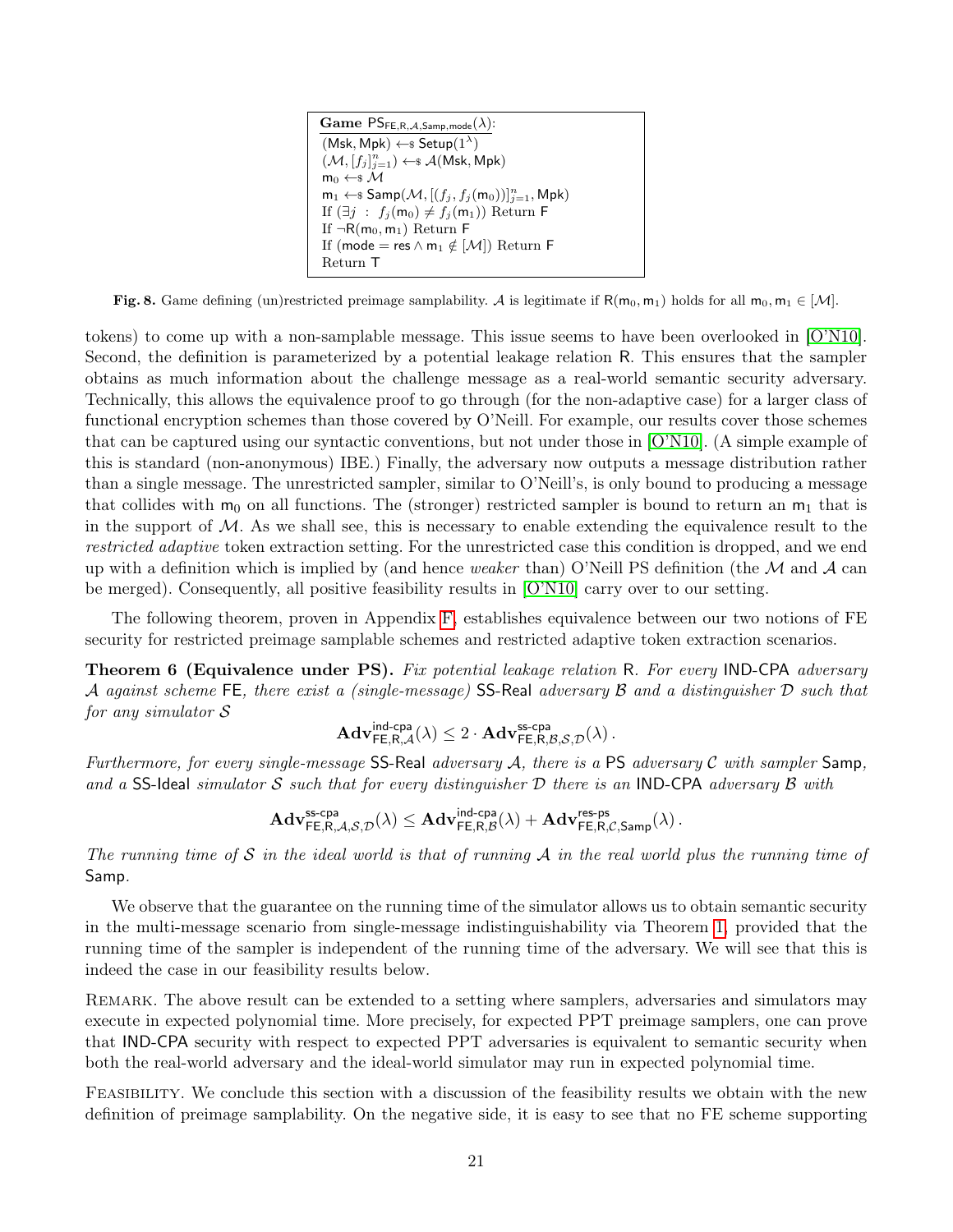<span id="page-21-1"></span>a one-way function can be preimage samplable with respect to O'Neill's or our definition. Indeed, let f be a one-way function and consider an adversary  $\mathcal{A}(Msk, Mpk)$  that sets M to be the uniform distribution on the domain of f. Now any successful Samp for  $A$  can be used to break the one-wayness of f: run Samp( $M$ , [f, y], Mpk), where y is the image value to be inverted, and return the result.

On the positive side, and on top of all of O'Neill's feasibility results for the non-adaptive token extraction scenario, we show feasibility results for restricted preimage samplability for a large class of functionalities, which in turn immediately yield positive feasibility results for semantically secure functional encryption under restricted adaptive token extraction scenarios.

**Theorem 7 (CPS**  $\Rightarrow$  **PS).** Any conditionally preimage samplable functional encryption scheme is also restricted preimage samplable.

*Proof.* Any PS adversary A can be easily converted in to a CPS adversary  $(\mathcal{A}'_1, \mathcal{A}'_2)$ . Let  $\mathcal{A}'_1$  run A and output the message distribution M and  $st := ([f_j]_{j=1}^n)$ . Algorithm  $\mathcal{A}'_2$  simply queries all functions  $[f_j]_{j=1}^n$  to Eval. Now observing that the PS sampler Samp takes exactly the same inputs as the CPS sampler Samp', which we know to exist, we will use  $Samp := Samp'$ . Since  $Samp'$  succeeds in the CPS game, we have that the indistinguishability of  $(m_b, \text{trace})$  for  $b \in \{0, 1\}$  implies that  $[f_j]_{j=1}^n$  must coincide on  $(m_0, m_1)$  with overwhelming probability. Furthermore  $m_1 \in [\mathcal{M}]$  by the legitimacy of the CPS sampler, which means that Samp is a successful *restricted* sampler.

Combining this theorem with the equivalence result in Appendix [F](#page-28-0) and Corollary [1](#page-18-1) we get that any IND-CPA-secure FE scheme supporting an ANOT functionality is semantically secure under restricted adaptive token-extraction attacks and also enjoys setup security, both with respect to expected PPT simulators. (Note that if the PS sampler runs in expected PPT, then we must impose that the original scheme is IND-CPA-secure against expected PPT adversaries to obtain semantic security with respect to expected PPT simulators.) For the special cases where the potential leakage relation allows us to construct a strict PPT preimage sampler (e.g., PKE, IBE, and other predicate encryption schemes that explicitly leak the index) the result holds for strict PPT simulators. Furthermore, since the sampler executes  $\mathcal M$  once, this allows us to extend the implication from single-message IND-CPA security to multi-message semantic security under restricted adaptive token-extraction attacks.

REMARK. Recall that setup security formalized the intuition that tokens and the master secret key do not leak any "trapdoor" information about the functionality. Another way to look at this is to see it in terms of allowing a simulator to "cheat." For instance, the ability to control the function space generation leads to a cheating simulator in the BSW counterexample. Our approach in defining setup security was to rule out cheating information for free (i.e., non-black-box) simulators. However, we can also look at cheating for black-box simulation. In particular we can look at the simulator constructed using a PS sampler. One can argue that this simulator is "non-cheating," as it uses its state info in exactly the same way as the real-world adversary uses it, and assuming that the real-world adversary cannot cheat by definition. However, this still leaves open the possibility of leakage through tokens which, as we have discussed, is a grey area in terms of intuitive security/insecurity. We leave demonstrating a separation here as an interesting open problem, as this would imply a functionality that is PS but not CPS.

## <span id="page-21-0"></span>8 Inner-Product Encryption

Inner-product encryption (IPE) [\[KSW08\]](#page-23-6) is a form of functional encryption where the index space corresponds to vectors  $x$  in  $\mathbb{Z}_q^m$ , and each secret key is also associated with a vector  $y$  in  $\mathbb{Z}_q^m$ . The associated predicate is given by

$$
P_{\boldsymbol{y}}(\boldsymbol{x}) := \begin{cases} \mathsf{T} & \text{if } \langle \boldsymbol{x}, \boldsymbol{y} \rangle = 0 \mod q; \\ \mathsf{F} & \text{otherwise.} \end{cases}
$$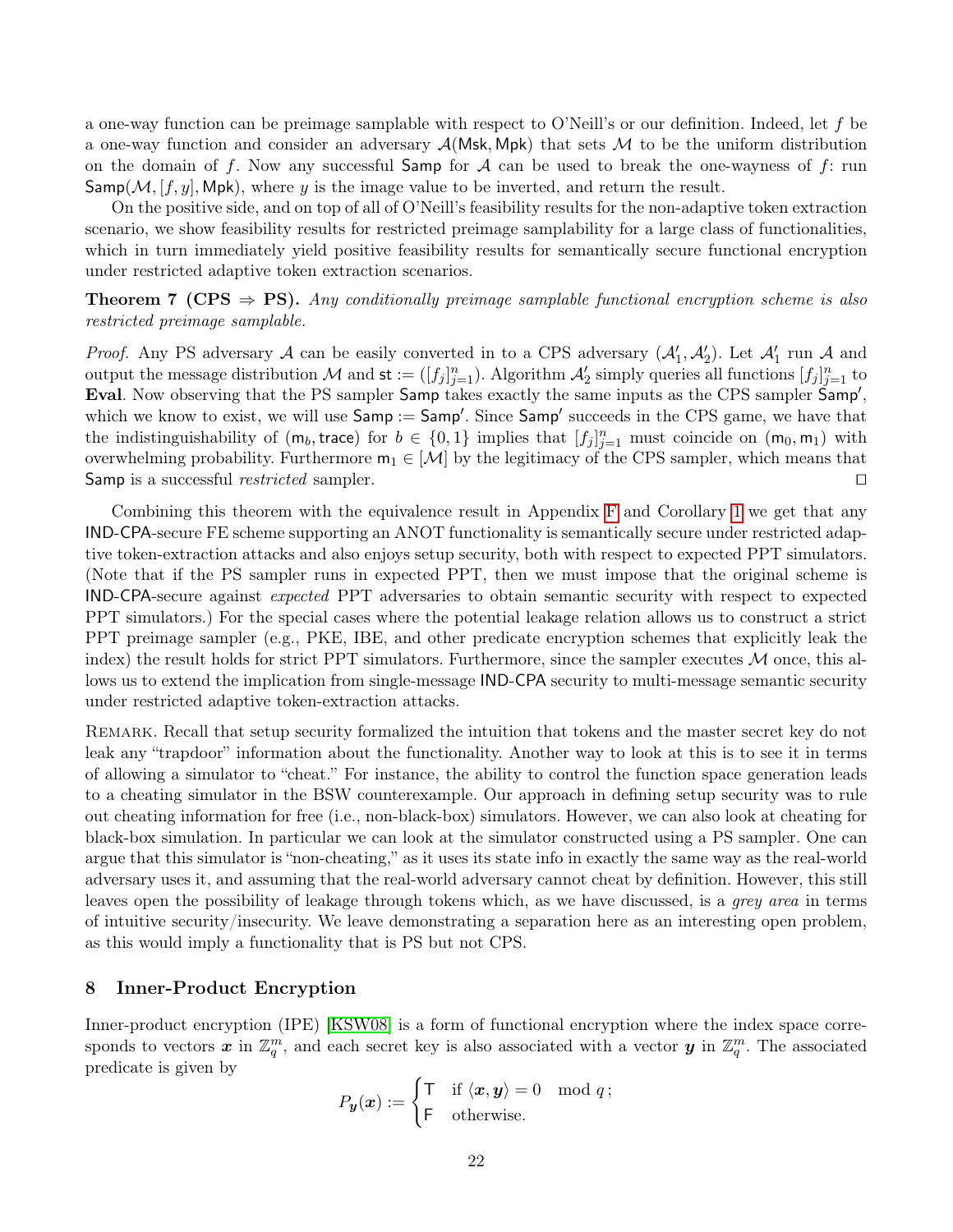<span id="page-22-1"></span>Without loss of generality, we will concentrate on the predicate-only version of inner-product encryption, where the payload is empty and the functionality is  $f_y(m) = P_y(x)$ . Note that IPE is not an all-or-nothing functionality, since upon successful decryption one does not learn  $x$ .

Our goal is to show that inner-product encryption is not restricted preimage samplable. To this end, we will rely on well-established intractable problems related to finding short solutions to linear equations. More precisely, we will be relying on the Small Integer Solution (SIS) problem and a decisional variant of it that we call DSIS [\[MR07](#page-23-15)[,GPV08](#page-23-16)[,Lyu12\]](#page-23-17) (see Appendix [H](#page-31-0) for the details).

We will show that, for certain parameters  $q, m$  in the inner-product functionality, no restricted preimage sampler can be successful against the PS adversary  $A$  shown in Figure [9.](#page-22-0) This adversary is parameterized by four values n, m, q, and d, all of which we assume to be polynomial in the security parameter. This guarantees that the algorithm executes in polynomial time.

| <b>Algorithm</b> $A_{q,n,m,d}(\mathsf{Msk}, \mathsf{Mpk})$ : |
|--------------------------------------------------------------|
| For $i$ from 1 to $n$ do                                     |
| $\boldsymbol{y}_i \leftarrow \mathcal{Z}_a^m$                |
| Set M to uniform on $B(d)^m$                                 |
| Return $(\mathcal{M}, \mathbf{y}_1, \ldots, \mathbf{y}_n)$   |

<span id="page-22-2"></span><span id="page-22-0"></span>Fig. 9. PS adversary for the inner-product encryption.

The formal statement of our result is as follows.

Theorem 8 (IPE Is Not Restricted PS). Take the PS adversary A as defined in Figure [9.](#page-22-0) Then for any PPT sampler Samp, there exist PPT adversaries  $B_1$  and  $B_2$  such that

$$
1-\mathbf{Adv}^{\text{res-ps}}_{\mathsf{FE},\mathsf{R},\mathcal{A}_{q,n,m,d},\mathsf{Samp}}(\lambda) \leq \mathbf{Adv}^{(q,m,n,d)\text{-disis}}_{\mathcal{B}_1}(\lambda)+\mathbf{Adv}^{(q',m',n',\beta)\text{-sis}}_{\mathcal{B}_2}(\lambda)+\nu(\lambda)\,,
$$

where  $d = q^{n/m}$ ,  $q' = q$ ,  $m' = m$ ,  $n' = n/q - \sqrt{n/q} \log(n/q)$ ,  $\beta = d\sqrt{m}$ , and  $\nu(\lambda)$  is a negligible function depending on q and n.

We note that this is a stronger result than what we need as it establishes that the sampler will fail with overwhelming probability. We leave the details of the proof to Appendix [H,](#page-31-0) where we also briefly discuss how to extend the theorem to large values of  $q$ , and give a high-level overview here.

The main idea behind the proof is that a successful sampler should match the zero values in the image list it receives, while being restricted to outputting solutions in the support of the message distribution, which consists of *small* vectors. In other words, the sampler is solving a system of linear equations with a small solution. This allows us to establish a connection with the SIS problem. Despite this, in order to solve a SIS problem instance using the sampler, we need to make sure that the sampler is forced to match sufficiently many zeros. (Note it cannot be the case that sampling a random message leads to only zero image values as otherwise we can preimage sample by repeated sampling as before.) Hence enough zero and nonzero values must be present in the image list. We achieve this by making sure the adversary  $\mathcal A$ returns more vectors  $y_i$  than the SIS dimension  $n'$ . But now there is a problem as we do not know the image values for the newly generated vectors. This is where we appeal to the DSIS problem and simply assume these values are random: any change in the sampler's success probability would translate to a DSIS break. We are now in a position where we can reduce to the SIS problem. We assign the rows of the SIS matrix to (some of) the zeros in the randomly generated values, and assign the newly generated rows to the remaining ones. A successful sampler for this set of images would also solve the SIS problem instance.

Acknowledgments. The authors would like to thank Daniel Cabarcas, Angelo De Caro, Gottfried Herold, Vincenzo Iovino, Vadim Lyubashevsky, and Giuseppe Persiano for helpful discussions.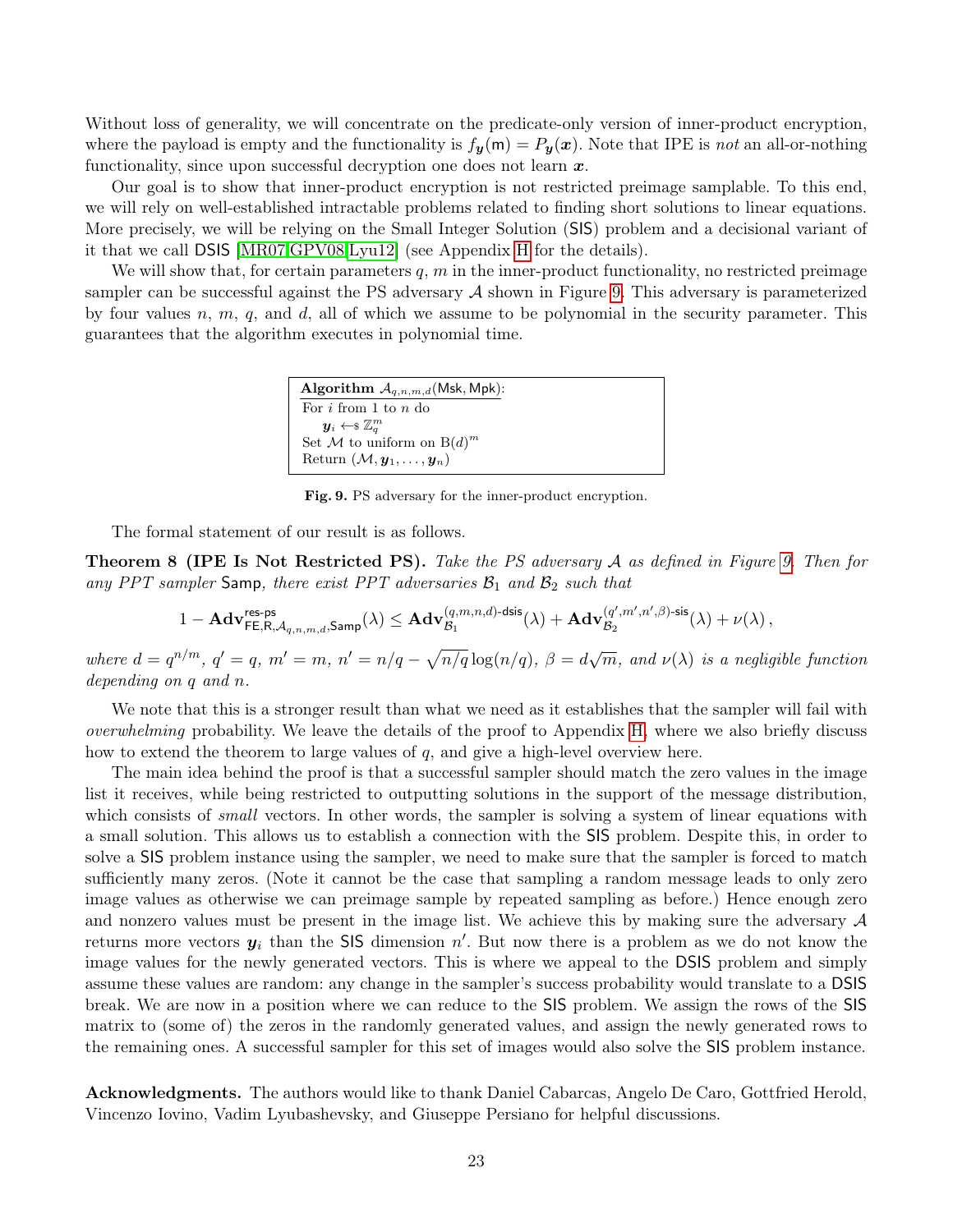#### <span id="page-23-19"></span>References

- <span id="page-23-9"></span>ABN10. Michel Abdalla, Mihir Bellare, and Gregory Neven. Robust encryption. In Daniele Micciancio, editor, TCC, volume 5978 of Lecture Notes in Computer Science, pages 480–497. Springer, 2010. (Cited on page [6.](#page-5-1))
- <span id="page-23-7"></span>ACG<sup>+</sup>06. Nuttapong Attrapadung, Yang Cui, David Galindo, Goichiro Hanaoka, Ichiro Hasuo, Hideki Imai, Kanta Matsuura, Peng Yang, and Rui Zhang. Relations among notions of security for identity based encryption schemes. In José R. Correa, Alejandro Hevia, and Marcos A. Kiwi, editors, LATIN, volume 3887 of Lecture Notes in Computer Science, pages 130–141. Springer, 2006. (Cited on pages [4](#page-3-0) and [14.](#page-13-0))
- <span id="page-23-13"></span>BDPR98. Mihir Bellare, Anand Desai, David Pointcheval, and Phillip Rogaway. Relations among notions of security for public-key encryption schemes. In Hugo Krawczyk, editor, CRYPTO, volume 1462 of Lecture Notes in Computer Science, pages 26–45. Springer, 1998. (Cited on pages [14](#page-13-0) and [15.](#page-14-1))
- <span id="page-23-11"></span>BR06. Mihir Bellare and Phillip Rogaway. The security of triple encryption and a framework for code-based game-playing proofs. In Serge Vaudenay, editor, EUROCRYPT, volume 4004 of Lecture Notes in Computer Science, pages 409–426. Springer, 2006. (Cited on pages [7,](#page-6-3) [30,](#page-29-1) and [33.](#page-32-0))
- <span id="page-23-0"></span>BSW11. Dan Boneh, Amit Sahai, and Brent Waters. Functional encryption: Definitions and challenges. In Yuval Ishai, editor, TCC, volume 6597 of Lecture Notes in Computer Science, pages 253–273. Springer, 2011. (Cited on pages [1,](#page-0-0) [2,](#page-1-0) [3,](#page-2-0) [4,](#page-3-0) [6,](#page-5-1) [7,](#page-6-3) [8,](#page-7-1) [9,](#page-8-3) [10,](#page-9-1) [14,](#page-13-0) [18,](#page-17-2) [19,](#page-18-2) and [20.](#page-19-1))
- <span id="page-23-10"></span>BW07. Dan Boneh and Brent Waters. Conjunctive, subset, and range queries on encrypted data. In Salil P. Vadhan, editor, TCC, volume 4392 of Lecture Notes in Computer Science, pages 535–554. Springer, 2007. (Cited on page [6.](#page-5-1))
- <span id="page-23-14"></span>DDN00. Danny Dolev, Cynthia Dwork, and Moni Naor. Nonmalleable cryptography. SIAM J. Comput., 30(2):391–437, 2000. (Cited on page [16.](#page-15-1))
- <span id="page-23-4"></span>GM84. Shafi Goldwasser and Silvio Micali. Probabilistic encryption. J. Comput. Syst. Sci., 28(2):270–299, 1984. (Cited on page [2.](#page-1-0))
- <span id="page-23-3"></span>Gol04. Oded Goldreich. The Foundations of Cryptography - Volume 2, Basic Applications. Cambridge University Press, 2004. (Cited on pages [2,](#page-1-0) [4,](#page-3-0) [9,](#page-8-3) [14,](#page-13-0) [16,](#page-15-1) and [25.](#page-24-1))
- <span id="page-23-16"></span>GPV08. Craig Gentry, Chris Peikert, and Vinod Vaikuntanathan. Trapdoors for hard lattices and new cryptographic constructions. In Cynthia Dwork, editor, STOC, pages 197–206. ACM, 2008. (Cited on page [23.](#page-22-1))
- <span id="page-23-1"></span>GVW12. Sergey Gorbunov, Vinod Vaikuntanathan, and Hoeteck Wee. Functional encryption with bounded collusions via multi-party computation. In Safavi-Naini and Canetti [\[SNC12\]](#page-23-18), pages 162–179. (Cited on page [1.](#page-0-0))
- <span id="page-23-6"></span>KSW08. Jonathan Katz, Amit Sahai, and Brent Waters. Predicate encryption supporting disjunctions, polynomial equations, and inner products. In Nigel P. Smart, editor, EUROCRYPT, volume 4965 of Lecture Notes in Computer Science, pages 146–162. Springer, 2008. (Cited on pages [3](#page-2-0) and [22.](#page-21-1))
- <span id="page-23-17"></span>Lyu12. Vadim Lyubashevsky. Lattice signatures without trapdoors. In David Pointcheval and Thomas Johansson, editors, EUROCRYPT, volume 7237 of Lecture Notes in Computer Science, pages 738–755. Springer, 2012. (Cited on page [23.](#page-22-1))
- <span id="page-23-15"></span>MR07. Daniele Micciancio and Oded Regev. Worst-case to average-case reductions based on gaussian measures. SIAM J. Comput., 37(1):267–302, 2007. (Cited on pages [23](#page-22-1) and [34.](#page-33-0))
- <span id="page-23-8"></span>Nie02. Jesper Buus Nielsen. Separating random oracle proofs from complexity theoretic proofs: The non-committing encryption case. In Moti Yung, editor, CRYPTO, volume 2442 of Lecture Notes in Computer Science, pages 111–126. Springer, 2002. (Cited on pages [4](#page-3-0) and [14.](#page-13-0))
- <span id="page-23-5"></span>O'N10. Adam O'Neill. Definitional issues in functional encryption. *IACR Cryptology ePrint Archive*, 2010:556, 2010. (Cited on pages [2,](#page-1-0) [3,](#page-2-0) [4,](#page-3-0) [5,](#page-4-1) [6,](#page-5-1) [7,](#page-6-3) [8,](#page-7-1) [11,](#page-10-2) [14,](#page-13-0) [20,](#page-19-1) [21,](#page-20-1) and [28.](#page-27-1))
- <span id="page-23-18"></span>SNC12. Reihaneh Safavi-Naini and Ran Canetti, editors. Advances in Cryptology - CRYPTO 2012 - 32nd Annual Cryptology Conference, Santa Barbara, CA, USA, August 19-23, 2012. Proceedings, volume 7417 of Lecture Notes in Computer Science. Springer, 2012. (Cited on page [24.](#page-23-19))
- <span id="page-23-2"></span>Wat12. Brent Waters. Functional encryption for regular languages. In Safavi-Naini and Canetti [\[SNC12\]](#page-23-18), pages 218–235. (Cited on page [1.](#page-0-0))

## <span id="page-23-12"></span>A Counterexample with a Fixed Function Space

Consider the following alternative version of the TDP-based counterexample presented in Section [4.](#page-8-0) Take a functional encryption scheme that is token non-adaptive BSW semantically secure, and suppose it supports the a family of trapdoor one-way permutations (for any choice of  $f$ ), as well as the identity function. Modify this scheme by sampling a special circuit  $f^*$  at setup, and include it in the Mpk. Again, the corresponding trapdoor is "forgotten" by the setup algorithm. We use the token for the identity function for  $f^*$  and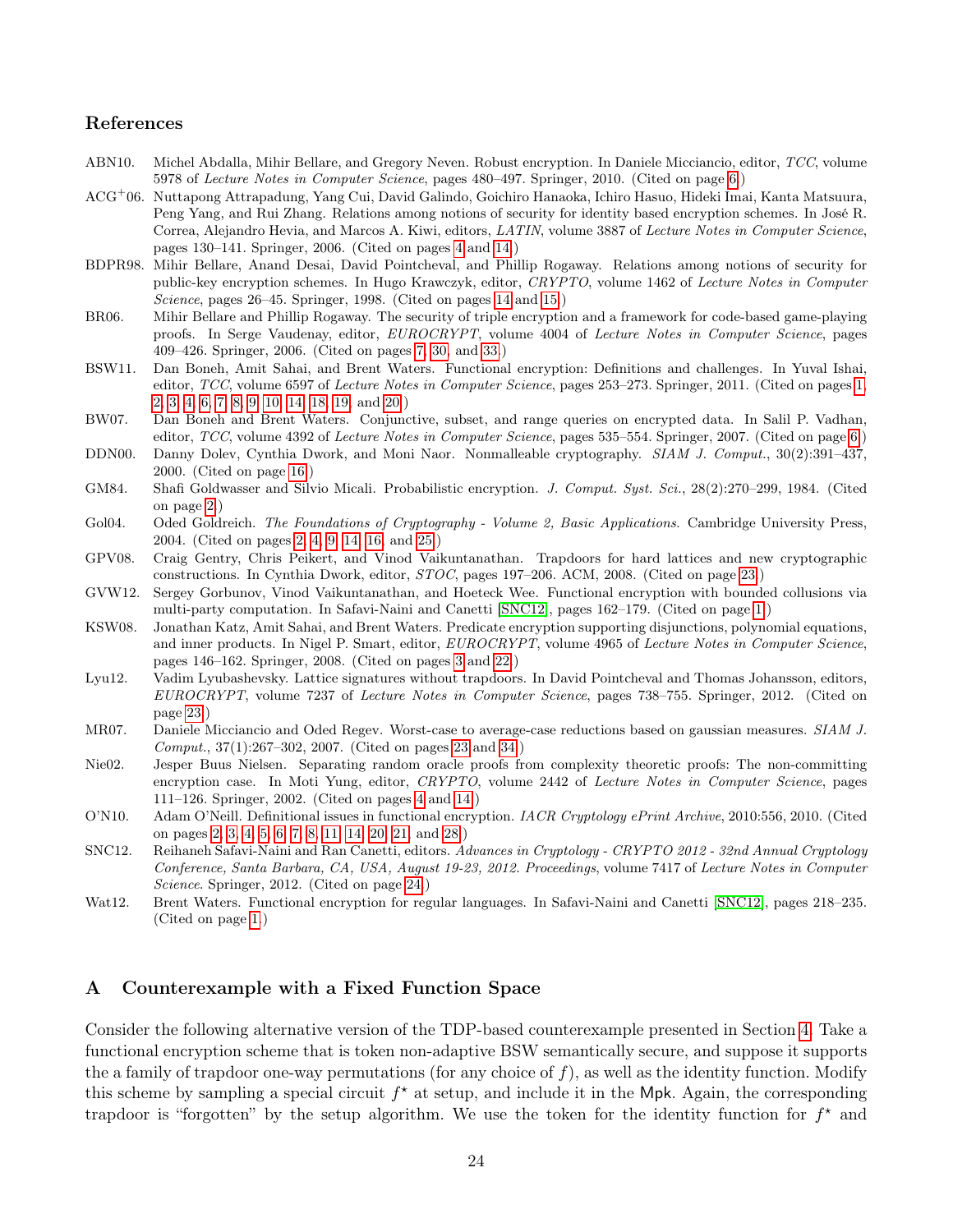<span id="page-24-1"></span>the original tokens for the other functions in the function space. The decryption procedure is modified accordingly similarly to the counterexample given in Figure [3.](#page-9-0)

This scheme should be intuitively classified as insecure, as an adversary that extracts the token for  $f^*$  learns more than it should about the message. However, the BSW semantic security of the original scheme allows proving that the modified scheme is also BSW semantically secure. Given any adversary  $\mathcal A$ against the modified scheme, construct an adversary  $\mathcal{A}'$  against the original scheme by letting  $\mathcal{A}'_1$  run  $\mathcal{A}_1$ on Mpk plus the description of an  $f^*$  which  $\mathcal{A}'_1$  samples accordingly to the definition of the TDP. Tokenextraction queries on this  $f^*$  are answered by extracting the identity function instead; for other functions, the token-extraction oracle is used directly.  $\mathcal{A}'_2$  simply runs  $\mathcal{A}_2$ . The security of the original scheme implies a black-box simulator  $\mathcal{S}'$ . Observe that if  $\mathcal{A}_1$  extracts the token for  $f^*$ , then  $\mathcal{A}'_1$  will be extracting the token for the identity function, which means  $S'_3$  has access to m.

We now use S' to construct a simulator S for the modified scheme.  $S_1$  uses  $S'_1$  to obtain  $(Mpk, \tau)$ , it generates a new  $f^*$ , and keeps the trapdoor for it and  $\tau$  in its state.  $S_2$  uses  $S'_2$  to answer the tokenextraction queries, keeping a list of all such queries, and obtaining the token for the identity function if the adversary extracts  $f^*$ . Finally,  $S_3$  runs  $S'_3$  forwarding inputs and outputs. The only caveat occurs when  $S'_3$ queries the Eval oracle on the identity function. Whenever this is the case,  $S_3$  checks its records to see if this query corresponds to an extraction query on  $f^*$  and, if so, obtains an image under  $f^*$  instead. Since  $S_3$ knows a trapdoor, it can invert the image and provide the unique correct value to  $S'_3$  to ensure a correct simulation. On the other hand, by ensuring that the correct  $f^*$  query is placed on **Eval**, algorithm  $S_3$  is able to satisfy the requirement of making the same queries as those of the real adversary.

#### <span id="page-24-0"></span>B PKE Semantic Security

We recall Goldreich's definition of semantic security for public-key encryption scheme in Figure [10.](#page-24-2) This definition is taken from [\[Gol04,](#page-23-3) Definition 5.4.8].

**Definition 10 (PKE Semantic Security).** A public-key encryption scheme, (Gen, Enc, Dec), is said to be semantically secure under chosen-plaintext attacks if for every pair of PPT oracle machines,  $\mathcal{A} := (\mathcal{A}_1, \mathcal{A}_2)$ , there exists a pair of PPT algorithms,  $S := (S_1, S_2)$ , such that

$$
\mathbf{Adv}_{\mathsf{PKE},\mathcal{A},\mathcal{S}}^{\mathsf{ss-cpa}}(\lambda) := \Pr\left[\mathsf{SS}\text{-}\mathsf{Real}_{\mathsf{PKE},\mathcal{A}}(\lambda) \Rightarrow \mathsf{T}\right] - \Pr\left[\mathsf{SS}\text{-}\mathsf{Ideal}_{\mathsf{PKE},\mathcal{S}}(\lambda) \Rightarrow \mathsf{T}\right]
$$

is negligible, where games SS-Real<sub>PKE,A</sub> and SS-Ideal<sub>PKE,S</sub> are shown in Figure [10.](#page-24-2) Furthermore, we require the traces in the two games to be identically distributed.

| <b>Game SS-Real</b> $PKE, \mathcal{A}(\lambda)$ :                                 | <b>Game SS-Ideal</b> $p_{KE,S}(\lambda)$ :                                                                                     |
|-----------------------------------------------------------------------------------|--------------------------------------------------------------------------------------------------------------------------------|
| $(\mathsf{sk}, \mathsf{pk}) \leftarrow \mathsf{s} \; \mathsf{PKGen}(1^{\lambda})$ |                                                                                                                                |
| $((\mathcal{M}, h, \text{func}), \text{st}) \leftarrow \{A_1(\text{pk})\}$        | $((\mathcal{M}, h, \text{func}), \text{st}) \leftarrow \mathcal{S}_1(1^{\lambda})$                                             |
| $m \leftarrow s \mathcal{M}$                                                      | $m \leftarrow s$ M                                                                                                             |
| $c \leftarrow s$ PKEnc(m, Mpk)                                                    |                                                                                                                                |
| $v \leftarrow \mathcal{A}_2(c, h(m), st)$                                         | $v \leftarrow \mathcal{S}_2(1^{ \mathsf{m} }, h(\mathsf{m}), \mathsf{st})$<br>trace $\leftarrow (\mathcal{M}, h, \text{func})$ |
| trace $\leftarrow (\mathcal{M}, h, \text{func})$                                  |                                                                                                                                |
| Return $(v = \text{func}(m))$                                                     | Return ( $v = \text{func}(m)$ )                                                                                                |

<span id="page-24-2"></span>Fig. 10. Games defining the semantic security of a PKE scheme.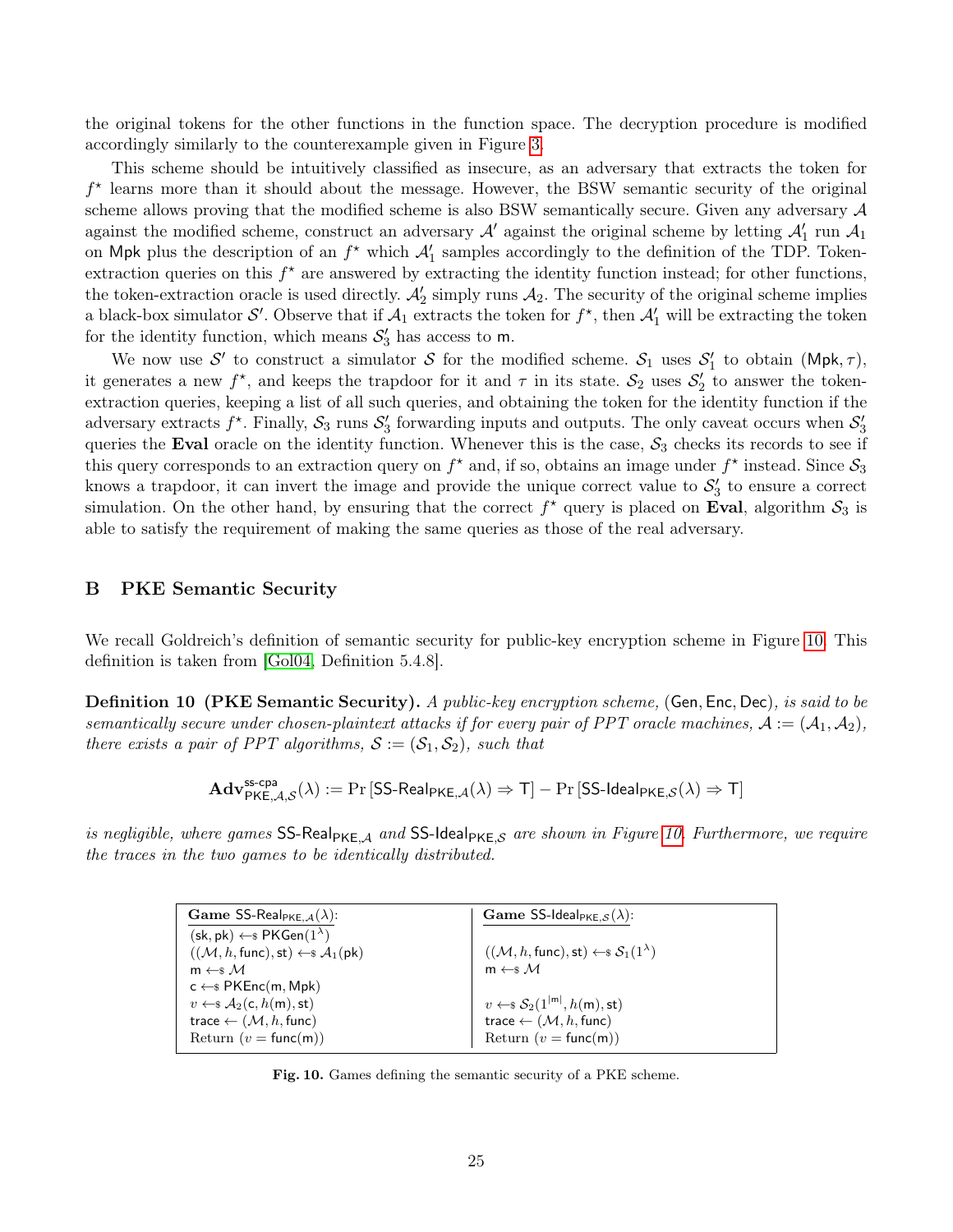## <span id="page-25-1"></span>C A Naïve Approach to Excluding Counterexamples

The most immediate approach to address all the counterexamples presented in the paper is to constrain the simulator so that the ideal-world experiment directly captures the intuition that the simulator can only get to see the images. This definition is presented in Figure [11](#page-25-2) and it formalizes the following intuition:

(Strong Intuition) The information leaked by a ciphertext and a set of decryption tokens is no more than that leaked by an equivalent set of images.

Note that the simulator is highly restricted in that it can no longer control the parameter generation procedure, and that it gets no more information about the master secret key than that leaked directly by the master public key (in particular, it does not have access to a token oracle). Clearly in this definition the simulator has access only to public information and a set of images, which matches the strong intuition of security.

| <b>Game SS-Real</b> FE, R, $A, D(\lambda)$ :                                        | oracle Token $(f)$ :               | <b>Game SS-Ideal</b> FE, $R, S, D(\lambda)$ :                                        | oracle $\text{Eval}(f)$ :          |
|-------------------------------------------------------------------------------------|------------------------------------|--------------------------------------------------------------------------------------|------------------------------------|
| FuncList $\leftarrow$ []                                                            | $TK \leftarrow$ TKGen $(f, Msk)$   | FuncList $\leftarrow$ []; m $\leftarrow \perp$                                       | FuncList $\leftarrow f$ : FuncList |
| $(Msk, Mpk) \leftarrow$ Setup $(1^{\lambda})$                                       | FuncList $\leftarrow f$ : FuncList | $(Msk, Mpk) \leftarrow$ Setup $(1^{\lambda})$                                        | Return $f(m)$                      |
| $(\mathcal{M}, \mathsf{st}) \leftarrow \mathsf{A}_1^{\mathbf{Token}}(\mathsf{Mpk})$ | Return TK                          | $(\mathcal{M}, \mathsf{st}) \leftarrow \mathsf{s} S_1^{\mathbf{Eval}}(\mathsf{Mpk})$ |                                    |
| $(m, h, t) \leftarrow \mathcal{M}$                                                  |                                    | $(m, h, t) \leftarrow \mathcal{M}$                                                   |                                    |
| $c \leftarrow s \mathsf{Enc}(m, \mathsf{Mpk})$                                      |                                    | $Imglist \leftarrow [f(m): f \in FunClist]$                                          |                                    |
| $v \leftarrow \mathcal{A}_2^{\text{Token}}(c, h, \text{st})$                        |                                    | $v \leftarrow$ $S_2^{\text{Eval}}$ (ImgList, h, st)                                  |                                    |
| trace $\leftarrow$ (Mpk, M, t, FuncList)                                            |                                    | trace $\leftarrow$ (Mpk, M, t, FuncList)                                             |                                    |
| Return $\mathcal{D}$ (trace, v)                                                     |                                    | Return $\mathcal{D}$ (trace, v)                                                      |                                    |

<span id="page-25-2"></span>Fig. 11. Games defining the "strong" semantic security of an FE scheme.

It is straightforward to show that this definition is unrealizable for an FE scheme that supports at least one function. Indeed, consider a real-world adversary that requests a token for a function f and outputs  $v := (TK_f, f)$ . Define a distinguisher which checks if  $TK_f$  is well formed by encrypting a random message m, decrypting the resulting ciphertext using  $TK_f$ , and checking equality with  $f(m)$ . It is clear that any simulator that could emulate this sequence of calls (which it would have to do so the traces are indistinguishable) can be used to extract a valid token, leading to a break of security.

#### <span id="page-25-0"></span>D Proof of the Composition Theorem

We start by formally defining multi-message semantic security.

Definition 11 (Multi-Message Semantic Security). Let games M-SS-RealFE, R, A and M-SS-IdealFE, R, A, S be as shown in Figure [12.](#page-26-0)<sup>[6](#page-25-3)</sup> The semantic security of an FE scheme relative to potential leakage relation R requires that for any PPT adversary  $A = (A_1, A_2)$ , there exists a legitimate PPT simulator  $S = (S_1, S_2)$ such that for all PPT distinguishers  $D$  the following advantage function is negligible.

$$
\mathbf{Adv}_{\mathsf{FE},\mathsf{R},\mathcal{A},\mathcal{S},\mathcal{D}}^{\mathsf{m}\text{-ss-cpa}}(\lambda) := \Pr\left[\mathsf{M}\text{-SS}\text{-}\mathsf{Real}_{\mathsf{FE},\mathsf{R},\mathcal{A},\mathcal{D}}(\lambda) \Rightarrow \mathsf{T}\right] - \Pr\left[\mathsf{M}\text{-SS}\text{-}\mathsf{Ideal}_{\mathsf{FE},\mathsf{R},\mathcal{S},\mathcal{D}}(\lambda) \Rightarrow \mathsf{T}\right]
$$

We are now ready to prove the composition theorem.

<span id="page-25-3"></span><sup>&</sup>lt;sup>6</sup> When we say that a relation R holds for  $R(m_0, m_1)$  we mean that the relation holds point-wise on all elements.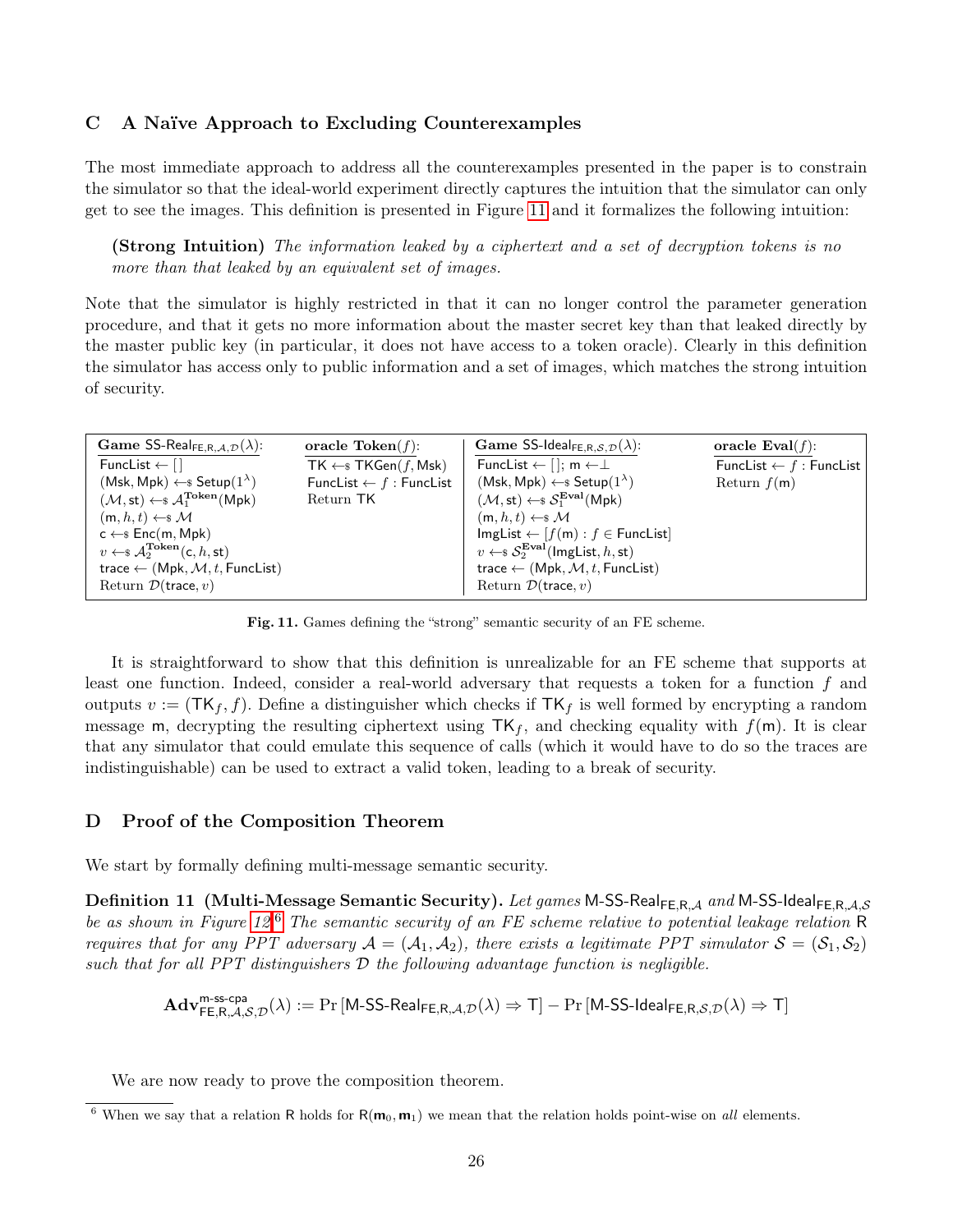| <b>Game M-SS-Real</b> FE, $R, A(\lambda)$ :                                                     | oracle Token $(f)$ :               | <b>Game M-SS-Ideal</b> FE, $R, A, S(\lambda)$ :                                      | oracle $\text{Eval}(f)$ :          |
|-------------------------------------------------------------------------------------------------|------------------------------------|--------------------------------------------------------------------------------------|------------------------------------|
| FuncList $\leftarrow$ []                                                                        | $TK \leftarrow$ TKGen $(f, Msk)$   | FuncList $\leftarrow$ []; <b>m</b> $\leftarrow \perp$                                | $TK \leftarrow s$ TKGen $(f, Msk)$ |
| $(Msk, Mpk) \leftarrow s$ Setup $(1^{\lambda})$                                                 | FuncList $\leftarrow f$ : FuncList | $(Msk, Mpk) \leftarrow s$ Setup $(1^{\lambda})$                                      | FuncList $\leftarrow f$ : FuncList |
| $(\mathcal{M}, \mathsf{st}) \leftarrow \mathsf{s} \mathcal{A}_1^{\mathbf{Token}}(\mathsf{Mpk})$ | Return TK                          | $(\mathcal{M}, \mathsf{st}) \leftarrow \mathsf{s} S_1^{\mathbf{Eval}}(\mathsf{Mpk})$ | Return $(TK, f(m))$                |
| $(m, h, t) \leftarrow \mathcal{A}$                                                              |                                    | $(m, h, t) \leftarrow \mathcal{M}$                                                   |                                    |
| $c \leftarrow s \mathsf{Enc}(\mathsf{m}, \mathsf{Mpk})$                                         |                                    | $Imglist \leftarrow [f(m) : f \in Funclist]$                                         |                                    |
| $v \leftarrow \mathcal{A}_2^{\text{Token}}(\mathbf{c}, h, \mathsf{st})$                         |                                    | $v \leftarrow \mathcal{S}_2^{\text{Eval}}(\text{ImgList}, h, \text{st})$             |                                    |
| trace $\leftarrow$ (Mpk, M, t, FuncList)                                                        |                                    | trace $\leftarrow$ (Mpk, M, t, FuncList)                                             |                                    |
| Return $\mathcal{D}$ (trace, v)                                                                 |                                    | Return $\mathcal{D}$ (trace, v)                                                      |                                    |

<span id="page-26-0"></span>Fig. 12. Games defining the multi-message semantic security of an FE scheme under restricted adaptive token-extraction attacks. An adversary is legitimate if: 1)  $R(m_0, m_1)$  holds for every pair of messages in  $[\mathcal{M}]_1$ ; 2) for all second-stage Token queries f, we have that  $f(\mathbf{m}_0) = f(\mathbf{m}_1)$  for all  $\mathbf{m}_0, \mathbf{m}_1 \in [\mathcal{M}]_1$ ; and 3) in the token non-adaptive model,  $\mathcal{A}_2$  and  $\mathcal{S}_2$  do not call Token and Eval respectively.

*Proof.* The proof proceeds as a sequences of game where we show for any adversary  $A_i$  in Game<sup>i</sup> there is an adversary  $A_{i+1}$  in  $\mathsf{Game}^{i+1}$  which does as well as  $A_i$  in attacking the scheme. Moreover,  $\mathsf{Game}^0$  is defined such that it corresponds to be the multi-message real-world environment, while the final game  $Game<sup>q</sup>$  will correspond to the multi-message ideal-world environment. This would prove the theorem. So, for  $i = 0, \ldots, q$ , where q is an upper bound on the number of messages that are output in the multi-message game, we define a series of games  $Game<sup>i</sup>$  as shown below.

| Game Game <sub>FE.R.A.D</sub> ( $\lambda$ ):                                          | oracle $\textbf{Token}(f)$ :       |
|---------------------------------------------------------------------------------------|------------------------------------|
| FuncList $\leftarrow$ []; <b>m</b> $\leftarrow \perp$                                 | $TK \leftarrow$ TKGen $(f, Msk)$   |
| $(Msk, Mpk) \leftarrow s$ Setup $(1^{\lambda})$                                       | FuncList $\leftarrow f$ : FuncList |
| $(\mathcal{M}, \mathsf{st}) \leftarrow \mathsf{A}_1^{\mathbf{Token}}(\mathsf{Mpk})$   | Return $(TK, f([m]_{a=i+1}^q))$    |
| $(m, h, t) \leftarrow \mathcal{M}$                                                    |                                    |
| $\mathbf{c} \leftarrow \mathbb{s}$ Enc([m] $_1^{q-i}$ , Mpk)                          |                                    |
| $\mathsf{ImgList} \leftarrow [f([\mathbf{m}]_{a-i+1}^q): f \in \mathsf{FuncList}]$    |                                    |
| $v \leftarrow \mathcal{A}_2^{\text{Token}}(\textbf{c}, \text{ImgList}, h, \text{st})$ |                                    |
| trace $\leftarrow$ (Mpk, M, t, FuncList)                                              |                                    |
| Return $\mathcal{D}$ (trace, v)                                                       |                                    |

For a given adversary  $A_i$  in Game<sup>*i*</sup>, we construct a single-message adversary  $B_i$  as shown below.

| Adversary $\mathcal{B}_{i,1}(\mathsf{Mpk})$ :                    | Adversary $\mathcal{B}_{i,2}(\mathsf{c},h',\mathsf{st})$ :           | Algorithm $\mathcal{M}'$ :                                                              |
|------------------------------------------------------------------|----------------------------------------------------------------------|-----------------------------------------------------------------------------------------|
| Run $A_{i,1}(\mathsf{Mpk})$                                      | $(\tilde{\mathbf{c}}, \mathsf{ImgList}, h) \leftarrow h'$            | $(m, h, t) \leftarrow \mathcal{A}$                                                      |
| <b>Token</b> $(f)$ queries:                                      | $(m', \cdot, \cdot) \leftarrow \mathcal{A}$                          | $\tilde{\mathbf{c}} \leftarrow \mathbb{s}$ Enc $( \mathbf{m} _1^{q-i-1}, \mathsf{Mpk})$ |
| Query own <b>Token</b> $(f)$ to get TK                           | Run $A_{i,2}$ ([ $\tilde{\mathbf{c}}, \mathbf{c}$ ], ImgList, h, st) | $\mathsf{ImgList} \leftarrow [f([\mathbf{m}]_{a-i+1}^q):$                               |
| Return $(TK, \perp)$                                             | <b>Token</b> $(f)$ queries:                                          | $f \in$ FuncList                                                                        |
| $\mathcal{A}_{i,1}$ terminates with $(\mathcal{M}, \mathsf{st})$ | Query own <b>Token</b> $(f)$ to get TK                               | $h' \leftarrow (\tilde{\mathbf{c}}, \mathsf{ImgList}, h)$                               |
| Construct $\mathcal{M}'$ as shown                                | Return $(TK, f([m']_{q-i+1}^q))$                                     | $t' \leftarrow (\mathcal{M}, t)$                                                        |
| Return $(\mathcal{M}', \mathsf{st})$                             | $\mathcal{A}_{i,2}$ terminates with v                                | Return $([m]_{q-i}, h', t')$                                                            |
|                                                                  | Return v                                                             |                                                                                         |

For any distinguisher  $D$  in Game<sup>i</sup> we define a single-message distinguisher  $D'$  as shown below.

Distinguisher  $\mathcal{D}'$ (trace', v):  $(Mpk, M', t', Funclist) \leftarrow trace'$  $(\mathcal{M}, t) \leftarrow t'$ trace  $\leftarrow$  (Mpk,  $\mathcal{M}, t$ , FuncList) Return  $\mathcal{D}$ (trace, v)

By code expansion we get that

$$
\Pr\left[\mathsf{Game}^i_{\mathsf{FE}, \mathsf{R}, \mathcal{A}_i, \mathcal{D}}(\lambda) \Rightarrow \mathsf{T}\right] = \Pr\left[\mathsf{SS}\text{-}\mathsf{Real}_{\mathsf{FE}, \mathsf{R}, \mathcal{B}_i, \mathcal{D}'}(\lambda) \Rightarrow \mathsf{T}\right] \,.
$$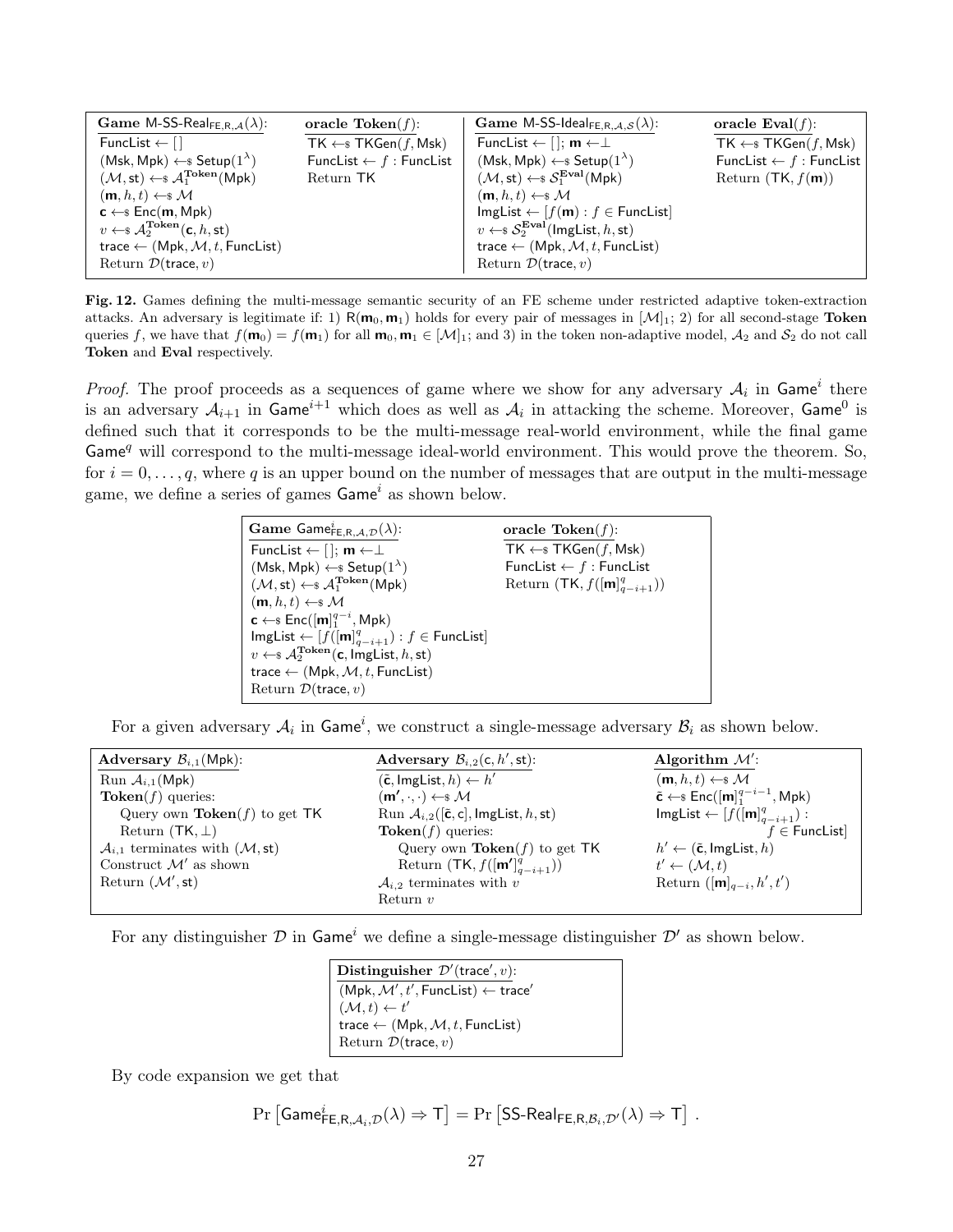<span id="page-27-1"></span>By the single-message semantic security of the scheme, we are guaranteed that a simulator  $S_i$  replicates  $\mathcal{B}_i$ 's attack, while getting a list of images  $[f([\mathbf{m}]_{q-i}) : f \in \mathsf{Functist}$  ] rather than the ciphertext c. Therefore for any  $\mathcal{D}'$  we have that

$$
\Pr\left[\mathsf{SS}\text{-}\mathsf{Real}_{\mathsf{FE},\mathsf{R},\mathcal{B}_i,\mathcal{D}'}(\lambda)\Rightarrow \mathsf{T}\right] = \Pr\left[\mathsf{SS}\text{-}\mathsf{Ideal}_{\mathsf{FE},\mathsf{R},\mathcal{S}_i,\mathcal{D}'}(\lambda)\Rightarrow \mathsf{T}\right] + \mathbf{Adv}_{\mathsf{FE},\mathsf{R},\mathcal{B}_i,\mathcal{S}_i,\mathcal{D}'}^{\mathsf{ss-cpa}}(\lambda)\,.
$$

Taking the simulator  $S_i$ , we construct a hybrid adversary  $A_{i+1}$  in Game<sup> $i+1$ </sup> as shown below.

| Adversary $A_{i+1,1}(\text{Mpk})$ :                     | Adversary $A_{i+1,2}$ (c, ImgList, h, st) :                              | Algorithm $\mathcal{M}$ :                             |
|---------------------------------------------------------|--------------------------------------------------------------------------|-------------------------------------------------------|
| Run $S_{i,1}(\mathsf{Mpk})$                             | Run $S_{i,2}$ ([ImgList] $_{q-i}$ , [c, [ImgList] $_{q-i+1}^q$ , h], st) | $(\mathbf{m} _{q-i}, h', t') \leftarrow \mathcal{M}'$ |
| $\textbf{Eval}(f)$ queries:                             | $\textbf{Eval}(f)$ queries:                                              | $(\mathcal{M}, t) \leftarrow t'$                      |
| Query own <b>Token</b> $(f)$ to get $(TK, \perp)$       | Query own <b>Token</b> $(f)$ to get $(TK, z)$                            | $(m, h, t) \leftarrow s \mathcal{M}$                  |
| Return $(TK, \perp)$                                    | Return $(TK, z)$                                                         | Return $(m, h, t)$                                    |
| $S_{i,1}$ terminates with $(\mathcal{M}', \mathsf{st})$ | $S_{i,2}$ terminates with v                                              |                                                       |
| Construct $M$ as shown                                  | Return v                                                                 |                                                       |
| Return $(M, st)$                                        |                                                                          |                                                       |

Now, observing that the message distribution passed to  $D$  inside  $D'$  is identical to the message distribution output by  $\mathcal{A}_{i+1,1}$ , we get by code expansion that for any  $\mathcal{D}'$  which is built from a  $\mathcal{D}$ 

$$
\Pr\left[\mathsf{SS}\text{-} \mathsf{Ideal}_{\mathsf{FE},\mathsf{R},\mathcal{S}_i,\mathcal{D}'}(\lambda) \Rightarrow \mathsf{T}\right] = \Pr\left[\mathsf{Game}^{i+1}_{\mathsf{FE},\mathsf{R}\mathcal{A}_{i+1},\mathcal{D}}(\lambda) \Rightarrow \mathsf{T}\right]\,.
$$

Therefore, putting the above together we obtain that for any adversary  $\mathcal{A}_i$  and distinguisher  $\mathcal D$  in Game $_i,$ there is an adversary  $A_{i+1}$  against Game<sub>i+1</sub> such that

$$
\Pr\left[\mathsf{Game}_{\mathsf{FE},\mathsf{R},\mathcal{A}_i,\mathcal{D}}^i(\lambda) \Rightarrow \mathsf{T}\right] = \Pr\left[\mathsf{Game}_{\mathsf{FE},\mathsf{R},\mathcal{A}_{i+1},\mathcal{D}}^{i+1}(\lambda) \Rightarrow \mathsf{T}\right] + \nu_i(\lambda)\,,
$$

where  $\nu_i$  are negligible. It is easy to check that our requirements on the execution time of a single-message simulator guarantees that the final adversary  $A_q$  also runs in polynomial time. Putting this sequence of inequalities together for  $0 \le i \le q$ , the theorem follows.

## <span id="page-27-0"></span>E O'Neill's Preimage Samplability

We recall the definition of preimage samplability due to O'Neill [\[O'N10\]](#page-23-5).

Definition 12 (O'Neill's Preimage Samplability). We say a function space FunSp(1<sup> $\lambda$ </sup>) is O'Neill preimage samplable if there exists a sampling algorithm  $S$ amp such that for any algorithm  $A$  the following advantage is negligible, where game  $ON-PS_{FunSp, Samp, \mathcal{A}}$  is given in Figure [13.](#page-27-2)

$$
\mathbf{Adv}^{\text{on-ps}}_{\mathsf{FunSp},\mathsf{Samp},\mathcal{A}}(\lambda) := \Pr\left[\mathsf{ON}\text{-}\mathsf{PS}_{\mathsf{FunSp},\mathsf{Samp},\mathcal{A}}(\lambda) \Rightarrow \mathsf{F}\right]\,.
$$

Game ON-PS $_{\text{FunSp,Samp},\mathcal{A}}(\lambda)$ :  $(m_0, [f_j]_{j=1}^n) \leftarrow \mathcal{A}(\mathsf{FunSp}(1^\lambda))$  $\mathsf{m}_1 \leftarrow \$  Samp $(1^{\lambda}, |\mathsf{m}_0|, [(f_j, f_j(\mathsf{m}_0))]_{j=1}^n)$ If  $|m_1| \neq |m_0|$  Return F If  $(\exists j : f_j(m_0) \neq f_j(m_1))$  Return F Return T

<span id="page-27-2"></span>Fig. 13. Game defining O'Neill's preimage samplability.

O'Neill's preimage samplability is defined for a function space. Whenever FE is a functional encryption scheme with a fixed function space, we say it is O'Neill preimage samplable if its function space is O'Neill preimage samplable.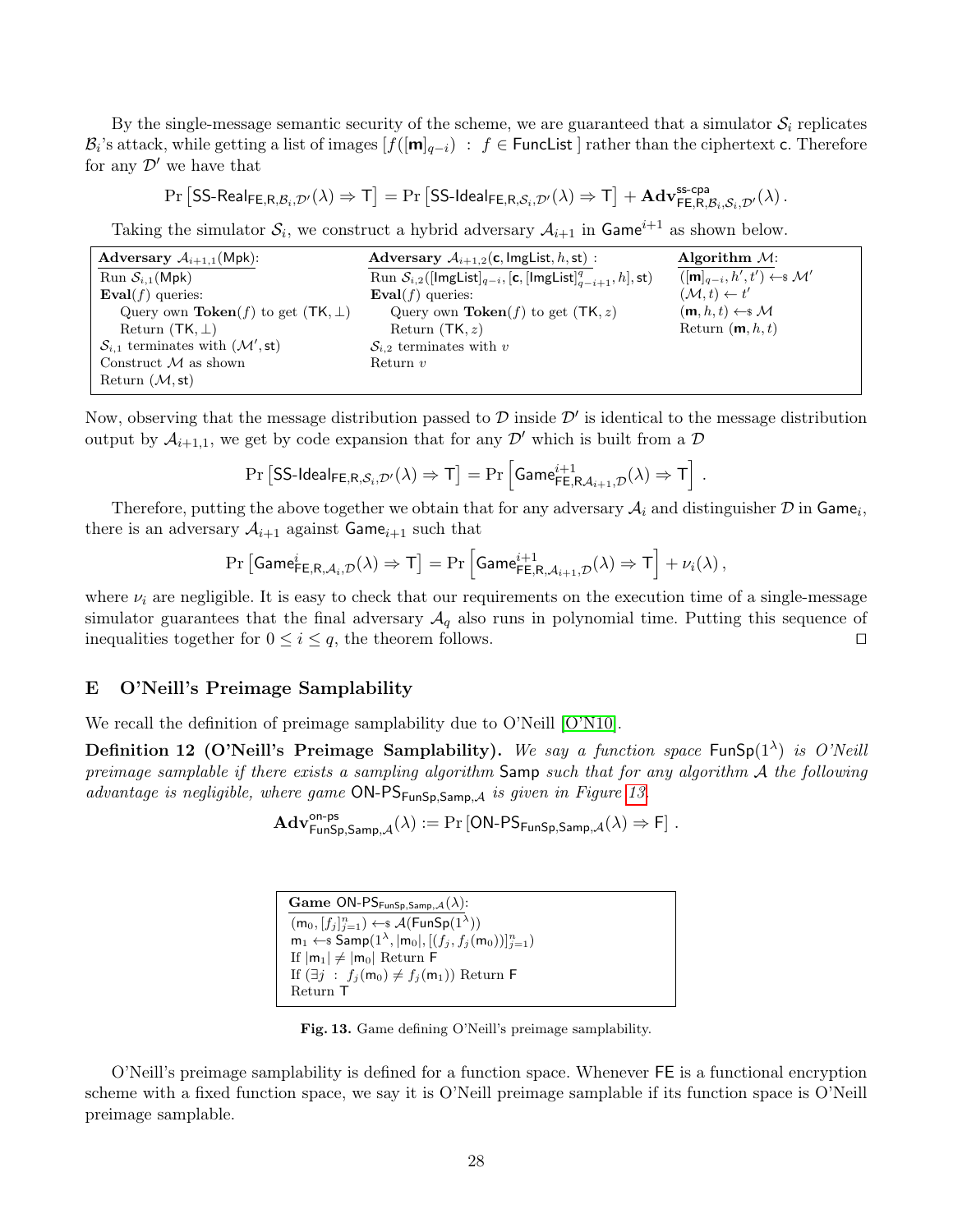#### <span id="page-28-0"></span>F Proof of Theorem [6](#page-20-2)

Proof. For the first part of the theorem, suppose the FE scheme is not **IND-CPA**-secure. We show that it cannot be SS-CPA-secure. Take any IND-CPA adversary  $\mathcal{A} = (\mathcal{A}_1, \mathcal{A}_2)$ , and construct an SS-Real adversary  $\mathcal{B} = (\mathcal{B}_1, \mathcal{B}_2)$  as follows. Algorithm  $\mathcal{B}_1$  runs  $\mathcal{A}_1$ . Whenever  $\mathcal{A}_1$  queries its **Token** oracle,  $\mathcal{B}_1$  makes the same query, providing the answer to  $A_1$ . When  $A_1$  outputs two messages ( $m_0$ ,  $m_1$ ) and a state : , algorithm  $B_1$ constructs the message distribution  $M$  that assigns probability  $1/2$  to each of these messages and returns  $h = \perp$  and  $t = m$ , where m is the sampled message. It then outputs M and its own state, which includes the states of  $A_1$  and M. Algorithm  $B_2$  resumes  $A_2$  (using the stored state), also passing it the challenge ciphertext that it receives. When  $A_2$  performs an adaptive **Token** oracle query,  $B_2$  makes the same query, providing the answer to A. When  $A_2$  outputs a bit b', algorithm  $B_2$  outputs  $m_{b'}$ . Note that the restrictions on  $\mathcal{A}$ 's queries in the IND-CPA game ensure that adversary  $\mathcal{B}$  is legitimate with respect to R. We now define a distinguisher  $\mathcal D$  as follows

$$
\mathcal{D}((\mathsf{Mpk},\mathcal{M},t,\mathsf{FuncList}),v):=(v=t\ \wedge\ \forall f\in\mathsf{FuncList},\ f(\mathsf{m}_0)=f(\mathsf{m}_1))\ ,
$$

where  $m_0$  and  $m_1$  are recovered from the support of the message distribution. Given the legitimacy of adversary  $A$ , we therefore have that

$$
\Pr\left[\mathsf{IND}\text{-}\mathsf{CPA}_{\mathsf{FE},R,\mathcal{A}}(\lambda)\Rightarrow\mathsf{T}\right]=\Pr\left[\mathsf{SS}\text{-}\mathsf{Real}_{\mathsf{FE},R,\mathcal{B},\mathcal{D}}(\lambda)\Rightarrow\mathsf{T}\right].
$$

Now, since we assume that the FE scheme is semantically secure, we know there exists a simulator  $S$  that produces a pair (trace, v) that is indistinguishable from that occurring in the real world to  $\mathcal{D}$ . We also know that  $\mathcal D$  will only return true in the ideal-world experiment if the message distribution is correctly formed and  $f(m_0) = f(m_1)$  for all functions. However, it is clear that in this case the simulator receives no information about b. We must have that, for any  $S$ ,

$$
\Pr\left[\mathsf{SS}\text{-}\mathsf{Ideal}_{\mathsf{FE},\mathsf{R},\mathcal{S},\mathcal{D}}(\lambda)\Rightarrow\mathsf{T}\right]\leq 1/2.
$$

The first part of the theorem follows from the combination of this equation with the one we obtained for the real world and from the definition of IND-CPA advantage.

For the second part, assume that the scheme is IND-CPA-secure and preimage samplable. We show that it is also SS-CPA-secure. Take any adversary  $\mathcal{A} = (\mathcal{A}_1, \mathcal{A}_2)$  against SS-Real. We construct an SS-Ideal simulator S with a similar advantage as follows.  $S_1$  runs  $A_1$  keeping track of all its inputs, outputs and interactions with the **Token** oracle in its state (if  $A_1$  calls the **Token** oracle, then  $S_1$  uses its own oracle to provide the answers to the adversary). The message distribution output of  $S_1$  is identical to that output by  $A_1$ .

Before defining  $S_2$ , let us define the following PS adversary  $\mathcal{C}[\mathcal{A}_1]$  associated to  $\mathcal{A}_1$ :<sup>[7](#page-28-1)</sup>

- C runs  $A_1$ , answering  $A_1$ 's token-extraction queries using the master secret key provided to it, and constructing a list of queried functions  $[f_j]_{j=1}^n$ .
- When  $A_1$  outputs M', algorithm C defines M as the message distribution that runs M' and outputs the first component m.
- C then outputs M and the list of functions  $[f_j]_{j=1}^n$  queried by  $\mathcal{A}_1$ .

Note that  $\mathcal{C}[\mathcal{A}_1]$  is legitimate as  $\mathcal{A}_1$  is. Now since FE is preimage samplable, we know there exists a sampler Samp that succeeds with overwhelming probability in the PS game against  $\mathcal{C}[\mathcal{A}_1]$ .

<span id="page-28-1"></span><sup>&</sup>lt;sup>7</sup> By structuring the argument in this way, we are establishing a stronger result by letting the sampler to depend on the adversary.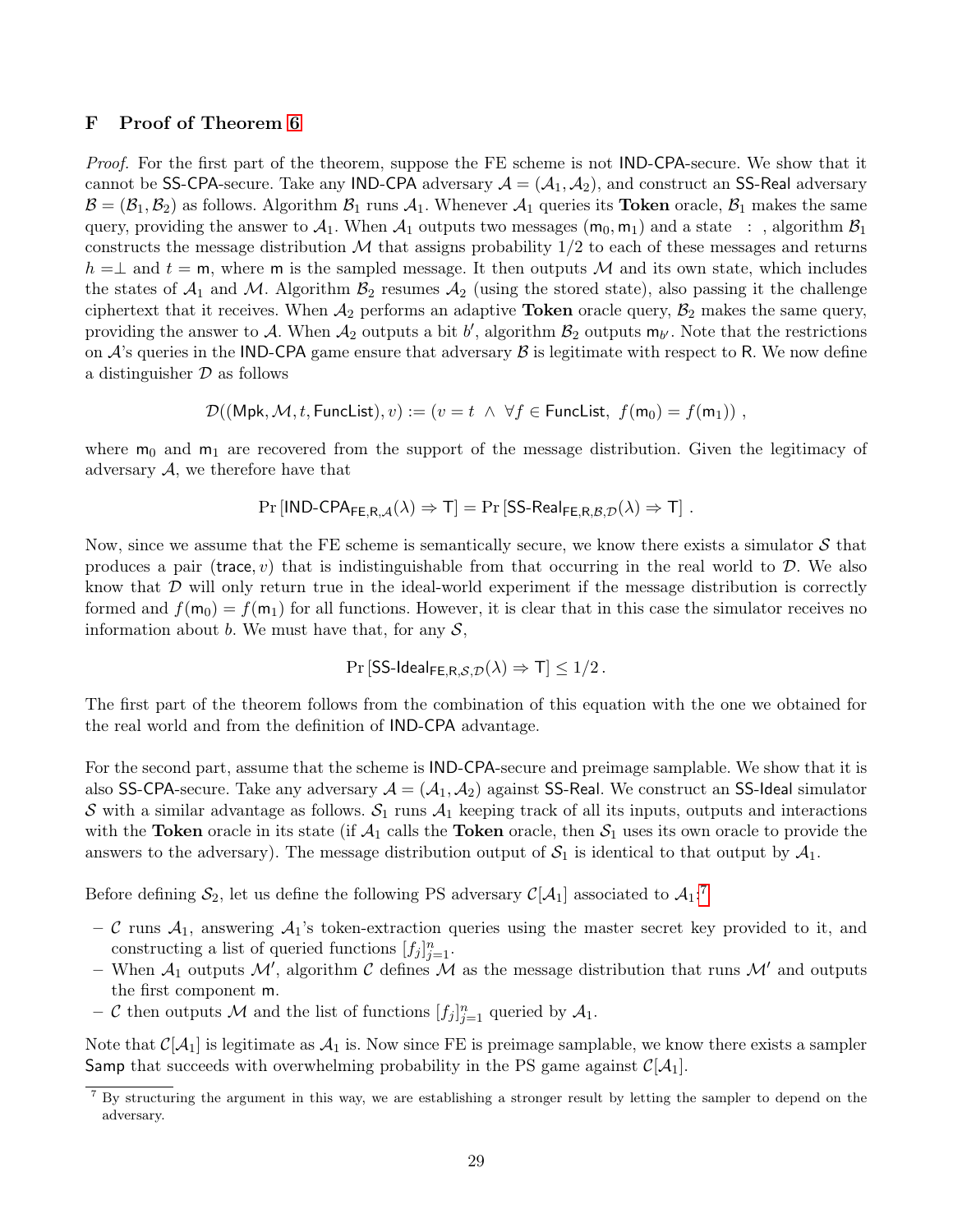<span id="page-29-1"></span>We define algorithm  $S_2$  using this sampler Samp. On input (ImgList, h, st), algorithm  $S_2$  samples a message  $\mathsf{m}'$  using  $\mathsf{Samp}(\mathcal{M},[(f_j,f_j(\mathsf{m}))]_{j=1}^n, \mathsf{Mpk})$ . It encrypts  $\mathsf{m}'$  to obtain  $\mathsf{c},$  and runs  $\mathcal{A}_2$  on  $(\mathsf{c}, h, \; : \; [\mathcal{A}_1]).$ If  $\mathcal{A}_2$  calls the Token oracle, then  $\mathcal{S}_2$  uses its own oracle to provide the answers to the adversary. When  $\mathcal{A}_2$  outputs v, algorithm  $\mathcal{S}_2$  also outputs this and terminates.

We show that, for any distinguisher  $D$ , the simulator constructed above does as well as the adversary. To this end, we define an **IND-CPA** security adversary  $\mathcal{B} = (\mathcal{B}_1, \mathcal{B}_2)$  as follows. Algorithm  $\mathcal{B}_1$  runs  $\mathcal{A}_1$ , answering its **Token** queries using its own oracle. It also keeps a list of queried functions  $[f_j]_{j=1}^n$ . When it obtains a message distribution  $M$ , it samples a tuple  $(m_0, h_0, t_0)$  from M and constructs a list of images  $[f_j(\mathsf{m}_0)]_{j=1}^n$ . Next it samples a message  $\mathsf{m}_1$  using  $\mathsf{Samp}(\mathcal{M}, [f_j, f_j(\mathsf{m}_0)]_{j=1}^n, \mathsf{Mpk})$ . Algorithm  $\mathcal{B}_1$  checks if the functions collides on  $(m_0, m_1)$  and  $R(m_0, m_1)$  holds. It stops by returning a random guess if these are not the case. Otherwise it outputs  $(m_0, m_1)$  to LR and keeps the information it collected as its state. In the second stage,  $\mathcal{B}_2$  runs  $\mathcal{A}_2$  on  $(c, h_0, : [A_1])$  as follows. If  $\mathcal{A}_2$  calls the **Token** oracle, then  $\mathcal{B}_2$  first checks if the function collides on  $(m_0, m_1)$ , and again stops early by returning a random guess if this is not the case. Otherwise, it uses its own **Token** oracle to provide a token for the adversary. When  $A_2$  outputs v, adversary  $\mathcal{B}_2$  outputs  $\mathcal{D}((\mathsf{Mpk},\mathcal{M},t_0,\mathsf{Functist}),v).$ 

Conditioned on the event  $E$  that the adversary  $\beta$  does not stop early (whose probability we bound below), it is easy to see that  $\beta$  is legitimate and furthermore if the bit chosen in the IND-CPA game is 0, we obtain an output  $v$  as in the real game. In case it is 1, we get an output  $v$  as in the ideal game with a simulator as defined above. Therefore

$$
\Pr\left[\text{SS-Real}_{\mathsf{FE}, \mathsf{R}, \mathcal{A}, \mathcal{D}}(\lambda) \Rightarrow \mathsf{T}\right] = \Pr\left[\mathsf{IND}\text{-}\mathsf{CPA}_{\mathsf{FE}, \mathsf{R}, \mathcal{B}}(\lambda) \Rightarrow \mathsf{T} \mid b = 0 \ \land \ \mathsf{E}\right]
$$
\n
$$
\Pr\left[\text{SS-Ideal}_{\mathsf{FE}, \mathsf{R}, \mathcal{S}, \mathcal{D}}(\lambda) \Rightarrow \mathsf{T}\right] = \Pr\left[\mathsf{IND}\text{-}\mathsf{CPA}_{\mathsf{FE}, \mathsf{R}, \mathcal{B}}(\lambda) \Rightarrow \mathsf{T} \mid b = 1 \ \land \ \mathsf{E}\right].
$$

We now bound the probability that adversary  $\beta$  stops early. Observe that when this happens, the PS adversary  $\mathcal{C}[\mathcal{A}_1]$  breaks Samp. Indeed, there can be three reasons for a premature termination: 1) first-stage functions do not collide on the messages; 2) R is not satisfied by the messages; or 3) second-stage functions do not collide on the messages. All of these would immediately translate to  $\mathcal{C}[\mathcal{A}_1]$  causing Samp to return a message that does not satisfy one of the checks in the PS game (note that we need the legitimacy of  $\mathcal{A}_2$ ) to argue for this for the third case). We therefore have

$$
\Pr\left[\neg E\right] \leq \mathbf{Adv}_{\mathsf{FE},R,\mathcal{C},\mathsf{Samp}}^{\mathsf{res-ps}}(\lambda)\,.
$$

The theorem follows by an application of the fundamental lemma of game-playing  $[BR06]$ .

## <span id="page-29-0"></span>G Proof of Theorem [3](#page-17-1)

Proof. We define a CPS sampler as shown in Figure [14.](#page-29-2)

| Algorithm Samp(trace):                          |
|-------------------------------------------------|
| $(Mpk, M, Funclist, Imglist) \leftarrow trace$  |
| If $m \in$ ImgList s.t. $m \neq \perp$ Return m |
| Do                                              |
| $m' \leftarrow s M$                             |
| $Imglist' \leftarrow [f(m'): f \in FunClist]$   |
| If (ImgList = $lmgList'$ ) Return m'            |

<span id="page-29-2"></span>Fig. 14. CPS sampler for ANOT functionalities.

Note that Samp is always successful on termination. We show that Samp terminates in expected polynomial time. Let  $p_{\text{trace}}$  be the probability that the image values contain the message in the clear, when one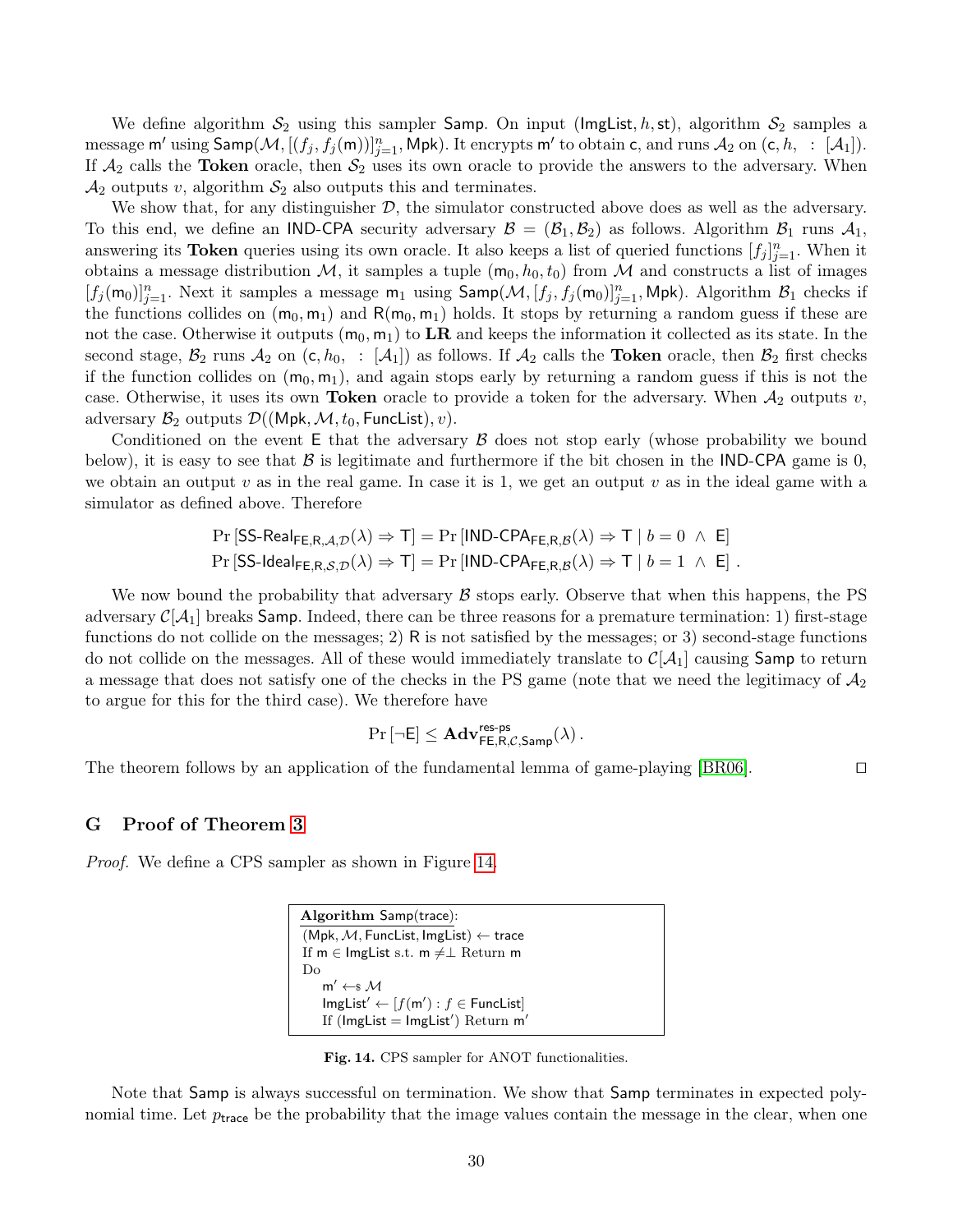conditions on the occurrence of a specific trace. If  $p_{\text{trace}} = 1$  then the number of loop iterations is zero. When  $p_{\text{trace}} < 1$ , we have

$$
\mathbb{E}[\text{number of iterations } | \text{ trace}] = 0 \cdot p_{\text{trace}} + (1 - p_{\text{trace}}) \cdot \sum_{n=1}^{\infty} n \cdot p_{\text{trace}}^{n-1} (1 - p_{\text{trace}}) = 1 \, .
$$

Therefore

$$
\mathbb{E}[\text{number of iterations}] = \sum_{p_{\text{trace}} < 1} 1 \cdot p_{\text{trace}} \leq 1.
$$

Furthermore, the sampler always returns a message that is identically distributed to the actual message used in calculating the image list as it sampled from  $\mathcal M$  conditioned on colliding images.

The proof for Theorem [5](#page-19-2) uses exactly the same sampler as define above. However note that if the functionality is JNOT with respect to R, then the legitimacy of  $A$  essentially implies that Samp will either get m upfront in the image list, or it is guaranteed to succeed in sampling a valid message in a single iteration of the look. This is because the JNOT property says that, whatever rejection pattern you obtain for a message in the support of  $\mathcal{M}$ , this will be the same for all messages in the support of  $\mathcal{M}$ .

On strict polynomial-time samplers. Let us define a strict PPT sampler that samples a total of at most  $q(\lambda)$  messages, for an a priori fixed q, as above, and fails if no correct preimage is found. We first show here that such sampler cannot be "universal," i.e., it cannot succeed with an overwhelming probability against all PPT adversaries. To this end, consider the adversary which returns a distribution and a function as follows.

$$
\mathcal{M}_{q,\lambda}:=\begin{cases} \mathsf{m}_0 & \text{with prob. } 1-\frac{1}{q(\lambda)} \, ; \\ \mathsf{m}_1 & \text{with prob. } \frac{1}{q(\lambda)} \, . \end{cases} \quad f_{\mathsf{m}_0}(\mathsf{m}):=\begin{cases} \mathsf{m} & \text{if $\mathsf{m}=\mathsf{m}_0$}\, ; \\ \bot & \text{otherwise}. \end{cases}
$$

Here  $m_0$  and  $m_1$  are two fixed messages in the message space. The probability of the failure of the sampler against this adversary is

$$
\Pr\left[\text{Fall}\right] = (1 - \frac{1}{q(\lambda)})^{q(\lambda)} \cdot \frac{1}{q(\lambda)} = \Theta\left(\frac{1}{q(\lambda)}\right),\,
$$

which is noticeable. Now recall that our definition of preimage samplability allows the sampler to *depend* on the adversary. This dependency might be sufficient to allow for a (non-universal) PPT sampler. (Indeed, for PS adversaries as given above such a sampler exists.) Despite this, we also rule out the existence of samplers which follow the above rejection sampling strategy. Consider the following adversary which "diagonalizes" over all distributions  $\mathcal{M}_{q,\lambda}$ . On input the security parameter  $\lambda$ , the adversary samples  $i \leftarrow s \{1, \ldots, \lambda\}$  and returns  $(\mathcal{M}_{i,\lambda}, f_{\mathsf{m}_0}),$  where

$$
\mathcal{M}_{c,\lambda} := \begin{cases} \mathsf{m}_0 & \text{with prob. } 1 - \frac{1}{\lambda^c} \, ; \\ \mathsf{m}_1 & \text{with prob. } 1 - \frac{1}{\lambda^c} \, . \end{cases} \quad \text{and} \quad f_{\mathsf{m}_0}(\mathsf{m}) := \begin{cases} \mathsf{m} & \text{if } \mathsf{m} = \mathsf{m}_0 \, ; \\ \bot & \text{otherwise.} \end{cases}
$$

Note that  $|\lambda^{\lambda}| \in \mathcal{O}(\lambda^2)$ , and this adversary runs in polynomial time. Now for any constant d, the failure probability of the sampler that performs at most  $\lambda^d$  trials is

$$
\Pr\left[\text{Fall}\right] = \sum_{i=1}^{\lambda} (1 - \frac{1}{\lambda^i})^{\lambda^d} \cdot \frac{1}{\lambda^i} \cdot \frac{1}{\lambda} = \Omega\left(\frac{1}{\lambda^{d+1}}\right),
$$

which is noticeable.

We note that this result does not exclude the existence of samplers that take advantage of extra (nonblack-box) properties of the message distributions. For instance the condition that the potential leakage relation is true for any pair of messages in the support of the returned distributions, which is the case for, say, non-anonymous IBE schemes, leads to a strict PPT sampler.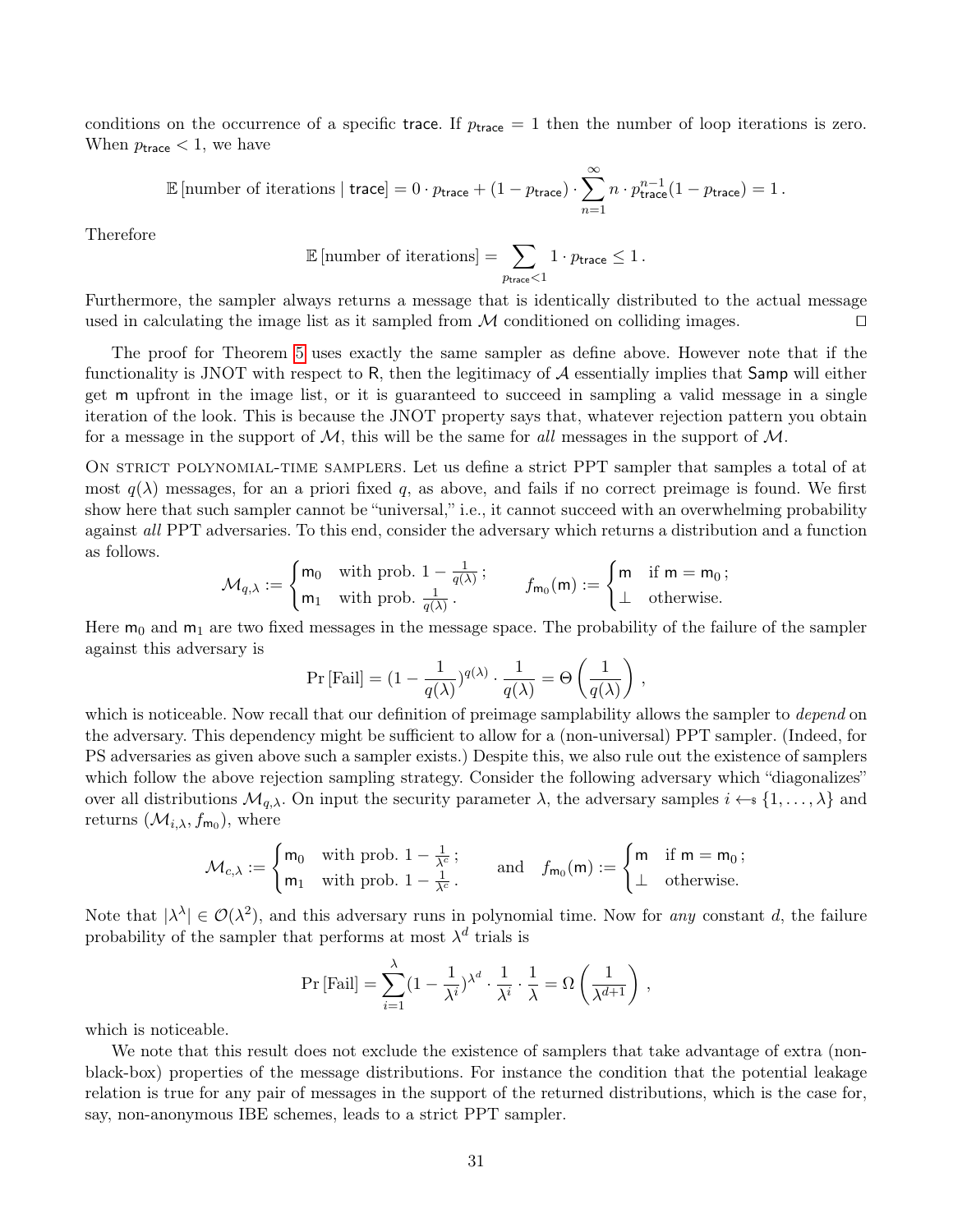#### <span id="page-31-0"></span>H Proof of Theorem [8](#page-22-2)

In what follows below n, m, q, d, and  $\beta$  are polynomials in a security parameter  $\lambda$ . However, in order to ease notation we drop the explicit dependency on  $\lambda$  and write, for example, m for  $m(\lambda)$ . The polynomials n, m, and d take values in N, q takes values in the set of primes, and  $\beta \in \mathbb{R}^+$ . We also consider  $\mathbb{Z}_q$ , for an odd q, to be encoded in the range  $B(q/2) := \lceil -\frac{q}{2}, \frac{q}{2} \rceil$ .

Definition 13 (The Small Integer Solution (SIS) Problem). Let  $A \in \mathbb{Z}_q^{n \times m}$  be a matrix sampled uniformly at random from  $\mathbb{Z}_q^{n \times m}$ . The  $(q, m, n, \beta)$ -SIS problem consists of, given **A**, finding a nonzero vector  $\boldsymbol{x} \in \mathbb{Z}_q^m$  of  $\ell_2$ -norm at most  $\beta$  satisfying  $\mathbf{A}\boldsymbol{x} = \mathbf{0} \mod q$ . Formally, we define the advantage of an adversary  $A$  against this problem as

 $\mathbf{Adv}_{\mathcal{A}}^{(q,m,n,\beta)\text{-sis}}(\lambda) := \Pr\left[\mathbf{A}\boldsymbol{x} = \boldsymbol{0} \mod q \;\land\; \|\boldsymbol{x}\|_2 \leq \beta \;:\; \mathbf{A} \leftarrow_{\$} \mathbb{Z}_q^{n\times m}; \;\boldsymbol{x} \leftarrow_{\$} \mathcal{A}(\mathbf{A})\right]\,.$ 

Typical parameters for the SIS problem to be hard are:  $q = n^{\mathcal{O}(1)}$ ,  $m = \Theta(n \log q)$ , and  $\beta = \sqrt{m} \cdot q^{n/m}$ .

Definition 14 (The Decisional Small Integer Solution (DSIS) Problem). Let  $A \in \mathbb{Z}_q^{n \times m}$  be a matrix sampled uniformly at random from  $\mathbb{Z}_q^{n \times m}$ . Let **t** be uniform in  $\mathbb{Z}_q^n$  and **x** be a uniform vector in  $B(d)^m$ . The  $(q, m, n, d)$ -DSIS problem consists of distinguishing the distributions  $(A, Ax)$  and  $(A, t)$ . Formally, we define the advantage of an adversary A against this problem as

$$
\begin{array}{ll}\text{\bf Adv}^{(q,m,n,d)\text{-dsis}}_{\mathcal A}(\lambda):=\Pr\left[b=0\ :\ \text{$\textbf{A}\leftarrow\!\! \! \! \! \! \! s \, \mathbb{Z}_q^{n\times m};\ \text{$x\leftarrow\!\! \! \! \! \! s$} \, \mathrm{B}(d)^m;\ b\leftarrow\!\! \! \! \! \! s \, \mathcal{A}(\textbf{A},\textbf{A} \boldsymbol{x})\right] \right. \\ & \qquad \qquad \left. -\Pr\left[b=0\ :\ \textbf{A}\leftarrow\!\! \! \! \! \! s \, \mathbb{Z}_q^{n\times m};\ t\leftarrow\!\! \! \! \! s \, \mathbb{Z}_q^n;\ b\leftarrow\!\! \! \! s \, \mathcal{A}(\textbf{A},\textbf{t})\right] \right. .\end{array}
$$

Typical parameters for the DSIS problem to be hard are  $q = n^{\mathcal{O}(1)}$ ,  $m = \Theta(n \log q)$ , and  $d = q^{n/m}$ .

We now prove Theorem [8.](#page-22-2)

*Proof.* We can rewrite the restricted PS experiment with respect to the adversary  $A$  in Figure [9](#page-22-0) in the following simplified form, which we will call  $Game_0$ .

We now modify Game<sub>0</sub> by sampling t uniformly at random to obtain Game<sub>1</sub>.

```
Game<sub>1</sub>(\lambda):
\mathbf{Y} \leftarrows\mathbb{Z}_q^{n \times m}\boldsymbol{t} \leftarrows\mathbb{Z}_q^n\overline{\mathsf{Zeros}\leftarrow\{i : t_i=0\land 1\leq i\leq n\}x' \leftarrow s Samp(Y, \mathsf{Zeros})\boldsymbol{t}' \leftarrow \mathbf{Y} \boldsymbol{x}'\mathsf{Zeros}' \leftarrow \{ i : t_i' = 0 \land 1 \leq i \leq n \}If Zeros \neq Zeros'\;\vee\; \bm{x}' \not\in \mathrm{B}(d)^m \mathrm{Return}\; \bm{\mathsf{F}}Return T
```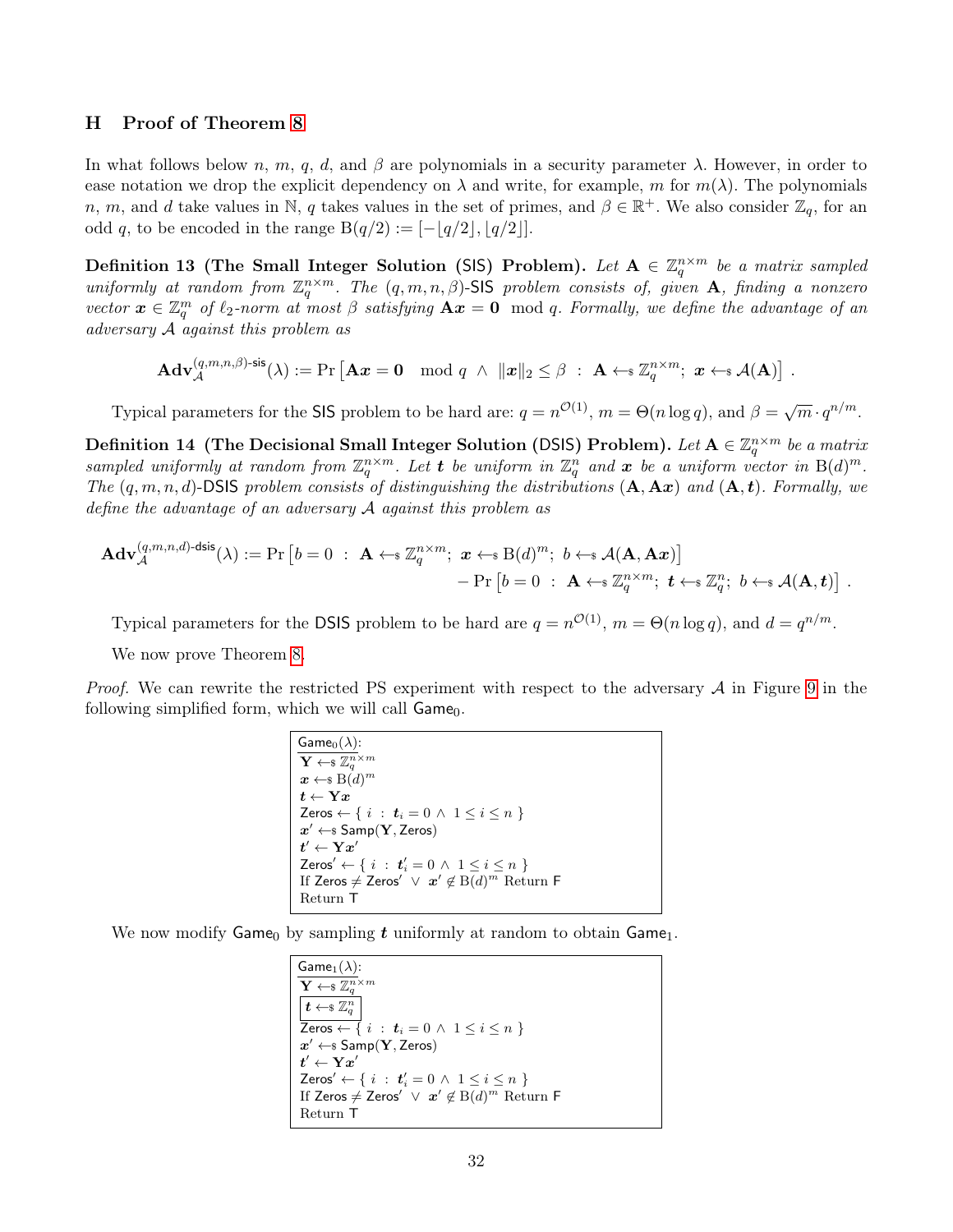<span id="page-32-0"></span>We show that any change in the sampler's behavior can be translated into an attack on the  $(q, m, n, d)$ -DSIS problem by constructing adversary  $\mathcal{B}_1$  as follows.

> $\mathcal{B}_1(\mathbf{A}, \mathbf{t})$ :  $Y \leftarrow A$ Zeros  $\leftarrow \{ i : t_i = 0 \land 1 \le i \le n \}$  $x' \leftarrow s$  Samp $(Y, \mathsf{Zeros})$  $\boldsymbol{t}' \leftarrow \mathbf{Y} \boldsymbol{x}'$  $\mathsf{Zeros}' \leftarrow \{ i : t_i' = 0 \land 1 \leq i \leq n \}$ If Zeros  $\neq$  Zeros $'\;\vee\; \bm{x}' \not\in \mathrm{B}(d)^m$   $\mathrm{Return}\; \bm{\mathsf{F}}$ Return T

It is clear that by construction, we have

$$
\Pr\left[\mathsf{Game}_0(\lambda) \Rightarrow \mathsf{T}\right] - \Pr\left[\mathsf{Game}_1(\lambda) \Rightarrow \mathsf{T}\right] = \mathbf{Adv}_{\mathcal{B}_1}^{(q,m,n,d)\text{-dsis}}(\lambda)\,.
$$

We now modify  $\mathsf{Game}_1$  so that the sampler immediately loses the game if there are at most  $n'$  zero positions in  $t$ . This gives  $Game_2$ .

> $\mathsf{Game}_2(\lambda)$ :  $\overline{\mathbf{Y} \leftarrow}$ s  $\overline{\mathbb{Z}_q^n}^{\times m}$  $\boldsymbol{t} \leftarrow$ s $\mathbb{Z}_q^n$ Zeros  $\leftarrow\Set{i \: : \: \boldsymbol{t}_i = 0 \: \wedge \: 1 \leq i \leq n}$ If  $|{\sf Zeros}|\leq n'$  Return F  $\boldsymbol{x}' \leftarrow$ s Samp $(\mathbf{Y}, \mathsf{Zeros})$  $\boldsymbol{t}' \leftarrow \mathbf{Y} \boldsymbol{x}'$  $\mathsf{Zeros}' \leftarrow \{ i : t_i' = 0 \land 1 \leq i \leq n \}$ If Zeros  $\neq$  Zeros' ∨  $x' \notin B(d)^m$  Return F Return T

By the fundamental lemma of game-playing [\[BR06\]](#page-23-11), we have that

$$
\Pr\left[ \mathsf{Game}_1(\lambda) \Rightarrow \mathsf{T} \right] - \Pr\left[ \mathsf{Game}_2(\lambda) \Rightarrow \mathsf{T} \right] \leq \Pr\left[ |\mathsf{Zeros}| \leq n' \right] \, .
$$

Since **t** is sampled uniformly at random from  $\mathbb{Z}_q^n$ , we have that the probability of getting a zero in each position is exactly  $1/q$ . By standard Chernoff–Hoeffding bounds on the tails of the binomial distribution for  $n' \leq n/q$  we have

$$
\Pr\left[|\mathsf{Zeros}| \leq n'\right] \leq \exp\left(-\frac{q}{2} \cdot \frac{(n/q - n')^2}{n}\right).
$$

Setting  $n' = n/q - \sqrt{n/q} \log(n/q)$ , we obtain a negligible bound. This justifies our choice of n' in the theorem statement.

To conclude the proof, we construct an algorithm  $B_2$  that converts any sampler succeeding with nonnegligible probability in game  $\mathsf{Game}_2$  into a successful attacker on the  $(q, m, n', \beta)$ -SIS problem.

> $B_2(A)$ :  $\overline{\bm{t} \leftarrow}$ s  $\mathbb{Z}_q^n$ Zeros ← {  $i$  :  $t_i = 0 \wedge 1 \leq i \leq n$  } If  $|Zeros| \leq n'$  Return  $\perp$  $\mathbf{B} \leftarrow$ s $\mathbb{Z}_q^{(n-n')} \times m$  $\mathbf{Y} \leftarrow [\mathbf{A}^t]\mathbf{B}^t]^t$ Permute $Rows(Y, n', Zeros)$  $x' \leftarrow s$  Samp $(Y, \mathsf{Zeros})$  $\boldsymbol{t}' \leftarrow \mathbf{Y} \boldsymbol{x}'$  $\mathsf{Zeros}' \leftarrow \{ i : t_i' = 0 \land 1 \leq i \leq n \}$ If Zeros  $\neq$  Zeros $'\;\vee\; \boldsymbol{x}' \not\in \mathrm{B}(d)^{m}$  Return  $\bot$ Return  $x'$